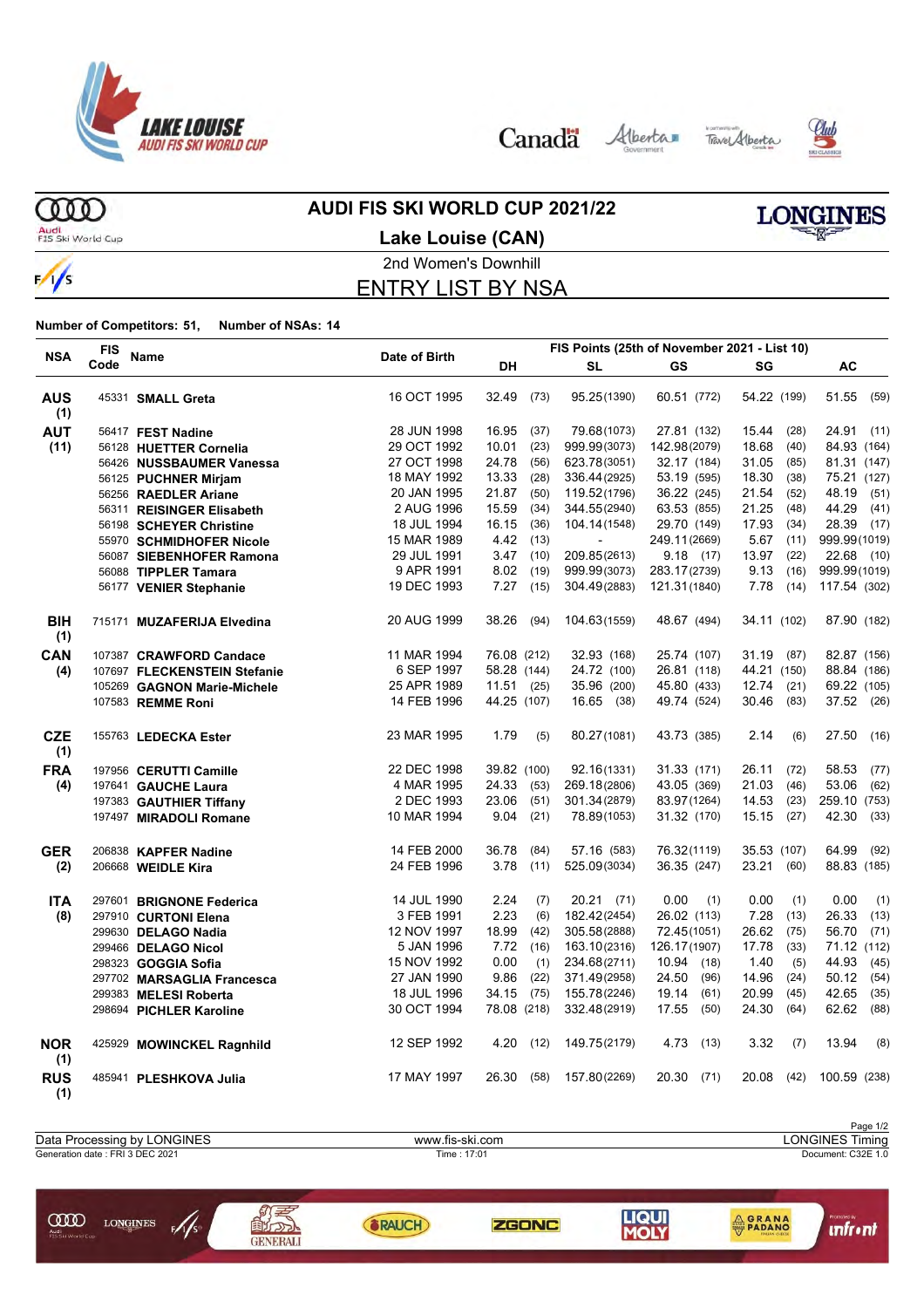

### Audi<br>FIS Ski World Cup

# **AUDI FIS SKI WORLD CUP 2021/22**

**Lake Louise (CAN)**



2nd Women's Downhill

ENTRY LIST BY NSA

| <b>NSA</b>        | <b>FIS</b> | Name                    | Date of Birth |             |      |               | FIS Points (25th of November 2021 - List 10) |               |               |
|-------------------|------------|-------------------------|---------------|-------------|------|---------------|----------------------------------------------|---------------|---------------|
|                   | Code       |                         |               | DH          |      | <b>SL</b>     | <b>GS</b>                                    | SG            | AC.           |
| <b>SLO</b>        |            | 565320 FERK Marusa      | 27 SEP 1988   | 29.56       | (64) | 20.05<br>(69) | 27.30 (126)                                  | 18.24<br>(37) | 33.88<br>(21) |
| (2)               |            | 565360 STUHEC IIka      | 26 OCT 1990   | 8.36        | (20) | 59.67 (625)   | 45.06 (406)                                  | 25.93<br>(71) | 42.90<br>(36) |
|                   |            |                         |               |             |      |               |                                              |               |               |
| <b>SUI</b>        |            | 516248 FLURY Jasmine    | 16 SEP 1993   | 13.55       | (29) | 999.99(3073)  | 75.47(1103)                                  | 4.49<br>(9)   | 206.36 (639)  |
| (7)               |            | 516138 GUT-BEHRAMI Lara | 27 APR 1991   | 0.00        | (1)  | 179.82(2438)  | 1.04<br>(6)                                  | 0.00<br>(1)   | 94.70 (208)   |
|                   |            | 516185 HAEHLEN Joana    | 23 JAN 1992   | 11.29       | (24) | 627.09(3052)  | 149.43(2142)                                 | 9.18<br>(17)  | 178.44 (556)  |
|                   |            | 516517 JENAL Stephanie  | 9 MAR 1998    | 31.67       | (72) | 103.76(1535)  | 38.83 (284)                                  | 21.11<br>(47) | 62.62<br>(88) |
|                   |            | 516521 KOLLY Noemie     | 20 JUL 1998   | 26.38       | (59) | 200.71(2567)  | 37.69 (259)                                  | 32.87 (100)   | 51.07<br>(56) |
|                   |            | 516219 NUFER Priska     | 11 FEB 1992   | 14.35       | (31) | 367.74(2956)  | 29.06 (142)                                  | 17.94<br>(35) | 63.32<br>(90) |
|                   |            | 516319 SUTER Corinne    | 28 SEP 1994   | 0.00        | (1)  | 999.99(3073)  | 28.27 (137)                                  | 0.21<br>(3)   | 120.75 (317)  |
| <b>SWE</b><br>(1) | 506701     | <b>HOERNBLAD Lisa</b>   | 6 MAR 1996    | 18.07       | (40) | 54.98 (540)   | 30.62 (163)                                  | 20.79<br>(43) | 34.75<br>(23) |
| <b>USA</b>        |            | 6536213 CASHMAN Keely   | 4 APR 1999    | 19.95       | (44) | 21.34 (75)    | 19.98 (69)                                   | 18.20<br>(36) | 68.09 (101)   |
| (7)               |            | 6535455 JOHNSON Breezy  | 19 JAN 1996   | 2.81        | (8)  | 222.03(2665)  | 157.74(2214)                                 | 22.79<br>(57) | 101.65 (243)  |
|                   | 6536821    | <b>MACUGA Lauren</b>    | 4 JUL 2002    | 56.74 (140) |      | 67.42 (824)   | 45.43 (417)                                  | 44.01 (146)   | 130.25 (369)  |
|                   | 6535237    | <b>SHIFFRIN Mikaela</b> | 13 MAR 1995   | 0.74        | (4)  | 0.00<br>(1)   | 0.00<br>(1)                                  | 1.06<br>(4)   | 1.00<br>(3)   |
|                   |            | 539536 WILES Jacqueline | 13 JUL 1992   | 23.17       | (52) | 166.55(2340)  | 238.29(2634)                                 | 42.44 (140)   | 139.62 (407)  |
|                   |            | 6536396 WILKINSON Alix  | 2 AUG 2000    | 39.00       | (98) | 48.71 (412)   | 33.22 (195)                                  | 40.87 (131)   | 181.65 (567)  |
|                   |            | 6535791 WRIGHT Isabella | 10 FEB 1997   | 24.38       | (54) | 54.33 (525)   | 36.76 (251)                                  | 22.84<br>(58) | 86.57 (171)   |

| Legend:<br>$\overline{\phantom{a}}$<br> SG | No points<br>Super-G            | AC<br><b>SL</b>             | Alpine Combined<br>Slalom | DH              | Downhill     | GS   | Giant Slalom |                               |
|--------------------------------------------|---------------------------------|-----------------------------|---------------------------|-----------------|--------------|------|--------------|-------------------------------|
|                                            |                                 |                             |                           |                 |              |      |              | Page 2/2                      |
|                                            | Data Processing by LONGINES     |                             |                           | www.fis-ski.com |              |      |              | <b>LONGINES Timing</b>        |
|                                            | Generation date: FRI 3 DEC 2021 |                             |                           | Time: 17:01     |              |      |              | Document: C32E 1.0            |
| ഝ<br>Audi<br>FIS Ski World Cup             | <b>LONGINES</b><br>F/I/S        | 国<br>AGO<br><b>GENERALI</b> | <b>RAUCH</b>              |                 | <b>ZGONC</b> | LIQU | <b>ORANA</b> | Promoted by<br><b>unfront</b> |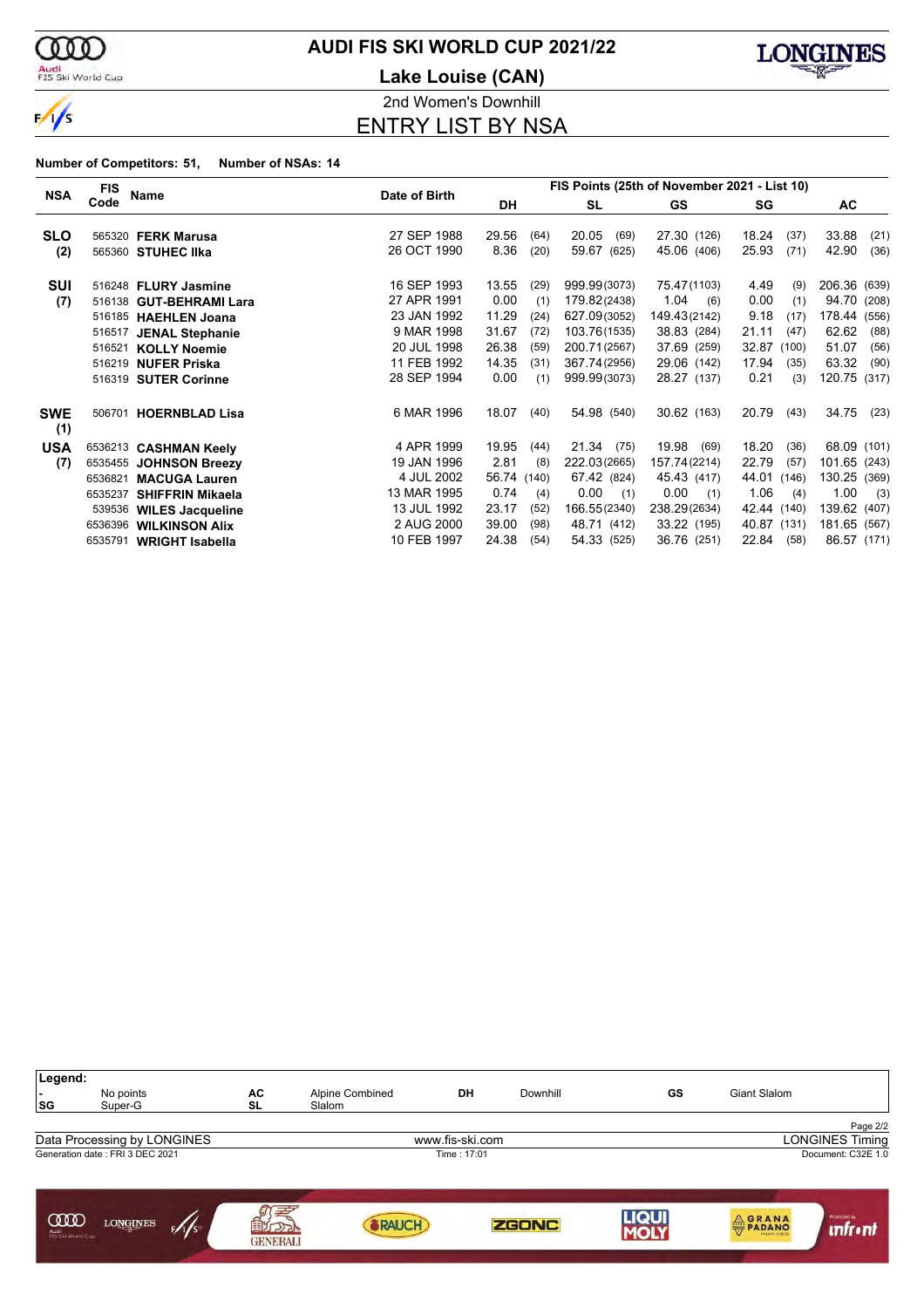

Canada Alberta Tave Alberta





ത്ത

# **AUDI FIS SKI WORLD CUP 2021/22**

# LONGINES

Audi<br>FIS Ski World Cup

 $\frac{1}{s}$ 

| Lake Louise (CAN)    |                  |
|----------------------|------------------|
| 2nd Women's Downhill | SAT 4 DEC 2021   |
| DRAW LIST            | Start Time 12:30 |

| SAT 4 DEC 2021   |
|------------------|
| Start Time 12:30 |

|             | <b>Number of Competitors: 51,</b> | <b>Number of NSAs: 14</b>   |                    | Rank 120 in the FIS List: MORENO Cande |      |                          |       | 50.33 FIS Points |      |
|-------------|-----------------------------------|-----------------------------|--------------------|----------------------------------------|------|--------------------------|-------|------------------|------|
| No.         | FIS<br>Code                       | Name                        | <b>NSA</b><br>Code | <b>WCSL-DH</b>                         |      | WCSL-O                   |       | <b>FIS DH</b>    |      |
| 1           | 298323                            | <b>GOGGIA Sofia</b>         | <b>ITA</b>         | 532                                    | (1)  | 786                      | (9)   | 0.00             | (1)  |
| $\mathbf 2$ | 516319                            | <b>SUTER Corinne</b>        | SUI                | 504                                    | (2)  | 924                      | (6)   | 0.00             | (1)  |
| 3           | 516138                            | <b>GUT-BEHRAMI Lara</b>     | SUI                | 413                                    | (3)  | 1483                     | (2)   | 0.00             | (1)  |
| 4           | 6535455                           | <b>JOHNSON Breezy</b>       | <b>USA</b>         | 403                                    | (4)  | 456                      | (16)  | 2.81             | (8)  |
| 5           | 206668                            | <b>WEIDLE Kira</b>          | <b>GER</b>         | 336                                    | (5)  | 387                      | (19)  | 3.78             | (11) |
| 6           | 56087                             | <b>SIEBENHOFER Ramona</b>   | AUT                | 265                                    | (6)  | 540                      | (13)  | 3.47             | (10) |
| 7           | 155763                            | <b>LEDECKA Ester</b>        | CZE                | 252                                    | (7)  | 580                      | (11)  | 1.79             | (5)  |
| 8           | 56088                             | <b>TIPPLER Tamara</b>       | <b>AUT</b>         | 246                                    | (8)  | 554                      | (12)  | 8.02             | (19) |
| 9           | 297910                            | <b>CURTONI Elena</b>        | <b>ITA</b>         | 223                                    | (9)  | 490                      | (15)  | 2.23             | (6)  |
| 10          | 56125                             | <b>PUCHNER Mirjam</b>       | AUT                | 183                                    | (11) | 232                      | (33)  | 13.33            | (28) |
| 11          | 516248                            | <b>FLURY Jasmine</b>        | SUI                | 168                                    | (13) | 203                      | (39)  | 13.55            | (29) |
| 12          | 565360                            | <b>STUHEC IIka</b>          | <b>SLO</b>         | 158                                    | (15) | 174                      | (45)  | 8.36             | (20) |
| 13          | 105269                            | <b>GAGNON Marie-Michele</b> | CAN                | 148                                    | (16) | 313                      | (25)  | 11.51            | (25) |
| 14          | 299630                            | <b>DELAGO Nadia</b>         | ITA                | 140                                    | (18) | 140                      | (51)  | 18.99            | (42) |
| 15          | 55970                             | <b>SCHMIDHOFER Nicole</b>   | AUT                | 139                                    | (19) | 366                      | (21)  | 4.42             | (13) |
| 16          | 297601<br>$+500$                  | <b>BRIGNONE Federica</b>    | <b>ITA</b>         | 106                                    | (22) | 827                      | (8)   | 2.24             | (7)  |
| 17          | 516219                            | <b>NUFER Priska</b>         | SUI                | 130                                    | (21) | 271                      | (27)  | 14.35            | (31) |
| 18          | 425929                            | <b>MOWINCKEL Ragnhild</b>   | <b>NOR</b>         | 87                                     | (23) | 341                      | (23)  | 4.20             | (12) |
| 19          | 56177                             | <b>VENIER Stephanie</b>     | <b>AUT</b>         | 86                                     | (24) | 139                      | (52)  | 7.27             | (15) |
| 20          | 299466                            | <b>DELAGO Nicol</b>         | ITA                | 78                                     | (25) | 127                      | (55)  | 7.72             | (16) |
| 21          | 56128                             | <b>HUETTER Cornelia</b>     | <b>AUT</b>         | 71                                     | (26) | 81                       | (68)  | 10.01            | (23) |
| 22          | 56198                             | <b>SCHEYER Christine</b>    | AUT                | 63                                     | (28) | 175                      | (44)  | 16.15            | (36) |
| 23          | 197497                            | <b>MIRADOLI Romane</b>      | <b>FRA</b>         | 58                                     | (29) | 154                      | (48)  | 9.04             | (21) |
| 24          | 516185                            | <b>HAEHLEN Joana</b>        | SUI                | 53                                     | (30) | 113                      | (58)  | 11.29            | (24) |
| 25          | 297702                            | <b>MARSAGLIA Francesca</b>  | ITA                | 51                                     | (31) | 197                      | (40)  | 9.86             | (22) |
| 26          | 6535791                           | <b>WRIGHT Isabella</b>      | <b>USA</b>         | 39                                     | (34) | 73                       | (71)  | 24.38            | (54) |
| 27          | 56256                             | <b>RAEDLER Ariane</b>       | AUT                | 30                                     | (35) | 92                       | (63)  | 21.87            | (50) |
| 28          | 539536                            | <b>WILES Jacqueline</b>     | <b>USA</b>         | 27                                     | (36) | 27                       | (102) | 23.17            | (52) |
| 29          | 6536213                           | <b>CASHMAN Keely</b>        | <b>USA</b>         | 26                                     | (37) | 52                       | (78)  | 19.95            | (44) |
| 30          | 197383                            | <b>GAUTHIER Tiffany</b>     | <b>FRA</b>         | 21                                     | (39) | 99                       | (61)  | 23.06            | (51) |
| 31          | +500 6535237                      | <b>SHIFFRIN Mikaela</b>     | <b>USA</b>         | 5                                      | (51) | 1475                     | (3)   | 0.74             | (4)  |
| 32          | 56311                             | <b>REISINGER Elisabeth</b>  | <b>AUT</b>         | 15                                     | (42) | 23                       | (108) | 15.59            | (34) |
| 33          | 56417                             | <b>FEST Nadine</b>          | <b>AUT</b>         | 18                                     | (40) | 40                       | (92)  | 16.95            | (37) |
| 34          | 506701                            | <b>HOERNBLAD Lisa</b>       | <b>SWE</b>         | $\overline{7}$                         | (48) | $\overline{7}$           | (129) | 18.07            | (40) |
| 35          | 197641                            | <b>GAUCHE Laura</b>         | <b>FRA</b>         | 15                                     | (42) | 95                       | (62)  | 24.33            | (53) |
| 36          | 56426                             | <b>NUSSBAUMER Vanessa</b>   | <b>AUT</b>         | $\overline{\phantom{a}}$               |      | $\overline{\phantom{a}}$ |       | 24.78            | (56) |
| 37          | 485941                            | <b>PLESHKOVA Julia</b>      | <b>RUS</b>         | 18                                     | (40) | 37                       | (97)  | 26.30            | (58) |
| 38          | 516521                            | <b>KOLLY Noemie</b>         | SUI                | 12                                     | (44) | 34                       | (99)  | 26.38            | (59) |
|             |                                   |                             |                    |                                        |      |                          |       |                  |      |

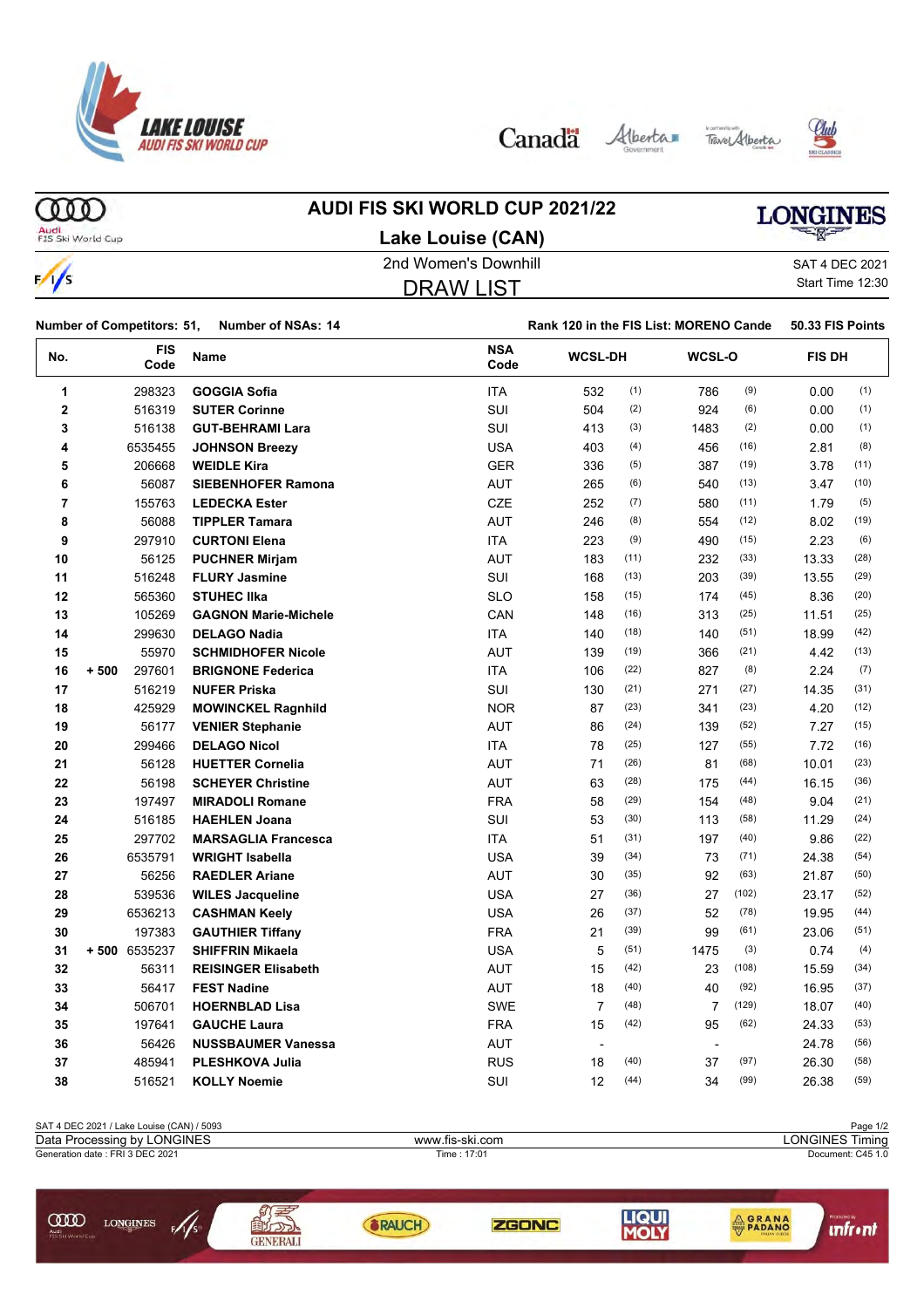**AUDI FIS SKI WORLD CUP 2021/22**

**Lake Louise (CAN)**

#### 2nd Women's Downhill and SAT 4 DEC 2021

#### DRAW LIST

Start Time 12:30

|              | <b>Number of Competitors: 51,</b> | Number of NSAs: 14         |                    | Rank 120 in the FIS List: MORENO Cande |      |                          |       | 50.33 FIS Points |       |
|--------------|-----------------------------------|----------------------------|--------------------|----------------------------------------|------|--------------------------|-------|------------------|-------|
| No.          | <b>FIS</b><br>Code                | Name                       | <b>NSA</b><br>Code | <b>WCSL-DH</b>                         |      | <b>WCSL-O</b>            |       | <b>FIS DH</b>    |       |
| 39<br>565320 | <b>FERK Marusa</b>                | <b>SLO</b>                 | 3                  | (52)                                   | 69   | (72)                     | 29.56 | (64)             |       |
| 40           | 516517                            | <b>JENAL Stephanie</b>     | SUI                |                                        |      | $\overline{\phantom{0}}$ |       | 31.67            | (72)  |
| 41           | 45331                             | <b>SMALL Greta</b>         | <b>AUS</b>         |                                        |      | 16                       | (115) | 32.49            | (73)  |
| 42           | 299383                            | <b>MELESI Roberta</b>      | ITA                |                                        | (48) | 46                       | (84)  | 34.15            | (75)  |
| 43           | 206838                            | <b>KAPFER Nadine</b>       | <b>GER</b>         | $\overline{\phantom{0}}$               |      | $\overline{\phantom{0}}$ |       | 36.78            | (84)  |
| 44           | 715171                            | <b>MUZAFERIJA Elvedina</b> | <b>BIH</b>         | $\overline{\phantom{0}}$               |      | $\overline{\phantom{0}}$ |       | 38.26            | (94)  |
| 45           | 6536396                           | <b>WILKINSON Alix</b>      | <b>USA</b>         | $\overline{\phantom{0}}$               |      | $\overline{\phantom{0}}$ |       | 39.00            | (98)  |
| 46           | 197956                            | <b>CERUTTI Camille</b>     | <b>FRA</b>         | $\overline{\phantom{0}}$               |      | $\overline{\phantom{0}}$ |       | 39.82            | (100) |
| 47           | 107583                            | <b>REMME Roni</b>          | CAN                |                                        |      |                          |       | 44.25            | (107) |

 6536821 **MACUGA Lauren** USA - - >56.74 (140) 107697 **FLECKENSTEIN Stefanie CAN** - - - - > - >58.28 (144) 107387 **CRAWFORD Candace** CAN CAN - -  $>76.08$  (212) 298694 **PICHLER Karoline ITA** - - - - - >78.08 <sup>(218)</sup>

**Legend: -** No points **+ 500** At least 500 points on WCSL-O after 15th place or after 30th place **>** Greater than 120th rank in the FIS points list **FIS DH** FIS points for Downhill (10th FIS points list 2021/2022) **No.** Control Number **WCSL-DH** FIS World Cup Start List points for Downhill **WCSL-O** Overall FIS World Cup Start List points SAT 4 DEC 2021 / Lake Louise (CAN) / 5093 Page 2/2<br>Data Processing by LONGINES Processing by LONGINES Processing by LONGINES Timing Data Processing by LONGINES www.fis-ski.com Generation date : FRI 3 DEC 2021 Time : 17:01 Document: C45 1.0 新式 **LIQUI**<br>MOLY  $\sqrt{s}$ **COOD LONGINES ORANA SRAUCH ZGONC unfr** • nt GENERALI





**LONGINES**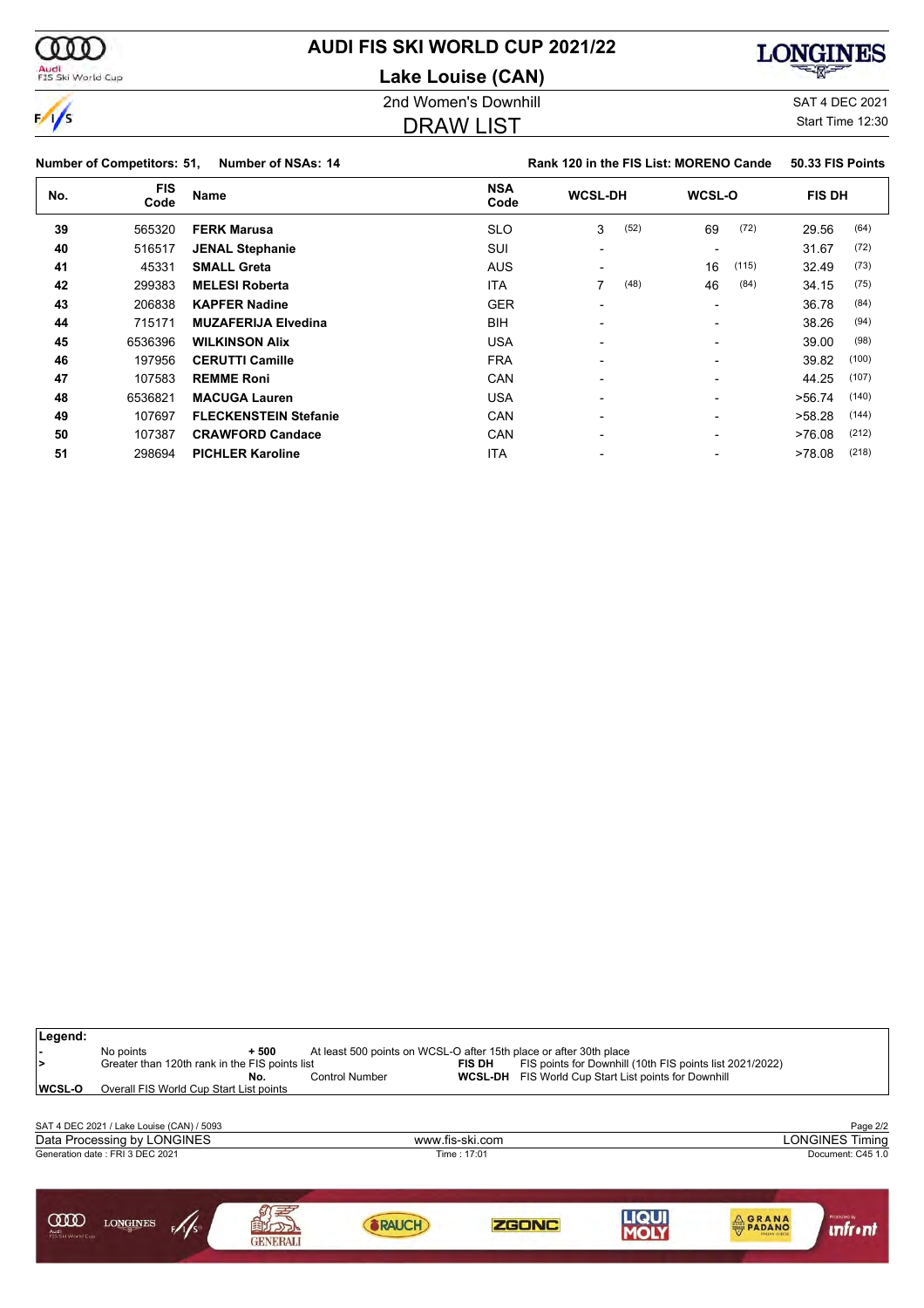

Canada Alberta Tave Alberta

**Year of NSA**





ത്ത Audi<br>FIS Ski World Cup

 $\frac{1}{s}$ 

# **AUDI FIS SKI WORLD CUP 2021/22**

# **LONGINES**

**Lake Louise (CAN)**

START LIST

2nd Women's Downhill and SAT 4 DEC 2021 Start Time 12:30

| Number of Competitors: 51, Number of NSAs:<br>14 |
|--------------------------------------------------|
|--------------------------------------------------|

| <b>Bib</b> | FIS  | <b>Name</b>                                               | Year of               | <b>NSA</b> | Time | Ski                 |
|------------|------|-----------------------------------------------------------|-----------------------|------------|------|---------------------|
|            | Code |                                                           | <b>Birth</b>          | Code       |      |                     |
| 1          |      | 206668 WEIDLE Kira                                        | 1996                  | <b>GER</b> |      | Rossignol           |
| 2          |      | 565360 STUHEC IIka                                        | 1990 SLO              |            |      | Stoeckli            |
| 3          |      | 516319 SUTER Corinne                                      | 1994 SUI              |            |      | Head                |
| 4          |      | 425929 MOWINCKEL Ragnhild                                 |                       | 1992 NOR   |      | Head                |
| 5          |      | 298323 GOGGIA Sofia                                       | 1992 ITA              |            |      | Atomic              |
| 6          |      | 56177 VENIER Stephanie                                    | 1993 AUT              |            |      | Head                |
| 7          |      | 516138 GUT-BEHRAMI Lara                                   | 1991                  | SUI        |      | Head                |
| 8          |      | 297601 BRIGNONE Federica                                  | 1990 ITA              |            |      | Rossignol           |
| 9          |      | 6535455 JOHNSON Breezy                                    |                       | 1996 USA   |      | Atomic              |
| 10         |      | 299630 DELAGO Nadia<br>---------------------------- break | 1997 ITA              |            |      | Atomic              |
| 11         |      | 56088 TIPPLER Tamara                                      | 1991 AUT              |            |      | Salomon             |
| 12         |      | 299466 DELAGO Nicol                                       | 1996 ITA              |            |      | Atomic              |
| 13         |      | 56087 SIEBENHOFER Ramona                                  | 1991 AUT              |            |      | Fischer             |
| 14         |      | 516248 FLURY Jasmine                                      | 1993 SUI              |            |      | Fischer             |
| 15         |      | 155763 LEDECKA Ester                                      | 1995 CZE              |            |      | Atomic              |
| 16         |      | 516219 NUFER Priska                                       | 1992 SUI              |            |      | Dynastar            |
| 17         |      | 297910 CURTONI Elena                                      | 1991 ITA              |            |      | Head                |
| 18         |      | 105269 GAGNON Marie-Michele                               |                       | 1989 CAN   |      | Head                |
| 19         |      | 56125 PUCHNER Mirjam                                      | 1992 AUT              |            |      | Atomic              |
| 20         |      | 55970 SCHMIDHOFER Nicole                                  | 1989 AUT              |            |      | Fischer             |
|            |      |                                                           | break                 |            |      |                     |
| 21<br>22   |      | 6535791 WRIGHT Isabella                                   | 1997 USA              |            |      | Atomic              |
| 23         |      | 539536 WILES Jacqueline<br>297702 MARSAGLIA Francesca     | 1990 ITA              | 1992 USA   |      | Rossignol           |
| 24         |      | 197497 MIRADOLI Romane                                    | 1994 FRA              |            |      | Salomon<br>Dynastar |
| 25         |      | 6536213 CASHMAN Keely                                     | 1999 USA              |            |      | Rossignol           |
| 26         |      | 56256 RAEDLER Ariane                                      | 1995 AUT              |            |      | Head                |
| 27         |      | 56128 HUETTER Cornelia                                    | 1992 AUT              |            |      | Head                |
| 28         |      | 516185 HAEHLEN Joana                                      | 1992 SUI              |            |      | Atomic              |
| 29         |      | 56198 SCHEYER Christine                                   | 1994 AUT              |            |      | Head                |
| 30         |      | 197383 GAUTHIER Tiffany                                   | 1993 FRA              |            |      | Rossignol           |
|            |      |                                                           | ------------- break · |            |      |                     |
| 31         |      | 6535237 SHIFFRIN Mikaela                                  | 1995 USA              |            |      | Atomic              |
| 32         |      | 56311 REISINGER Elisabeth                                 | 1996 AUT              |            |      | Head                |
| 33         |      | 56417 FEST Nadine                                         | 1998 AUT              |            |      | Rossignol           |
| 34         |      | 506701 HOERNBLAD Lisa                                     |                       | 1996 SWE   |      | Fischer             |
| 35         |      | 197641 GAUCHE Laura                                       |                       | 1995 FRA   |      | Head                |
| 36         |      | 56426 NUSSBAUMER Vanessa                                  | 1998 AUT              |            |      | Head                |
| 37         |      | 485941 PLESHKOVA Julia                                    |                       | 1997 RUS   |      | Head                |
| 38         |      | 516521 KOLLY Noemie                                       | 1998 SUI              |            |      | Stoeckli            |
| 39         |      | 565320 <b>FERK Marusa</b>                                 | 1988 SLO              |            |      | Salomon             |
| 40         |      | 516517 JENAL Stephanie                                    | 1998 SUI              |            |      | Atomic              |
| 41         |      | 45331 SMALL Greta                                         | 1995 AUS              |            |      | Atomic              |
| 42         |      | 299383 MELESI Roberta                                     | 1996 ITA              |            |      | Dynastar            |

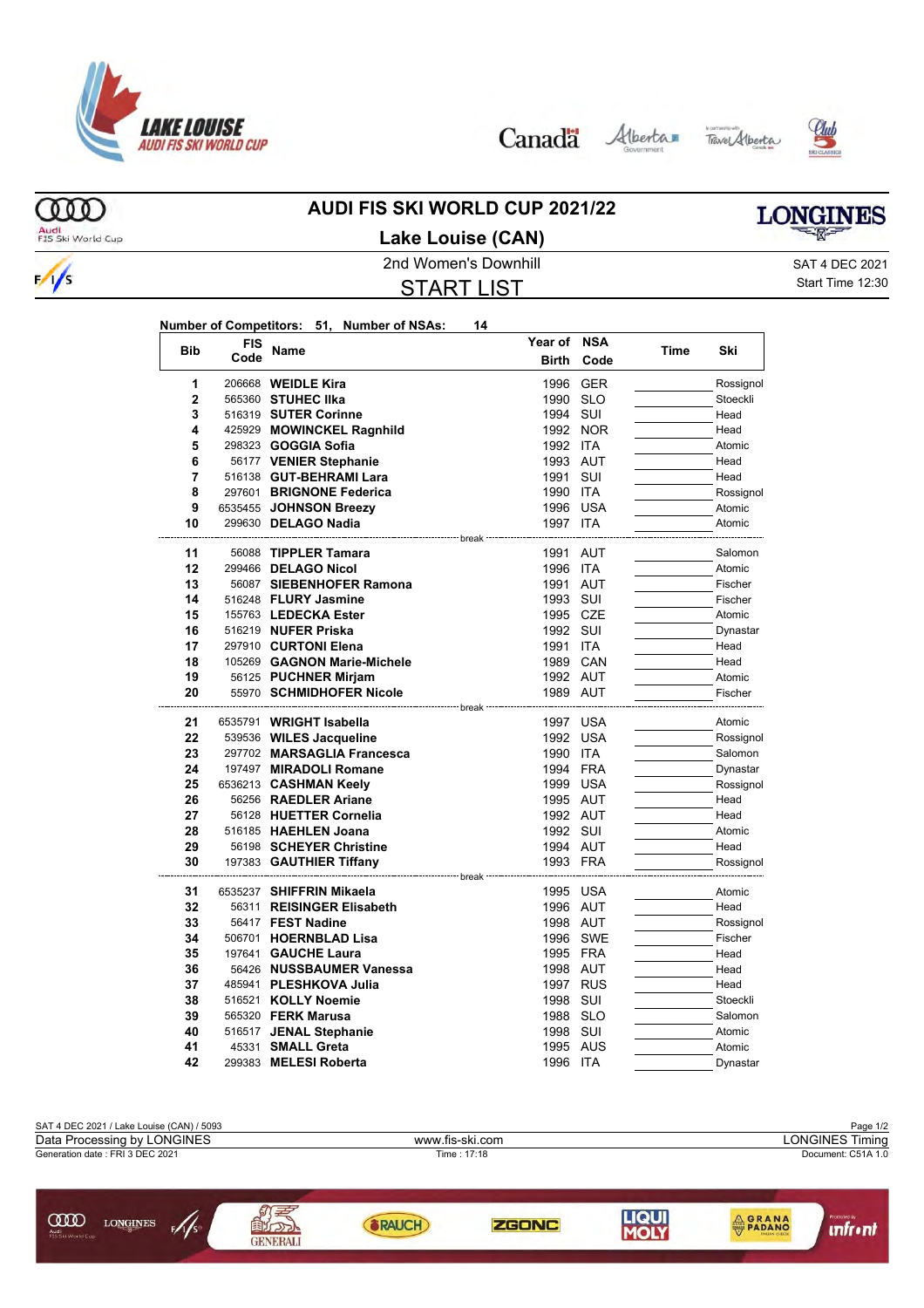| (000)                               |            |                                                     |                                           |                                            | <b>AUDI FIS SKI WORLD CUP 2021/22</b>                                      |                          |      |                  | CINES                        |
|-------------------------------------|------------|-----------------------------------------------------|-------------------------------------------|--------------------------------------------|----------------------------------------------------------------------------|--------------------------|------|------------------|------------------------------|
| Audi<br>FIS Ski World Cup           |            |                                                     |                                           |                                            | <b>Lake Louise (CAN)</b>                                                   |                          |      |                  |                              |
|                                     |            |                                                     |                                           |                                            | 2nd Women's Downhill                                                       |                          |      |                  | SAT 4 DEC 2021               |
| $\frac{1}{s}$                       |            |                                                     |                                           |                                            | <b>START LIST</b>                                                          |                          |      |                  | Start Time 12:30             |
|                                     |            |                                                     |                                           | Number of Competitors: 51, Number of NSAs: | 14                                                                         |                          |      |                  |                              |
|                                     | <b>Bib</b> | <b>FIS</b><br>Code                                  | <b>Name</b>                               |                                            | Year of NSA                                                                | <b>Birth Code</b>        | Time | Ski              |                              |
|                                     | 43         |                                                     | 206838 KAPFER Nadine                      |                                            | 2000                                                                       | <b>GER</b>               |      |                  |                              |
|                                     | 44         | 715171                                              | <b>MUZAFERIJA Elvedina</b>                |                                            | 1999                                                                       | <b>BIH</b>               |      | Atomic           |                              |
|                                     | 45         |                                                     | 6536396 WILKINSON Alix                    |                                            | 2000                                                                       | <b>USA</b>               |      |                  |                              |
|                                     | 46         |                                                     | 197956 CERUTTI Camille                    |                                            | 1998                                                                       | <b>FRA</b>               |      | Atomic           |                              |
|                                     | 47         |                                                     | 107583 REMME Roni                         |                                            | 1996                                                                       | CAN                      |      | Head             |                              |
|                                     | 48         |                                                     | 6536821 MACUGA Lauren                     |                                            | 2002                                                                       | <b>USA</b>               |      |                  |                              |
|                                     | 49         |                                                     | 107697 FLECKENSTEIN Stefanie              |                                            |                                                                            | 1997 CAN                 |      | Rossignol        |                              |
|                                     | 50         |                                                     | 107387 CRAWFORD Candace                   |                                            | 1994                                                                       | CAN                      |      | Head             |                              |
|                                     | 51         |                                                     | 298694 PICHLER Karoline                   |                                            | 1994 ITA                                                                   |                          |      | Head             |                              |
| Jury                                |            |                                                     |                                           |                                            | <b>Technical Data</b>                                                      |                          |      |                  |                              |
| <b>FIS Technical Delegate</b>       |            | <b>ABPLANALP Randy</b>                              |                                           | <b>USA</b>                                 | <b>Course Name</b>                                                         |                          |      |                  | Men's Olympic / East Summit  |
| Referee<br><b>Assistant Referee</b> |            | <b>GERDOL Peter</b><br><b>VULLIET Jean-Philippe</b> |                                           | <b>FIS</b><br><b>FIS</b>                   | <b>Start Altitude</b><br><b>Finish Altitude</b>                            |                          |      |                  | 2476m<br>1680m               |
| <b>Chief of Race</b>                |            | <b>SCHWARTZ Sue</b>                                 |                                           | CAN                                        | <b>Vertical Drop</b><br><b>Course Length</b><br><b>Homologation Number</b> |                          |      |                  | 796m<br>3052m<br>14105/10/21 |
| <b>Race Information</b>             |            |                                                     |                                           |                                            |                                                                            |                          |      |                  |                              |
| <b>Course Setter</b>                |            | <b>VULLIET Jean-Philippe</b>                        |                                           | FIS                                        |                                                                            |                          |      |                  |                              |
| Gates<br><b>Start Time</b>          | 44         | 12:30                                               |                                           |                                            |                                                                            |                          |      |                  |                              |
|                                     |            |                                                     |                                           |                                            |                                                                            |                          |      |                  |                              |
| Forerunners:                        |            |                                                     |                                           |                                            |                                                                            |                          |      |                  |                              |
|                                     |            |                                                     | F1 - MOLLIN Alison<br>F4 - BIGATEL Justin | <b>USA</b><br><b>USA</b>                   | F2 - PENNINGTON Trent<br>F5 - AGER Christina                               | <b>USA</b><br><b>AUT</b> |      | F3 - POULTER Jay | <b>USA</b>                   |

**AUDI FIS SKI WORLD CUP 2021/22**

 $\mathfrak{d} \mathfrak{d} \mathfrak{d}$ 

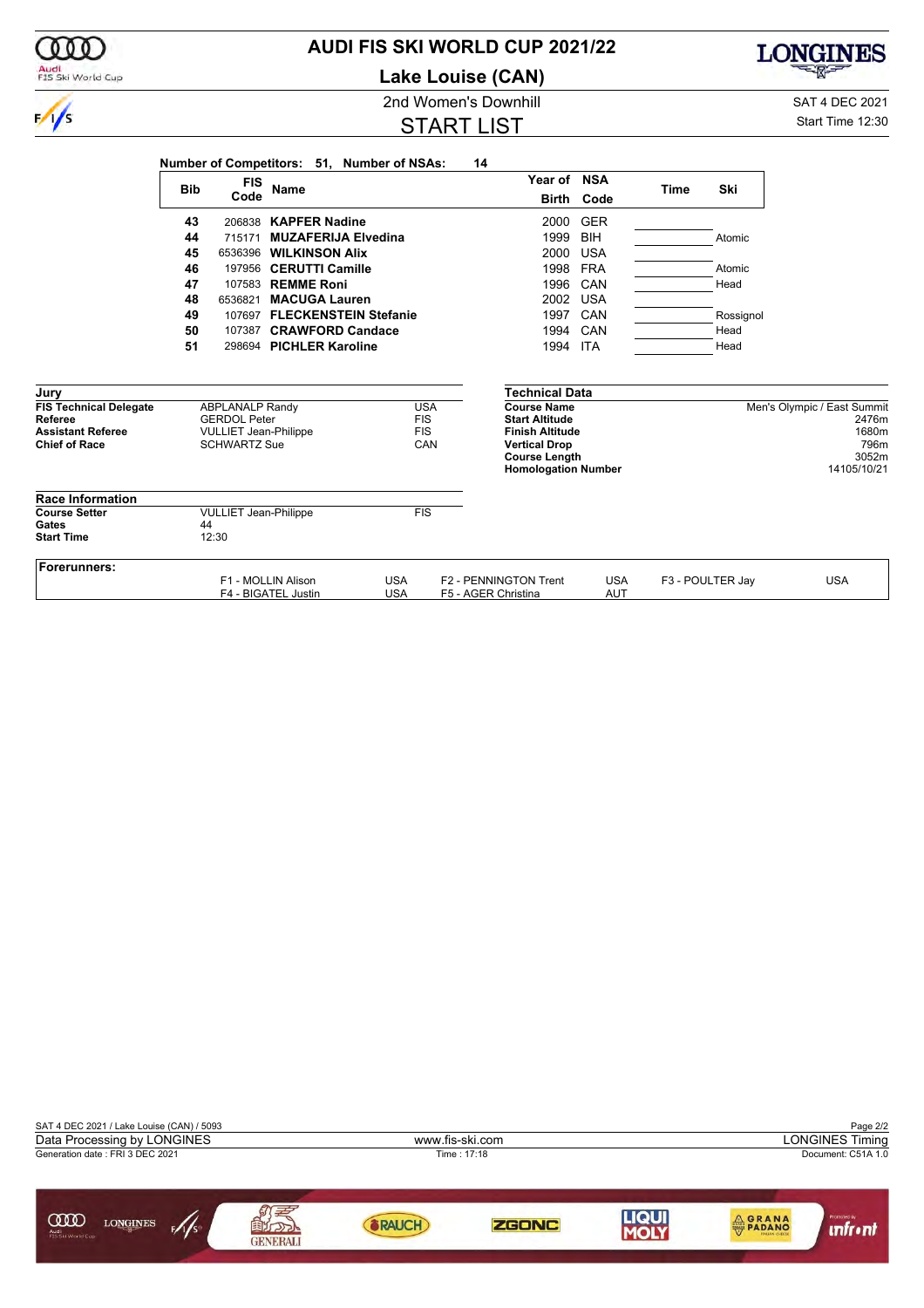

Canada Alberta Tave Alberta





ത്ത Audi<br>FIS Ski World Cup

 $\frac{1}{s}$ 

# **AUDI FIS SKI WORLD CUP 2021/22**

# **LONGINES**

**Lake Louise (CAN)**

# 2nd Women's Downhill and SAT 4 DEC 2021

OFFICIAL RESULTS

Start Time 12:30

**Number of Competitors: 51, Number of NSAs: 14 Penalty applied: 0.00** 

| Rank           | <b>Bib</b>     | <b>FIS</b>      | <b>Name</b>                  | YB   | <b>NSA</b> | Time    | <b>Difference</b> | <b>Distance</b> | Race          | Ski       |
|----------------|----------------|-----------------|------------------------------|------|------------|---------|-------------------|-----------------|---------------|-----------|
|                |                | Code            |                              |      | Code       |         |                   | (m)             | <b>Points</b> |           |
| 1              | 5              | 298323          | <b>GOGGIA Sofia</b>          | 1992 | <b>ITA</b> | 1:48.42 |                   |                 | 0.00          | Atomic    |
| 2              | 9              | 6535455         | <b>JOHNSON Breezy</b>        | 1996 | <b>USA</b> | 1:49.26 | 0.84              | 23.46           | 9.68          | Atomic    |
| 3              | 3              | 516319          | <b>SUTER Corinne</b>         | 1994 | SUI        | 1:49.40 | 0.98              | 27.34           | 11.30         | Head      |
| 4              | 27             | 56128           | <b>HUETTER Cornelia</b>      | 1992 | <b>AUT</b> | 1:49.58 | 1.16              | 32.31           | 13.37         | Head      |
| 5              | 29             | 56198           | <b>SCHEYER Christine</b>     | 1994 | <b>AUT</b> | 1:49.75 | 1.33              | 36.99           | 15.33         | Head      |
| 6              | 10             | 299630          | <b>DELAGO Nadia</b>          | 1997 | ITA        | 1:49.76 | 1.34              | 37.26           | 15.45         | Atomic    |
| $\overline{7}$ | $\mathbf{1}$   | 206668          | <b>WEIDLE Kira</b>           | 1996 | <b>GER</b> | 1:49.86 | 1.44              | 40.00           | 16.60         | Rossignol |
| 8              | 19             | 56125           | <b>PUCHNER Mirjam</b>        | 1992 | <b>AUT</b> | 1:49.94 | 1.52              | 42.20           | 17.52         | Atomic    |
| 9              | 18             | 105269          | <b>GAGNON Marie-Michele</b>  | 1989 | CAN        | 1:50.02 | 1.60              | 44.38           | 18.45         | Head      |
| 10             | 8              | 297601          | <b>BRIGNONE Federica</b>     | 1990 | <b>ITA</b> | 1:50.12 | 1.70              | 47.12           | 19.60         | Rossignol |
| 11             | 13             | 56087           | <b>SIEBENHOFER Ramona</b>    | 1991 | <b>AUT</b> | 1:50.16 | 1.74              | 48.21           | 20.06         | Fischer   |
| 12             | 11             | 56088           | <b>TIPPLER Tamara</b>        | 1991 | <b>AUT</b> | 1:50.43 | 2.01              | 55.55           | 23.17         | Salomon   |
| 13             | 24             | 197497          | <b>MIRADOLI Romane</b>       | 1994 | <b>FRA</b> | 1:50.55 | 2.13              | 58.80           | 24.56         | Dynastar  |
| 14             | 28             | 516185          | <b>HAEHLEN Joana</b>         | 1992 | SUI        | 1:50.56 | 2.14              | 59.07           | 24.67         | Atomic    |
| 14             | 17             | 297910          | <b>CURTONI Elena</b>         | 1991 | <b>ITA</b> | 1.50.56 | 2.14              | 59.07           | 24.67         | Head      |
| 16             | $\overline{4}$ | 425929          | <b>MOWINCKEL Ragnhild</b>    | 1992 | <b>NOR</b> | 1:50.61 | 2.19              | 60.43           | 25.25         | Head      |
| 16             | $\overline{2}$ | 565360          | <b>STUHEC IIka</b>           | 1990 | <b>SLO</b> | 1:50.61 | 2.19              | 60.43           | 25.25         | Stoeckli  |
| 18             | 34             | 506701          | <b>HOERNBLAD Lisa</b>        | 1996 | <b>SWE</b> | 1:50.71 | 2.29              | 63.13           | 26.40         | Fischer   |
| 19             | 26             | 56256           | <b>RAEDLER Ariane</b>        | 1995 | AUT        | 1:50.80 | 2.38              | 65.56           | 27.44         | Head      |
| 20             | 6              | 56177           | <b>VENIER Stephanie</b>      | 1993 | AUT        | 1:50.90 | 2.48              | 68.25           | 28.59         | Head      |
| 21             | 12             | 299466          | <b>DELAGO Nicol</b>          | 1996 | <b>ITA</b> | 1:50.93 | 2.51              | 69.06           | 28.94         | Atomic    |
| 22             | 15             | 155763          | <b>LEDECKA Ester</b>         | 1995 | <b>CZE</b> | 1.50.98 | 2.56              | 70.40           | 29.51         | Atomic    |
| 23             | $\overline{7}$ | 516138          | <b>GUT-BEHRAMI Lara</b>      | 1991 | SUI        | 1.51.01 | 2.59              | 71.21           | 29.86         | Head      |
| 24             | 35             | 197641          | <b>GAUCHE Laura</b>          | 1995 | <b>FRA</b> | 1:51.05 | 2.63              | 72.28           | 30.32         | Head      |
| 25             | 39             | 565320          | <b>FERK Marusa</b>           | 1988 | <b>SLO</b> | 1:51.16 | 2.74              | 75.23           | 31.59         | Salomon   |
| 26             | 33             | 56417           | <b>FEST Nadine</b>           | 1998 | <b>AUT</b> | 1:51.26 | 2.84              | 77.90           | 32.74         | Rossignol |
| 27             | 37             | 485941          | <b>PLESHKOVA Julia</b>       | 1997 | <b>RUS</b> | 1:51.30 | 2.88              | 78.97           | 33.20         | Head      |
| 28             | 16             | 516219          | <b>NUFER Priska</b>          | 1992 | SUI        | 1:51.41 | 2.99              | 81.91           | 34.47         | Dynastar  |
| 29             | 46             | 197956          | <b>CERUTTI Camille</b>       | 1998 | <b>FRA</b> | 1:51.43 | 3.01              | 82.44           | 34.70         | Atomic    |
| 29             | 32             | 56311           | <b>REISINGER Elisabeth</b>   | 1996 | <b>AUT</b> | 1:51.43 | 3.01              | 82.44           | 34.70         | Head      |
| 29             | 22             | 539536          | <b>WILES Jacqueline</b>      | 1992 | <b>USA</b> | 1:51.43 | 3.01              | 82.44           | 34.70         | Rossignol |
| 32             | 36             | 56426           | <b>NUSSBAUMER Vanessa</b>    | 1998 | <b>AUT</b> | 1:51.44 | 3.02              | 82.71           | 34.82         | Head      |
| 33             | 42             | 299383          | <b>MELESI Roberta</b>        | 1996 | ITA        | 1:51.46 | 3.04              | 83.24           | 35.05         | Dynastar  |
| 34             | 21             | 6535791         | <b>WRIGHT Isabella</b>       | 1997 | <b>USA</b> | 1:51.48 | 3.06              | 83.77           | 35.28         | Atomic    |
| 35             | 23             | 297702          | <b>MARSAGLIA Francesca</b>   | 1990 | ITA        | 1:51.49 | 3.07              | 84.04           | 35.39         | Salomon   |
| 36             | 40             | 516517          | <b>JENAL Stephanie</b>       | 1998 | SUI        | 1.51.54 | 3.12              | 85.37           | 35.97         | Atomic    |
| 37             | 14             | 516248          | <b>FLURY Jasmine</b>         | 1993 | SUI        | 1:51.62 | 3.20              | 87.50           | 36.89         | Fischer   |
| 38             | 31             | 6535237         | <b>SHIFFRIN Mikaela</b>      | 1995 | <b>USA</b> | 1:51.86 | 3.44              | 93.86           | 39.66         | Atomic    |
| 39             | 49             | 107697          | <b>FLECKENSTEIN Stefanie</b> | 1997 | CAN        | 1:52.20 | 3.78              | 102.82          | 43.58         | Rossignol |
| 40             | 30             | 197383          | <b>GAUTHIER Tiffany</b>      | 1993 | <b>FRA</b> | 1:52.42 | 4.00              | 108.59          | 46.12         | Rossignol |
| 41             | 44             | 715171          | <b>MUZAFERIJA Elvedina</b>   | 1999 | BIH        | 1:52.44 | 4.02              | 109.12          | 46.35         | Atomic    |
| 42             | 25             | 6536213         | <b>CASHMAN Keely</b>         | 1999 | <b>USA</b> | 1:52.47 | 4.05              | 109.90          | 46.69         | Rossignol |
| 43             | 20             | 55970           | <b>SCHMIDHOFER Nicole</b>    | 1989 | <b>AUT</b> | 1.52.66 | 4.24              | 114.86          | 48.88         | Fischer   |
| 44<br>45       | 41             | 45331<br>298694 | <b>SMALL Greta</b>           | 1995 | <b>AUS</b> | 1.52.97 | 4.55              | 122.92          | 52.46         | Atomic    |
|                | 51             |                 | <b>PICHLER Karoline</b>      | 1994 | <b>ITA</b> | 1:53.10 | 4.68              | 126.29          | 53.96         | Head      |
| 46             | 43             | 206838          | <b>KAPFER Nadine</b>         | 2000 | <b>GER</b> | 1:53.26 | 4.84              | 130.42          | 55.80         |           |

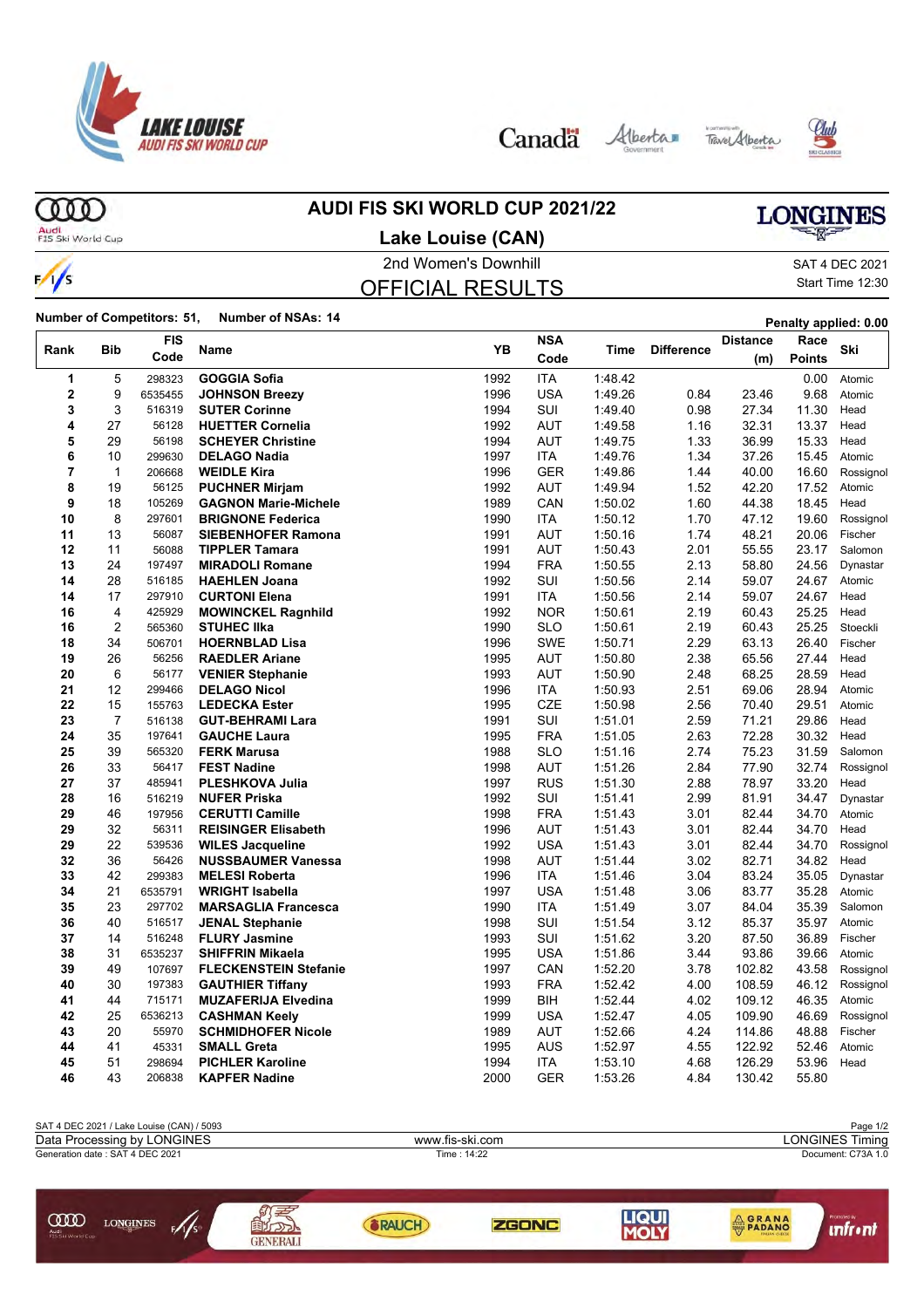

 $\sqrt{}$ 

# **AUDI FIS SKI WORLD CUP 2021/22**

**Lake Louise (CAN)**



2nd Women's Downhill SAT 4 DEC 2021

# OFFICIAL RESULTS

Start Time 12:30

|                                     |            | <b>FIS</b>                         |                                                     |            |                          |                       | <b>NSA</b>                                      |             |                   | <b>Distance</b>             | Race          | Penalty applied: 0.00       |
|-------------------------------------|------------|------------------------------------|-----------------------------------------------------|------------|--------------------------|-----------------------|-------------------------------------------------|-------------|-------------------|-----------------------------|---------------|-----------------------------|
| Rank                                | <b>Bib</b> | Code                               | <b>Name</b>                                         |            |                          | YB                    | Code                                            | <b>Time</b> | <b>Difference</b> | (m)                         | <b>Points</b> | Ski                         |
| 47                                  | 47         | 107583                             | <b>REMME Roni</b>                                   |            |                          | 1996                  | CAN                                             | 1:53.34     | 4.92              | 132.48                      | 56.72         | Head                        |
| 48                                  | 50         | 107387                             | <b>CRAWFORD Candace</b>                             |            |                          | 1994                  | CAN                                             | 1:53.55     | 5.13              | 137.88                      | 59.14         | Head                        |
| 49                                  | 48         | 6536821                            | <b>MACUGA Lauren</b>                                |            |                          | 2002                  | <b>USA</b>                                      | 1:53.61     | 5.19              | 139.42                      | 59.84         |                             |
|                                     |            | DID NOT FINISH: 1 competitor       |                                                     |            |                          |                       |                                                 |             |                   |                             |               |                             |
|                                     | 45         | 6536396                            | <b>WILKINSON Alix</b>                               |            |                          | 2000                  | <b>USA</b>                                      |             |                   |                             |               |                             |
|                                     |            | <b>DID NOT START: 1 competitor</b> |                                                     |            |                          |                       |                                                 |             |                   |                             |               |                             |
|                                     | 38         | 516521                             | <b>KOLLY Noemie</b>                                 |            |                          | 1998                  | SUI                                             |             |                   |                             |               | Stoeckli                    |
| Jury                                |            |                                    |                                                     |            |                          |                       | <b>Technical Data</b>                           |             |                   |                             |               |                             |
| <b>FIS Technical Delegate</b>       |            |                                    | <b>ABPLANALP Randy</b>                              |            | <b>USA</b>               |                       | <b>Course Name</b>                              |             |                   |                             |               | Men's Olympic / East Summit |
| Referee<br><b>Assistant Referee</b> |            |                                    | <b>GERDOL Peter</b><br><b>VULLIET Jean-Philippe</b> |            | <b>FIS</b><br><b>FIS</b> |                       | <b>Start Altitude</b><br><b>Finish Altitude</b> |             |                   |                             |               | 2476m<br>1680m              |
| <b>Chief of Race</b>                |            |                                    | <b>SCHWARTZ Sue</b>                                 |            | CAN                      |                       | <b>Vertical Drop</b>                            |             |                   |                             |               | 796m                        |
|                                     |            |                                    |                                                     |            |                          |                       | <b>Course Length</b>                            |             |                   |                             |               | 3052m<br>14105/10/21        |
|                                     |            |                                    |                                                     |            |                          |                       | <b>Homologation Number</b>                      |             |                   |                             |               |                             |
| <b>Race Information</b>             |            |                                    |                                                     |            |                          |                       |                                                 |             |                   |                             |               |                             |
| <b>Course Setter</b>                |            |                                    | <b>VULLIET Jean-Philippe</b>                        |            | FIS                      |                       |                                                 |             |                   |                             |               |                             |
| Gates                               |            |                                    | 44                                                  |            |                          |                       |                                                 |             |                   |                             |               |                             |
| <b>Start Time</b>                   |            |                                    | 12:30                                               |            |                          |                       |                                                 |             |                   |                             |               |                             |
| <b>Forerunners:</b>                 |            |                                    |                                                     |            |                          |                       |                                                 |             |                   |                             |               |                             |
|                                     |            |                                    | F1 - MOLLIN Alison                                  | <b>USA</b> |                          | F2 - PENNINGTON Trent |                                                 | <b>USA</b>  | F3 - POULTER Jay  |                             |               | <b>USA</b>                  |
|                                     |            |                                    | F4 - BIGATEL Justin                                 | <b>USA</b> |                          | F5 - AGER Christina   |                                                 | <b>AUT</b>  |                   |                             |               |                             |
| <b>Conditions on course:</b>        |            |                                    |                                                     |            |                          |                       |                                                 |             |                   |                             |               |                             |
|                                     | SNOW       |                                    | <b>HARD PACKED</b><br>Snow:                         |            |                          | Temperature - Start:  | $-12^{\circ}$ C                                 |             |                   | Temperature - Finish: -10°C |               |                             |

| Legend:                                               |                       |      |                                |
|-------------------------------------------------------|-----------------------|------|--------------------------------|
| İΥB.<br>Year of Birth                                 |                       |      |                                |
|                                                       |                       |      |                                |
| SAT 4 DEC 2021 / Lake Louise (CAN) / 5093             |                       |      | Page 2/2                       |
| Data Processing by LONGINES                           | www.fis-ski.com       |      | <b>LONGINES Timing</b>         |
| Generation date: SAT 4 DEC 2021                       | Time: 14:22           |      | Document: C73A 1.0             |
|                                                       |                       |      |                                |
|                                                       |                       |      |                                |
| <b>COOD</b><br><b>LONGINES</b>                        |                       | LIQU | Promoted by                    |
| 5/1/s<br>Audi<br>FIS Ski World Cup<br><b>GENERALI</b> | <b>ZGONC</b><br>RAUCH |      | <b>ORANA</b><br><b>unfront</b> |
|                                                       |                       |      |                                |

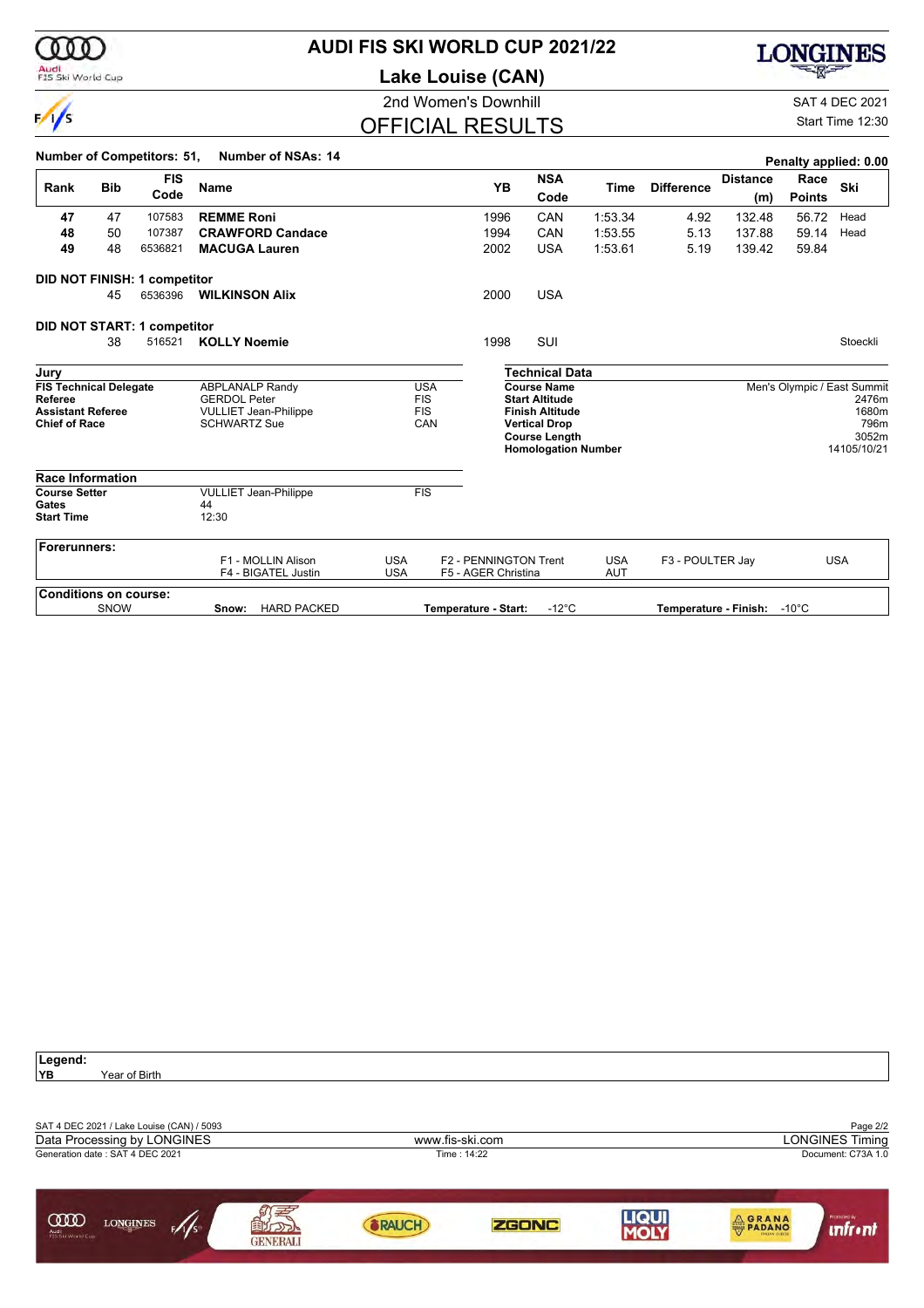





#### ത്ത **AUDI FIS SKI WORLD CUP 2021/22 LONGINES** Audi<br>FIS Ski World Cup

 $\frac{1}{s}$ 

#### **Lake Louise (CAN)**

# PENALTY CALCULATION

2nd Women's Downhill and SAT 4 DEC 2021 Start Time 12:30

#### **Best 10 at Finish F-factor:** 1250

|                |            | FIS  |                             | <b>NSA</b> | <b>FIS</b>    |        | Race          |
|----------------|------------|------|-----------------------------|------------|---------------|--------|---------------|
| Rank           | <b>Bib</b> | Code | Name                        | Code       | <b>Points</b> | Best 5 | <b>Points</b> |
|                | 5.         |      | 298323 GOGGIA Sofia         | <b>ITA</b> | 0.00          | 0.00   | 0.00          |
| $\overline{2}$ | 9          |      | 6535455 JOHNSON Breezy      | USA        | 2.81          | 2.81   | 9.68          |
| 3              | 3          |      | 516319 SUTER Corinne        | SUI        | 0.00          | 0.00   | 11.30         |
| 4              | 27         |      | 56128 HUETTER Cornelia      | <b>AUT</b> | 10.01         |        |               |
| 5              | 29         |      | 56198 SCHEYER Christine     | <b>AUT</b> | 16.15         |        |               |
| 6              | 10         |      | 299630 DELAGO Nadia         | <b>ITA</b> | 18.99         |        |               |
|                |            |      | 206668 <b>WEIDLE Kira</b>   | <b>GER</b> | 3.78          | 3.78   | 16.60         |
| 8              | 19         |      | 56125 PUCHNER Mirjam        | <b>AUT</b> | 13.33         |        |               |
| 9              | 18         |      | 105269 GAGNON Marie-Michele | CAN        | 11.51         |        |               |
| 10             | 8          |      | 297601 BRIGNONE Federica    | <b>ITA</b> | 2.24          | 2.24   | 19.60         |

#### **Best 5 FIS Points Started**

| Rank | <b>Bib</b> | <b>FIS</b> | <b>Name</b>                 | <b>NSA</b> | <b>FIS</b>    |
|------|------------|------------|-----------------------------|------------|---------------|
|      |            | Code       |                             | Code       | <b>Points</b> |
|      | 5          |            | 298323 GOGGIA Sofia         | <b>ITA</b> | 0.00          |
| 3    | 3          |            | 516319 SUTER Corinne        | SUI        | 0.00          |
| 23   | 7          |            | 516138 GUT-BEHRAMI Lara     | SUI        | 0.00          |
| 38   |            |            | 31 6535237 SHIFFRIN Mikaela | <b>USA</b> | 0.74          |
| 22   | 15         |            | 155763 LEDECKA Ester        | <b>CZE</b> | 1.79          |

| <b>TOTALS:</b>                               |         |      |       |
|----------------------------------------------|---------|------|-------|
| FIS Points of Best 5 Started (B)             | 2.53    |      |       |
| FIS Points of Best 5 at Finish in Top 10 (A) |         | 8.83 |       |
| Race Points of Corresponding Competitors (C) |         |      | 57.18 |
| Calculated Penalty (A+B-C):10 =>             | -4.582  |      |       |
| Rounded                                      | -4.58   |      |       |
| <b>Category Adder</b>                        | 0.00    |      |       |
| <b>Correction Value (Z)</b>                  | 0.00    |      |       |
| <b>Calculated Penalty</b>                    | $-4.58$ |      |       |
| <b>Penalty Applied</b>                       | 0.00    |      |       |

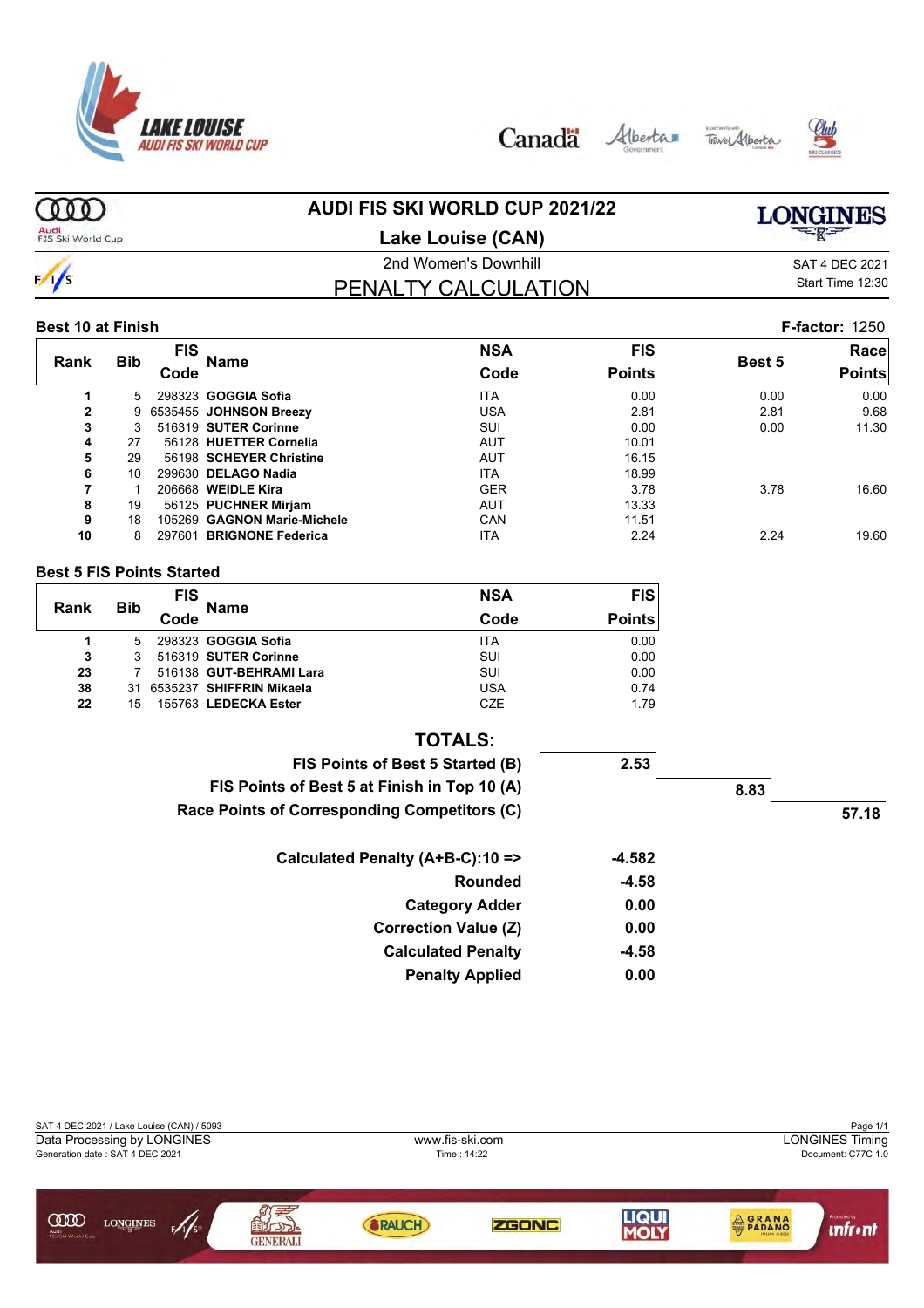

Canada Alberta Tave Alberta





 $(000)$ 

 $\frac{1}{s}$ 

# **AUDI FIS SKI WORLD CUP 2021/22**

**LONGINES** 

Audi<br>FIS Ski World Cup

# **Lake Louise (CAN)**

2nd Women's Downhill and SAT 4 DEC 2021

# PERFORMANCE ANALYSIS BY RANK

Start Time 12:30

|                |              |                         | <b>NSA</b> |       | <b>Positions</b> |               |                            | <b>Partials</b> |            |      | <b>Difference</b>                        |                 | <b>Speed</b> |      |
|----------------|--------------|-------------------------|------------|-------|------------------|---------------|----------------------------|-----------------|------------|------|------------------------------------------|-----------------|--------------|------|
|                |              | Rank Bib Name<br>Ski    | Code       | Pos   |                  | Time Rank Pos |                            |                 |            |      | Time Rank Time Dist.(m) Pos. (km/h) Rank |                 |              |      |
| 1              |              | 5 GOGGIA Sofia          | <b>ITA</b> | Int1: | 21.92            |               | $(3)$ 11-12:               | 11.04           | (1)        | 0.12 |                                          | Sp1             | 125.50       | (6)  |
|                |              | Atomic                  |            | Int2: | 32.96            |               | $(2)$ 12-13:               | 20.88           | (1)        | 0.09 |                                          |                 | Sp2 137.79   | (3)  |
|                |              |                         |            | Int3: | 53.84            |               | $(1)$ 13-14:               | 23.19           | (1)        | 0.00 |                                          |                 | Sp3 112.15   | (1)  |
|                |              |                         |            | Int4: | 1:17.03          | (1)           | $14-15:$                   | 17.43           | (1)        | 0.00 |                                          |                 |              |      |
|                |              |                         |            | Int5: | 1:34.46          |               | $(1)$ 15-Fin:              | 13.96           | (2)        | 0.00 |                                          |                 |              |      |
|                |              |                         |            | Fin:  | 1:48.42          | (1)           |                            |                 |            | 0.00 | 0.00                                     |                 | Avg: 101.34  |      |
| $\overline{2}$ |              | 9 JOHNSON Breezy        | <b>USA</b> | Int1: | 22.22            |               | $(25)$ 11-12:              |                 |            | 0.42 |                                          | Sp1             | 124.56       | (11) |
|                |              | Atomic                  |            | Int2: | 33.26            |               | $(6)$ 12-13:               | 11.04           | (1)        | 0.39 |                                          | Sp2             | 137.36       | (5)  |
|                |              |                         |            | Int3: | 54.14            | (4)           | $13 - 14$ :                | 20.88           | (1)        | 0.30 |                                          |                 | Sp3 111.68   | (3)  |
|                |              |                         |            | Int4: | 1:17.53          | (2)           | $14 - 15$ :                | 23.39<br>17.69  | (7)        | 0.50 |                                          |                 |              |      |
|                |              |                         |            | Int5: | 1:35.22          |               | $(2)$ 15-Fin:              | 14.04           | (6)        | 0.76 |                                          |                 |              |      |
|                |              |                         |            | Fin:  | 1:49.26          | (2)           |                            |                 | (6)        | 0.84 | 23.46                                    |                 | Avg: 100.56  |      |
| 3              |              | 3 SUTER Corinne         | SUI        | Int1: | 21.89            |               | $(2)$ 11-12:               |                 |            | 0.09 |                                          |                 |              |      |
|                |              | Head                    |            | Int2: |                  |               |                            |                 |            |      |                                          |                 | Sp2 132.29   | (40) |
|                |              |                         |            | Int3: | 54.02            |               | $12 - 13:$<br>$(2)$ 13-14: |                 |            | 0.18 |                                          |                 | Sp3 111.97   | (2)  |
|                |              |                         |            | Int4: | 1:17.78          | (4)           | $14 - 15$ :                | 23.76           | (27)       | 0.75 |                                          |                 |              |      |
|                |              |                         |            | Int5: | 1:35.39          | (4)           | 15-Fin:                    | 17.61           | (3)        | 0.93 |                                          |                 |              |      |
|                |              |                         |            | Fin:  | 1:49.40          | (3)           |                            | 14.01           | (5)        | 0.98 | 27.34                                    |                 | Avg: 100.43  |      |
| 4              | 27           | <b>HUETTER Cornelia</b> | <b>AUT</b> | Int1: | 21.80            |               |                            |                 |            | 0.00 |                                          | Sp1             | 122.00       | (30) |
|                |              | Head                    |            | Int2: | 32.87            |               | $(1)$ 11-12:               | 11.07           | (3)        | 0.00 |                                          | Sp2             | 135.04       | (19) |
|                |              |                         |            | Int3: | 54.13            | (3)           | $(1)$ 12-13:               | 21.26           | (8)        | 0.29 |                                          |                 | Sp3 108.60   | (24) |
|                |              |                         |            | Int4: | 1:17.56          | (3)           | $13 - 14$ :                | 23.43           | (11)       | 0.53 |                                          |                 |              |      |
|                |              |                         |            | Int5: | 1:35.36          | (3)           | $14-15$ :                  | 17.80           | (11)       | 0.90 |                                          |                 |              |      |
|                |              |                         |            | Fin:  | 1:49.58          | (4)           | I5-Fin:                    | 14.22           | (17)       | 1.16 | 32.31                                    |                 | Avg: 100.27  |      |
| 5              |              | 29 SCHEYER Christine    | <b>AUT</b> | Int1: | 21.95            |               |                            |                 |            | 0.15 |                                          | Sp1             | 123.72       | (16) |
|                |              | Head                    |            | Int2: | 33.10            |               | $(4)$ 11-12:               | 11.15           | (6)        | 0.23 |                                          | Sp2             | 136.76       | (9)  |
|                |              |                         |            | Int3: | 54.24            |               | $(3)$ 12-13:               | 21.14           | (4)        | 0.40 |                                          | Sp3             | 109.26       | (18) |
|                |              |                         |            | Int4: | 1:17.79          | (5)           | $(5)$ 13-14:               | 23.55           | (14)       | 0.76 |                                          |                 |              |      |
|                |              |                         |            | Int5: | 1:35.76          | (6)           | $14 - 15$ :<br>I5-Fin:     | 17.97           | (23)       | 1.30 |                                          |                 |              |      |
|                |              |                         |            | Fin:  | 1:49.75          | (5)           |                            | 13.99           | (4)        | 1.33 | 36.99                                    |                 | Avg: 100.11  |      |
| 6              |              | 10 DELAGO Nadia         | <b>ITA</b> | Int1: | 22.19            |               | $(20)$ 11-12:              |                 |            | 0.39 |                                          | Sp1             | 126.99       | (2)  |
|                |              | Atomic                  |            | Int2: | 33.39            |               | $(13)$ 12-13:              | 11.20           | (9)        | 0.52 |                                          | Sp2             | 138.67       | (1)  |
|                |              |                         |            | Int3: | 54.61            |               | $(9)$ 13-14:               | 21.22           | (6)        | 0.77 |                                          | Sp3             | 109.89       | (14) |
|                |              |                         |            | Int4: | 1:18.01          |               | $(7)$ 14-15:               | 23.40<br>17.77  | (9)        | 0.98 |                                          |                 |              |      |
|                |              |                         |            | Int5: | 1:35.78          |               | $(7)$ 15-Fin:              | 13.98           | (9)<br>(3) | 1.32 |                                          |                 |              |      |
|                |              |                         |            | Fin:  | 1:49.76          | (6)           |                            |                 |            | 1.34 | 37.26                                    |                 | Avg: 100.10  |      |
| $\overline{7}$ | $\mathbf{1}$ | <b>WEIDLE Kira</b>      | GER        | Int1: | 22.14            |               | $(14)$ 11-12:              |                 |            | 0.34 |                                          | Sp1             | 123.52       | (19) |
|                |              | Rossignol               |            | Int2: | 33.38            |               | $(11)$ 12-13:              | 11.24           | (17)       | 0.51 |                                          | Sp <sub>2</sub> | 136.44       | (10) |
|                |              |                         |            | Int3: | 54.43            |               | $(6)$ 13-14:               | 21.05           | (3)        | 0.59 |                                          | Sp3             | 109.90       | (13) |
|                |              |                         |            | Int4: | 1:18.16          | (8)           | $14 - 15$ :                | 23.73<br>17.75  | (25)       | 1.13 |                                          |                 |              |      |
|                |              |                         |            | Int5: | 1:35.91          | (9)           | I5-Fin:                    | 13.95           | (8)<br>(1) | 1.45 |                                          |                 |              |      |
|                |              |                         |            | Fin:  | 1:49.86          | (7)           |                            |                 |            | 1.44 | 40.00                                    |                 | Avg: 100.01  |      |

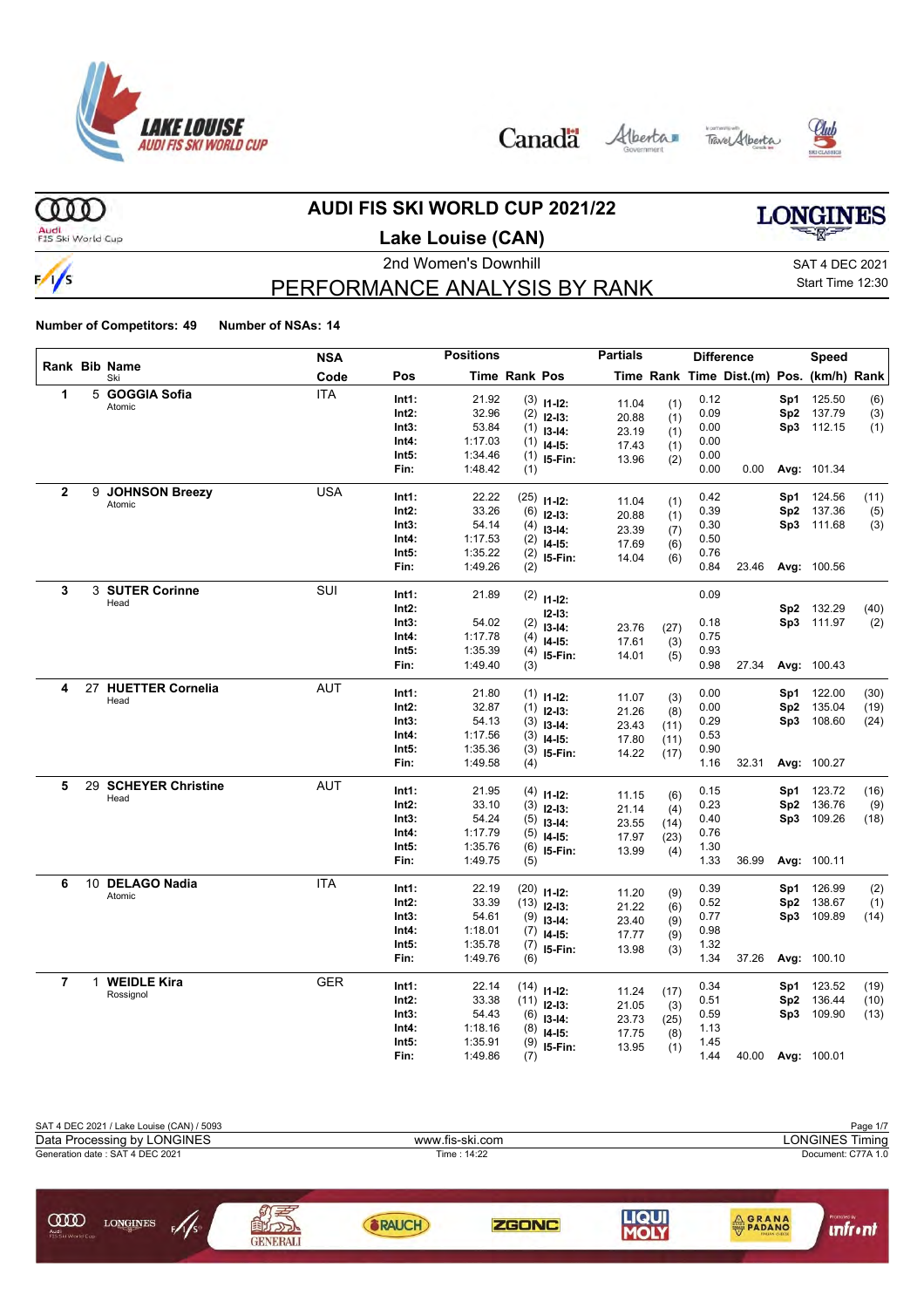

# **AUDI FIS SKI WORLD CUP 2021/22**

**Lake Louise (CAN)**





# PERFORMANCE ANALYSIS BY RANK

Start Time 12:30

|    |    |                         | NSA        |                | <b>Positions</b> |               |                                 | <b>Partials</b> |              |              | <b>Difference</b>                        |            | Speed                    |              |
|----|----|-------------------------|------------|----------------|------------------|---------------|---------------------------------|-----------------|--------------|--------------|------------------------------------------|------------|--------------------------|--------------|
|    |    | Rank Bib Name<br>Ski    | Code       | Pos            |                  | Time Rank Pos |                                 |                 |              |              | Time Rank Time Dist.(m) Pos. (km/h) Rank |            |                          |              |
| 8  |    | 19 PUCHNER Mirjam       | <b>AUT</b> | Int1:          | 22.09            |               | $(9)$ 11-12:                    | 11.08           | (5)          | 0.29         |                                          | Sp1        | 128.67                   | (1)          |
|    |    | Atomic                  |            | Int2:          | 33.17            | (4)           | $12-13:$                        | 21.30           | (10)         | 0.30         |                                          | Sp2        | 134.36                   | (23)         |
|    |    |                         |            | Int3:          | 54.47            | (7)           | $13-14:$                        | 23.48           | (13)         | 0.63         |                                          | Sp3        | 111.17                   | (6)          |
|    |    |                         |            | Int4:          | 1:17.95          | (6)           | $14 - 15$ :                     | 17.80           | (11)         | 0.92         |                                          |            |                          |              |
|    |    |                         |            | Int5:          | 1:35.75          | (5)           | I5-Fin:                         | 14.19           | (12)         | 1.29         |                                          |            |                          |              |
|    |    |                         |            | Fin:           | 1:49.94          | (8)           |                                 |                 |              | 1.52         | 42.20                                    | Avg:       | 99.94                    |              |
| 9  |    | 18 GAGNON Marie-Michele | CAN        | Int1:          | 22.25            | (29)          | $11 - 12$ :                     | 11.36           | (25)         | 0.45         |                                          | Sp1        | 125.81                   | (4)          |
|    |    | Head                    |            | Int2:          | 33.61            | (27)          | $12 - 13:$                      | 21.31           | (11)         | 0.74         |                                          | Sp2        | 137.61                   | (4)          |
|    |    |                         |            | Int3:          | 54.92            | (23)          | $13-14:$                        | 23.27           | (2)          | 1.08         |                                          | Sp3        | 111.20                   | (5)          |
|    |    |                         |            | Int4:          | 1:18.19          | (9)           | $14-15:$                        | 17.62           | (4)          | 1.16         |                                          |            |                          |              |
|    |    |                         |            | Int5:          | 1:35.81          | (8)           | 15-Fin:                         | 14.21           | (13)         | 1.35         |                                          |            |                          |              |
|    |    |                         |            | Fin:           | 1:50.02          | (9)           |                                 |                 |              | 1.60         | 44.38                                    | Avg:       | 99.87                    |              |
| 10 |    | 8 BRIGNONE Federica     | <b>ITA</b> | Int1:          | 22.40            |               | $(41)$ 11-12:                   |                 |              | 0.60         |                                          | Sp1        | 126.22                   | (3)          |
|    |    | Rossignol               |            | Int2:          | 33.55            |               | $(23)$ 12-13:                   | 11.15<br>21.29  | (6)          | 0.68         |                                          | Sp2        | 135.64                   | (13)         |
|    |    |                         |            | Int3:          | 54.84            | (16)          | $13-14:$                        | 23.38           | (9)<br>(5)   | 1.00         |                                          | Sp3        | 109.81                   | (15)         |
|    |    |                         |            | Int4:          | 1:18.22          |               | $(10)$ 14-15:                   | 17.73           | (7)          | 1.19         |                                          |            |                          |              |
|    |    |                         |            | Int5:          | 1:35.95          | (10)          | I5-Fin:                         | 14.17           | (10)         | 1.49         |                                          |            |                          |              |
|    |    |                         |            | Fin:           | 1:50.12          | (10)          |                                 |                 |              | 1.70         | 47.12                                    | Avg:       | 99.77                    |              |
| 11 |    | 13 SIEBENHOFER Ramona   | <b>AUT</b> | Int1:          | 22.29            |               | $(34)$ 11-12:                   |                 |              | 0.49         |                                          | Sp1        | 123.82                   | (15)         |
|    |    | Fischer                 |            | Int2:          | 33.68            | (31)          |                                 | 11.39           | (29)         | 0.81         |                                          | Sp2        | 137.97                   | (2)          |
|    |    |                         |            | Int3:          | 55.06            | (27)          | $12 - 13:$<br>$13-14:$          | 21.38           | (17)         | 1.22         |                                          | Sp3        | 110.91                   | (7)          |
|    |    |                         |            | Int4:          | 1:18.41          | (13)          | $14-15:$                        | 23.35           | (4)          | 1.38         |                                          |            |                          |              |
|    |    |                         |            | Int5:          | 1:35.98          |               | $(11)$ 15-Fin:                  | 17.57<br>14.18  | (2)<br>(11)  | 1.52         |                                          |            |                          |              |
|    |    |                         |            | Fin:           | 1:50.16          | (11)          |                                 |                 |              | 1.74         | 48.21                                    | Avg:       | 99.74                    |              |
| 12 | 11 | <b>TIPPLER Tamara</b>   | <b>AUT</b> | Int1:          | 22.28            |               |                                 |                 |              | 0.48         |                                          | Sp1        | 122.85                   | (20)         |
|    |    | Salomon                 |            | Int2:          | 33.57            | (25)          | $(32)$ 11-12:                   | 11.29           | (19)         | 0.70         |                                          | Sp2        | 135.39                   | (16)         |
|    |    |                         |            | Int3:          | 55.00            | (25)          | $12-13:$                        | 21.43           | (24)         | 1.16         |                                          | Sp3        | 110.17                   | (10)         |
|    |    |                         |            | Int4:          | 1:18.42          | (14)          | $13-14:$<br>$14-15:$            | 23.42           | (10)         | 1.39         |                                          |            |                          |              |
|    |    |                         |            | Int5:          | 1:36.21          | (13)          | 15-Fin:                         | 17.79<br>14.22  | (10)<br>(17) | 1.75         |                                          |            |                          |              |
|    |    |                         |            | Fin:           | 1:50.43          | (12)          |                                 |                 |              | 2.01         | 55.55                                    | Avg:       | 99.49                    |              |
| 13 | 24 | <b>MIRADOLI Romane</b>  | <b>FRA</b> | Int1:          | 22.29            |               |                                 |                 |              | 0.49         |                                          | Sp1        | 125.23                   |              |
|    |    | Dynastar                |            | Int2:          | 33.66            | (34)<br>(29)  | $11 - 12$ :                     | 11.37           | (28)         | 0.79         |                                          | Sp2        | 135.62                   | (8)<br>(14)  |
|    |    |                         |            | Int3:          | 55.00            | (25)          | $12 - 13:$                      | 21.34           | (14)         | 1.16         |                                          | Sp3        | 107.46                   | (37)         |
|    |    |                         |            | Int4:          | 1:18.38          | (11)          | $13-14:$<br>$14 - 15$ :         | 23.38           | (5)          | 1.35         |                                          |            |                          |              |
|    |    |                         |            | Int5:          | 1:36.20          | (12)          | 15-Fin:                         | 17.82           | (13)         | 1.74         |                                          |            |                          |              |
|    |    |                         |            | Fin:           | 1:50.55          | (13)          |                                 | 14.35           | (29)         | 2.13         | 58.80                                    | Avg:       | 99.39                    |              |
| 14 |    | 28 HAEHLEN Joana        | SUI        | Int1:          |                  |               |                                 |                 |              |              |                                          |            |                          |              |
|    |    | Atomic                  |            | Int2:          | 22.17<br>33.38   |               | $(18)$ 11-12:                   | 11.21           | (11)         | 0.37<br>0.51 |                                          | Sp1<br>Sp2 | 125.72<br>135.22         | (5)<br>(18)  |
|    |    |                         |            | Int3:          | 54.78            | (11)          | $(11)$ 12-13:                   | 21.40           | (20)         | 0.94         |                                          | Sp3        | 109.38                   | (17)         |
|    |    |                         |            | Int4:          | 1:18.45          | (15)          | $13-14:$                        | 23.67           | (21)         | 1.42         |                                          |            |                          |              |
|    |    |                         |            | Int5:          | 1:36.35          |               | $14 - 15$ :<br>$(14)$ 15-Fin:   | 17.90           | (19)         | 1.89         |                                          |            |                          |              |
|    |    |                         |            | Fin:           | 1:50.56          | (14)          |                                 | 14.21           | (13)         | 2.14         | 59.07                                    |            | Avg: 99.38               |              |
| 14 |    | 17 CURTONI Elena        | <b>ITA</b> |                |                  |               |                                 |                 |              |              |                                          |            |                          |              |
|    |    | Head                    |            | Int1:<br>Int2: | 22.23<br>33.76   |               | $(27)$ 11-12:                   | 11.53           | (38)         | 0.43<br>0.89 |                                          |            | Sp1 122.62<br>Sp2 136.29 | (24)         |
|    |    |                         |            | Int3:          | 55.11            |               | $(34)$ 12-13:                   | 21.35           | (15)         | 1.27         |                                          |            | Sp3 109.25               | (11)<br>(19) |
|    |    |                         |            | Int4:          | 1:18.50          |               | $(29)$ 13-14:                   | 23.39           | (7)          | 1.47         |                                          |            |                          |              |
|    |    |                         |            | Int5:          | 1:36.35          |               | $(18)$ 14-15:<br>$(14)$ 15-Fin: | 17.85           | (15)         | 1.89         |                                          |            |                          |              |
|    |    |                         |            | Fin:           | 1:50.56          | (14)          |                                 | 14.21           | (13)         | 2.14         |                                          |            | 59.07 Avg: 99.38         |              |

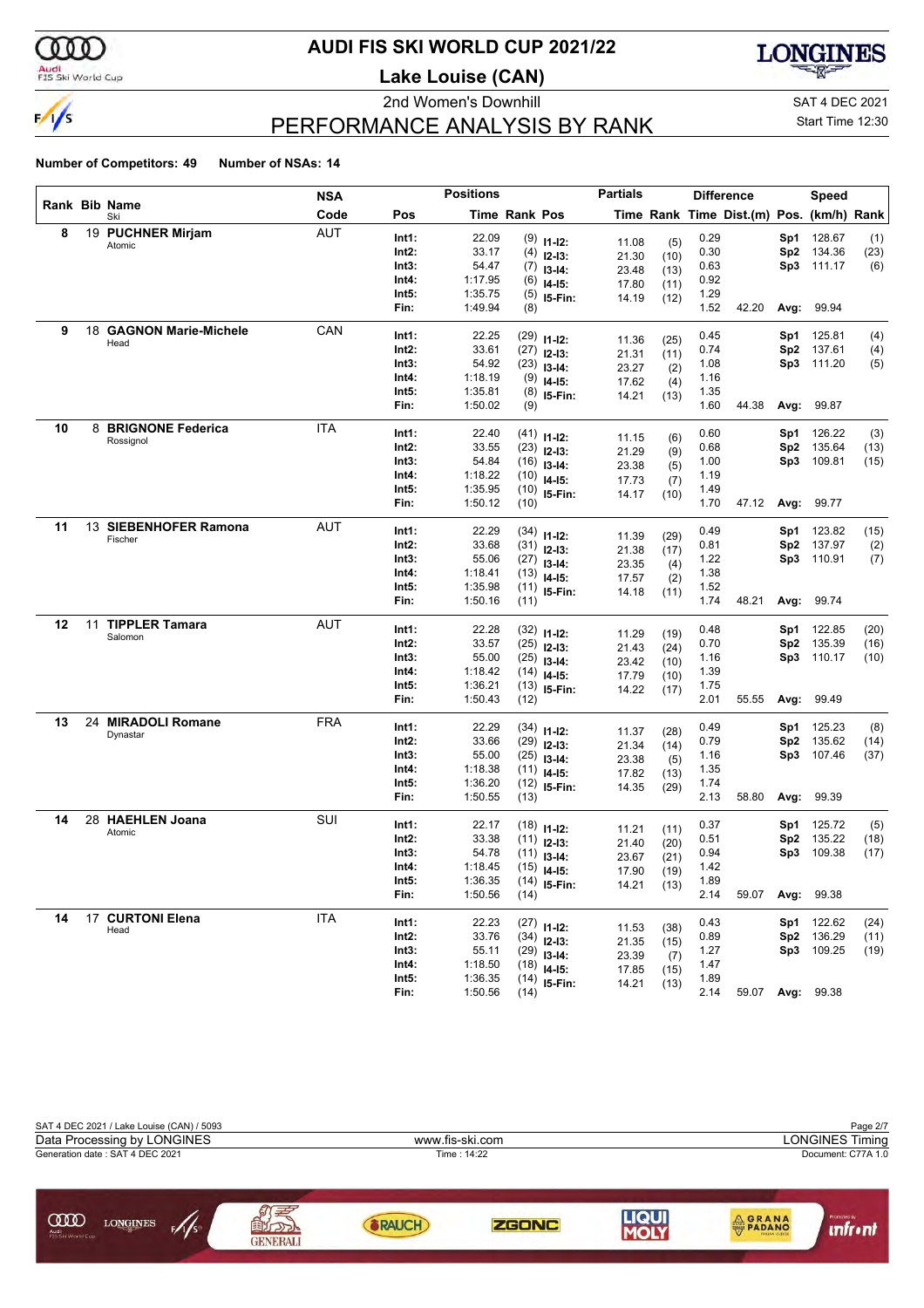

# **AUDI FIS SKI WORLD CUP 2021/22**

**Lake Louise (CAN)**





Start Time 12:30

# PERFORMANCE ANALYSIS BY RANK

|    |   |                           | NSA        |       | <b>Positions</b> |               |                | <b>Partials</b> |              |      | <b>Difference</b>                        |      | Speed      |      |
|----|---|---------------------------|------------|-------|------------------|---------------|----------------|-----------------|--------------|------|------------------------------------------|------|------------|------|
|    |   | Rank Bib Name<br>Ski      | Code       | Pos   |                  | Time Rank Pos |                |                 |              |      | Time Rank Time Dist.(m) Pos. (km/h) Rank |      |            |      |
| 16 | 4 | <b>MOWINCKEL Ragnhild</b> | <b>NOR</b> | Int1: | 22.26            |               | $(30)$ 11-12:  | 11.22           | (13)         | 0.46 |                                          | Sp1  | 119.61     | (43) |
|    |   | Head                      |            | Int2: | 33.48            |               | $(20)$ 12-13:  | 21.31           | (11)         | 0.61 |                                          | Sp2  | 133.25     | (31) |
|    |   |                           |            | Int3: | 54.79            |               | $(12)$ 13-14:  | 23.66           | (20)         | 0.95 |                                          | Sp3  | 109.97     | (11) |
|    |   |                           |            | Int4: | 1:18.45          |               | $(15)$ 14-15:  | 17.95           | (20)         | 1.42 |                                          |      |            |      |
|    |   |                           |            | Int5: | 1:36.40          |               | $(16)$ 15-Fin: | 14.21           | (13)         | 1.94 |                                          |      |            |      |
|    |   |                           |            | Fin:  | 1:50.61          | (16)          |                |                 |              | 2.19 | 60.43                                    | Avg: | 99.33      |      |
| 16 |   | 2 STUHEC IIka             | <b>SLO</b> | Int1: | 22.21            |               | $(23)$ 11-12:  | 11.22           | (13)         | 0.41 |                                          | Sp1  | 122.29     | (26) |
|    |   | Stoeckli                  |            | Int2: | 33.43            |               | $(16)$ 12-13:  | 21.39           | (18)         | 0.56 |                                          | Sp2  | 135.41     | (15) |
|    |   |                           |            | Int3: | 54.82            |               | $(15)$ 13-14:  | 24.01           | (39)         | 0.98 |                                          | Sp3  | 110.44     | (9)  |
|    |   |                           |            | Int4: | 1:18.83          |               | $(28)$ 14-15:  | 17.62           | (4)          | 1.80 |                                          |      |            |      |
|    |   |                           |            | Int5: | 1:36.45          |               | $(18)$ 15-Fin: | 14.16           | (9)          | 1.99 |                                          |      |            |      |
|    |   |                           |            | Fin:  | 1:50.61          | (16)          |                |                 |              | 2.19 | 60.43                                    | Avg: | 99.33      |      |
| 18 |   | 34 HOERNBLAD Lisa         | SWE        | Int1: | 21.96            |               | $(5)$ 11-12:   | 11.21           | (11)         | 0.16 |                                          | Sp1  | 120.26     | (39) |
|    |   | Fischer                   |            | Int2: | 33.17            |               | $(4)$ 12-13:   | 21.49           | (27)         | 0.30 |                                          | Sp2  | 133.88     | (27) |
|    |   |                           |            | Int3: | 54.66            |               | $(10)$ 13-14:  | 23.79           | (28)         | 0.82 |                                          | Sp3  | 109.95     | (12) |
|    |   |                           |            | Int4: | 1:18.45          |               | $(15)$ 14-15:  | 17.96           | (22)         | 1.42 |                                          |      |            |      |
|    |   |                           |            | Int5: | 1:36.41          |               | $(17)$ 15-Fin: | 14.30           | (24)         | 1.95 |                                          |      |            |      |
|    |   |                           |            | Fin:  | 1:50.71          | (18)          |                |                 |              | 2.29 | 63.13                                    |      | Avg: 99.24 |      |
| 19 |   | 26 RAEDLER Ariane         | AUT        | Int1: | 22.09            |               | $(9)$ 11-12:   | 11.35           | (24)         | 0.29 |                                          | Sp1  | 122.10     | (29) |
|    |   | Head                      |            | Int2: | 33.44            |               | $(17)$ 12-13:  | 21.68           | (38)         | 0.57 |                                          | Sp2  | 133.51     | (29) |
|    |   |                           |            | Int3: | 55.12            |               | $(31)$ 13-14:  | 23.58           | (17)         | 1.28 |                                          | Sp3  | 109.05     | (20) |
|    |   |                           |            | Int4: | 1:18.70          |               | $(25)$ 14-15:  | 17.83           | (14)         | 1.67 |                                          |      |            |      |
|    |   |                           |            | Int5: | 1:36.53          |               | $(19)$ 15-Fin: | 14.27           | (22)         | 2.07 |                                          |      |            |      |
|    |   |                           |            | Fin:  | 1:50.80          | (19)          |                |                 |              | 2.38 | 65.56                                    | Avg: | 99.16      |      |
| 20 |   | 6 VENIER Stephanie        | AUT        | Int1: | 22.49            |               | $(45)$ 11-12:  |                 |              | 0.69 |                                          | Sp1  | 120.20     | (40) |
|    |   | Head                      |            | Int2: | 33.93            |               | $(40)$ 12-13:  | 11.44<br>21.70  | (35)<br>(39) | 1.06 |                                          | Sp2  | 137.26     | (6)  |
|    |   |                           |            | Int3: | 55.63            |               | $(40)$ 13-14:  | 23.33           | (3)          | 1.79 |                                          | Sp3  | 111.27     | (4)  |
|    |   |                           |            | Int4: | 1:18.96          |               | $(35)$ 14-15:  | 17.89           | (17)         | 1.93 |                                          |      |            |      |
|    |   |                           |            | Int5: | 1:36.85          |               | $(27)$ 15-Fin: | 14.05           | (7)          | 2.39 |                                          |      |            |      |
|    |   |                           |            | Fin:  | 1:50.90          | (20)          |                |                 |              | 2.48 | 68.25                                    | Avg: | 99.07      |      |
| 21 |   | 12 DELAGO Nicol           | <b>ITA</b> | Int1: | 22.14            |               | $(14)$ 11-12:  | 11.22           | (13)         | 0.34 |                                          | Sp1  | 125.34     | (7)  |
|    |   | Atomic                    |            | Int2: | 33.36            |               | $(9)$ 12-13:   | 21.43           | (24)         | 0.49 |                                          | Sp2  | 131.77     | (42) |
|    |   |                           |            | Int3: | 54.79            |               | $(12)$ 13-14:  | 24.14           | (44)         | 0.95 |                                          | Sp3  | 110.68     | (8)  |
|    |   |                           |            | Int4: | 1:18.93          |               | $(33)$ 14-15:  | 17.89           | (17)         | 1.90 |                                          |      |            |      |
|    |   |                           |            | Int5: | 1:36.82          |               | $(26)$ 15-Fin: | 14.11           | (8)          | 2.36 |                                          |      |            |      |
|    |   |                           |            | Fin:  | 1:50.93          | (21)          |                |                 |              | 2.51 | 69.06                                    | Avg: | 99.05      |      |
| 22 |   | 15 LEDECKA Ester          | CZE        | Int1: | 22.15            |               | $(16)$ 11-12:  | 11.34           | (23)         | 0.35 |                                          | Sp1  | 124.72     | (9)  |
|    |   | Atomic                    |            | Int2: | 33.49            |               | $(21)$ 12-13:  | 21.42           | (23)         | 0.62 |                                          | Sp2  | 134.18     | (25) |
|    |   |                           |            | Int3: | 54.91            |               | $(22)$ 13-14:  | 23.90           | (32)         | 1.07 |                                          | Sp3  | 109.49     | (16) |
|    |   |                           |            | Int4: | 1:18.81          |               | $(27)$ 14-15:  | 17.87           | (16)         | 1.78 |                                          |      |            |      |
|    |   |                           |            | Int5: | 1:36.68          |               | $(22)$ 15-Fin: | 14.30           | (24)         | 2.22 |                                          |      |            |      |
|    |   |                           |            | Fin:  | 1:50.98          | (22)          |                |                 |              | 2.56 | 70.40                                    |      | Avg: 99.00 |      |
| 23 |   | 7 GUT-BEHRAMI Lara        | SUI        | Int1: | 22.20            |               | $(21)$ 11-12:  | 11.17           |              | 0.40 |                                          |      | Sp1 122.70 | (23) |
|    |   | Head                      |            | Int2: | 33.37            |               | $(10)$ 12-13:  | 21.49           | (8)<br>(27)  | 0.50 |                                          | Sp2  | 134.49     | (21) |
|    |   |                           |            | Int3: | 54.86            |               | $(19)$ 13-14:  | 23.72           | (23)         | 1.02 |                                          |      | Sp3 108.10 | (28) |
|    |   |                           |            | Int4: | 1:18.58          |               | $(20)$ 14-15:  | 18.01           | (25)         | 1.55 |                                          |      |            |      |
|    |   |                           |            | Int5: | 1:36.59          |               | $(20)$ 15-Fin: | 14.42           | (32)         | 2.13 |                                          |      |            |      |
|    |   |                           |            | Fin:  | 1:51.01          | (23)          |                |                 |              |      | 2.59 71.21                               |      | Avg: 98.97 |      |

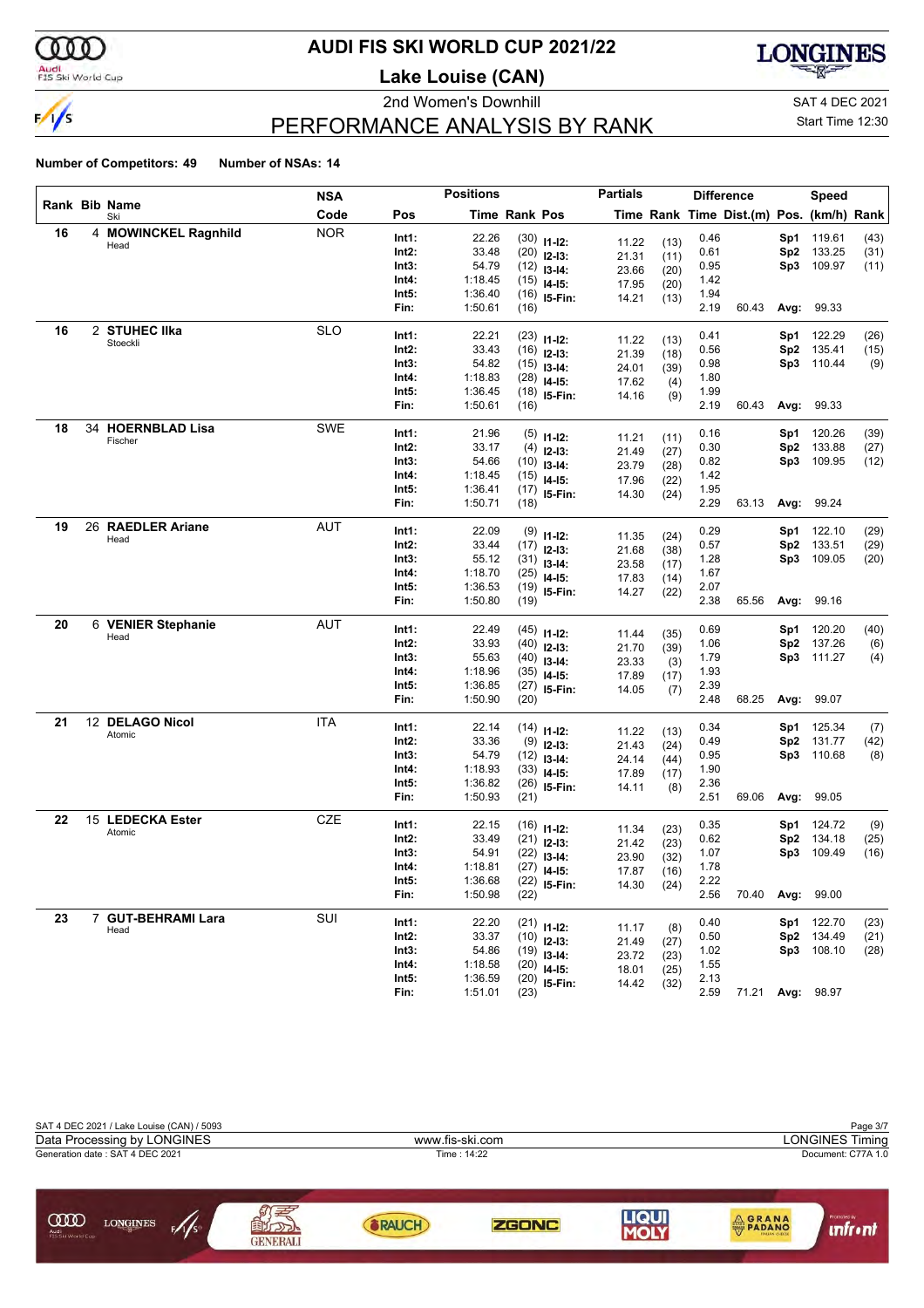

# **AUDI FIS SKI WORLD CUP 2021/22**

**Lake Louise (CAN)**





# PERFORMANCE ANALYSIS BY RANK

Start Time 12:30

| etitors: 49 | Number of NSAs: 14 |  |
|-------------|--------------------|--|

|    |    |                                | <b>NSA</b> |               | <b>Positions</b>   |               |                | <b>Partials</b> |              |              | <b>Difference</b>                        |                 | Speed  |      |
|----|----|--------------------------------|------------|---------------|--------------------|---------------|----------------|-----------------|--------------|--------------|------------------------------------------|-----------------|--------|------|
|    |    | Rank Bib Name<br>Ski           | Code       | Pos           |                    | Time Rank Pos |                |                 |              |              | Time Rank Time Dist.(m) Pos. (km/h) Rank |                 |        |      |
| 24 | 35 | <b>GAUCHE Laura</b>            | <b>FRA</b> | Int1:         | 22.32              |               | $(37)$ 11-12:  |                 |              | 0.52         |                                          | Sp1             | 121.38 | (34) |
|    |    | Head                           |            | Int2:         | 33.73              |               | $(33)$ 12-13:  | 11.41<br>21.41  | (32)<br>(22) | 0.86         |                                          | Sp2             | 136.20 | (12) |
|    |    |                                |            | Int3:         | 55.14              |               | $(33)$ 13-14:  | 23.60           |              | 1.30         |                                          | Sp3             | 107.91 | (31) |
|    |    |                                |            | Int4:         | 1:18.74            |               | $(26)$ 14-15:  |                 | (18)         | 1.71         |                                          |                 |        |      |
|    |    |                                |            | Int5:         | 1:36.72            |               | $(24)$ 15-Fin: | 17.98           | (24)         | 2.26         |                                          |                 |        |      |
|    |    |                                |            | Fin:          | 1:51.05            | (24)          |                | 14.33           | (28)         | 2.63         | 72.28                                    | Avg:            | 98.94  |      |
| 25 |    | 39 FERK Marusa                 | <b>SLO</b> | Int1:         | 22.21              |               |                |                 |              | 0.41         |                                          |                 | 120.63 | (36) |
|    |    | Salomon                        |            | Int2:         | 33.53              |               | $(23)$ 11-12:  | 11.32           | (20)         | 0.66         |                                          | Sp1<br>Sp2      | 132.96 | (35) |
|    |    |                                |            | Int3:         | 54.90              |               | $(22)$ 12-13:  | 21.37           | (16)         | 1.06         |                                          | Sp3             | 104.43 | (47) |
|    |    |                                |            | Int4:         | 1:18.59            |               | $(20)$ 13-14:  | 23.69           | (22)         | 1.56         |                                          |                 |        |      |
|    |    |                                |            | Int5:         | 1:36.79            |               | $(21)$ 14-15:  | 18.20           | (35)         | 2.33         |                                          |                 |        |      |
|    |    |                                |            | Fin:          | 1:51.16            | (25)          | $(25)$ 15-Fin: | 14.37           | (30)         | 2.74         | 75.23                                    | Avg:            | 98.84  |      |
| 26 |    | 33 FEST Nadine                 | <b>AUT</b> |               |                    |               |                |                 |              |              |                                          |                 |        |      |
|    |    | Rossignol                      |            | Int1:         | 22.13              |               | $(13)$ 11-12:  | 11.42           | (34)         | 0.33         |                                          | Sp1             | 119.67 | (42) |
|    |    |                                |            | Int2:         | 33.55              |               | $(23)$ 12-13:  | 21.53           | (29)         | 0.68         |                                          | Sp2             | 133.37 | (30) |
|    |    |                                |            | Int3:         | 55.08              |               | $(28)$ 13-14:  | 23.79           | (28)         | 1.24         |                                          | Sp3             | 107.88 | (32) |
|    |    |                                |            | Int4:         | 1:18.87            |               | $(30)$ 14-15:  | 18.09           | (30)         | 1.84         |                                          |                 |        |      |
|    |    |                                |            | Int5:         | 1:36.96            |               | $(29)$ 15-Fin: | 14.30           | (24)         | 2.50         |                                          |                 |        |      |
|    |    |                                |            | Fin:          | 1:51.26            | (26)          |                |                 |              | 2.84         | 77.90                                    | Avg:            | 98.75  |      |
| 27 |    | 37 PLESHKOVA Julia             | <b>RUS</b> | Int1:         | 22.38              |               | $(40)$ 11-12:  | 11.32           | (20)         | 0.58         |                                          | Sp1             | 122.34 | (25) |
|    |    | Head                           |            | Int2:         | 33.70              |               | $(32)$ 12-13:  | 21.43           | (24)         | 0.83         |                                          | Sp2             | 133.90 | (26) |
|    |    |                                |            | Int3:         | 55.13              |               | $(32)$ 13-14:  | 23.74           | (26)         | 1.29         |                                          | Sp3             | 108.32 | (25) |
|    |    |                                |            | Int4:         | 1:18.87            |               | $(30)$ 14-15:  |                 |              | 1.84         |                                          |                 |        |      |
|    |    |                                |            | Int5:         | 1:36.93            |               | $(28)$ 15-Fin: | 18.06<br>14.37  | (27)<br>(30) | 2.47         |                                          |                 |        |      |
|    |    |                                |            | Fin:          | 1:51.30            | (27)          |                |                 |              | 2.88         | 78.97                                    | Avg:            | 98.72  |      |
| 28 |    | 16 NUFER Priska                | SUI        | Int1:         | 22.17              |               |                |                 |              | 0.37         |                                          | Sp1             | 122.80 | (21) |
|    |    | Dynastar                       |            | Int2:         | 33.61              |               | $(18)$ 11-12:  | 11.44           | (35)         | 0.74         |                                          | Sp2             | 134.41 | (22) |
|    |    |                                |            | Int3:         | 55.16              |               | $(27)$ 12-13:  | 21.55           | (31)         | 1.32         |                                          | Sp3             | 108.64 | (23) |
|    |    |                                |            | Int4:         | 1:19.07            |               | $(34)$ 13-14:  | 23.91           | (34)         | 2.04         |                                          |                 |        |      |
|    |    |                                |            | Int5:         | 1:37.13            |               | $(36)$ 14-15:  | 18.06           | (27)         | 2.67         |                                          |                 |        |      |
|    |    |                                |            | Fin:          | 1:51.41            | (28)          | $(34)$ 15-Fin: | 14.28           | (23)         | 2.99         | 81.91                                    | Avg:            | 98.62  |      |
| 29 |    | 46 CERUTTI Camille             | <b>FRA</b> |               |                    |               |                |                 |              |              |                                          |                 |        |      |
|    |    | Atomic                         |            | Int1:         | 22.20              |               | $(21)$ 11-12:  | 11.40           | (30)         | 0.40         |                                          | Sp1             | 117.35 | (47) |
|    |    |                                |            | Int2:         | 33.60              |               | $(26)$ 12-13:  | 21.25           | (7)          | 0.73         |                                          | Sp <sub>2</sub> | 133.81 | (28) |
|    |    |                                |            | Int3:         | 54.85              |               | $(17)$ 13-14:  | 23.55           | (14)         | 1.01         |                                          | Sp3             | 106.48 | (43) |
|    |    |                                |            | Int4:         | 1:18.40            |               | $(12)$ 14-15:  | 18.31           | (41)         | 1.37         |                                          |                 |        |      |
|    |    |                                |            | Int5:<br>Fin: | 1:36.71<br>1:51.43 | (29)          | $(23)$ 15-Fin: | 14.72           | (46)         | 2.25<br>3.01 | 82.44                                    | Avg:            | 98.60  |      |
|    |    |                                |            |               |                    |               |                |                 |              |              |                                          |                 |        |      |
| 29 |    | 32 REISINGER Elisabeth<br>Head | <b>AUT</b> | Int1:         | 22.02              |               | $(6)$ 11-12:   | 11.32           | (20)         | 0.22         |                                          | Sp1             | 121.83 | (32) |
|    |    |                                |            | Int2:         | 33.34              |               | $(8)$ 12-13:   | 21.56           | (32)         | 0.47         |                                          | Sp <sub>2</sub> | 136.96 | (8)  |
|    |    |                                |            | Int3:         | 54.90              |               | $(20)$ 13-14:  | 23.72           | (23)         | 1.06         |                                          | Sp3             | 108.23 | (26) |
|    |    |                                |            | Int4:         | 1:18.62            |               | $(22)$ 14-15:  | 18.05           | (26)         | 1.59         |                                          |                 |        |      |
|    |    |                                |            | Int5:         | 1:36.67            |               | $(21)$ 15-Fin: | 14.76           | (47)         | 2.21         |                                          |                 |        |      |
|    |    |                                |            | Fin:          | 1:51.43            | (29)          |                |                 |              | 3.01         | 82.44                                    | Avg:            | 98.60  |      |
| 29 |    | 22 WILES Jacqueline            | <b>USA</b> | Int1:         | 22.05              |               | $(7)$ 11-12:   | 11.22           | (13)         | 0.25         |                                          | Sp1             | 124.56 | (11) |
|    |    | Rossignol                      |            | $Int2$ :      | 33.27              |               | $(7)$ 12-13:   | 21.70           | (39)         | 0.40         |                                          | Sp <sub>2</sub> | 134.23 | (24) |
|    |    |                                |            | Int3:         | 54.97              |               | $(24)$ 13-14:  | 23.97           | (37)         | 1.13         |                                          | Sp3             | 108.07 | (29) |
|    |    |                                |            | Int4:         | 1:18.94            |               | $(34)$ 14-15:  | 18.23           | (38)         | 1.91         |                                          |                 |        |      |
|    |    |                                |            | Int5:         | 1:37.17            |               | $(36)$ 15-Fin: | 14.26           | (21)         | 2.71         |                                          |                 |        |      |
|    |    |                                |            | Fin:          | 1:51.43            | (29)          |                |                 |              | 3.01         | 82.44                                    | Avg:            | 98.60  |      |

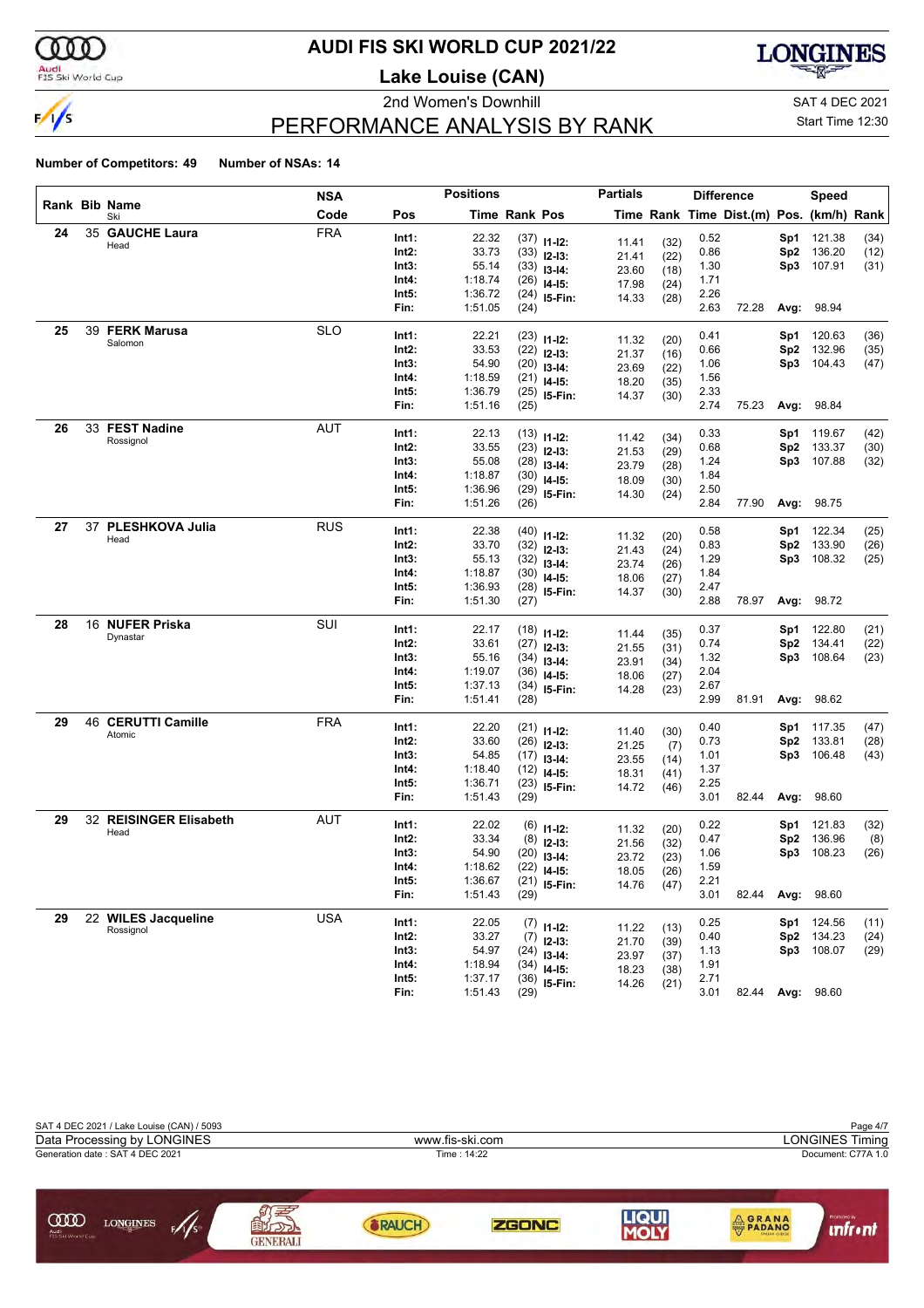

# **AUDI FIS SKI WORLD CUP 2021/22**

**Lake Louise (CAN)**





# Start Time 12:30

# PERFORMANCE ANALYSIS BY RANK

|    |    |                             | <b>NSA</b> |                | <b>Positions</b>   |                      |                                | <b>Partials</b> |              |              | <b>Difference</b>                        |            | <b>Speed</b> |      |
|----|----|-----------------------------|------------|----------------|--------------------|----------------------|--------------------------------|-----------------|--------------|--------------|------------------------------------------|------------|--------------|------|
|    |    | Rank Bib Name<br>Ski        | Code       | Pos            |                    | <b>Time Rank Pos</b> |                                |                 |              |              | Time Rank Time Dist.(m) Pos. (km/h) Rank |            |              |      |
| 32 |    | 36 NUSSBAUMER Vanessa       | <b>AUT</b> | Int1:          | 22.29              |                      | $(34)$ 11-12:                  | 11.62           | (42)         | 0.49         |                                          | Sp1        | 124.36       | (13) |
|    |    | Head                        |            | Int2:          | 33.91              |                      | $(39)$ 12-13:                  | 21.53           | (29)         | 1.04         |                                          | Sp2        | 129.71       | (46) |
|    |    |                             |            | Int3:          | 55.44              |                      | $(36)$ 13-14:                  | 23.44           | (12)         | 1.60         |                                          | Sp3        | 107.58       | (34) |
|    |    |                             |            | Int4:          | 1:18.88            |                      | $(32)$ 14-15:                  | 18.13           | (32)         | 1.85         |                                          |            |              |      |
|    |    |                             |            | Int5:          | 1:37.01            |                      | $(33)$ 15-Fin:                 | 14.43           | (34)         | 2.55         |                                          |            |              |      |
|    |    |                             |            | Fin:           | 1:51.44            | (32)                 |                                |                 |              | 3.02         | 82.71                                    | Avg:       | 98.59        |      |
| 33 |    | 42 MELESI Roberta           | <b>ITA</b> | Int1:          | 22.22              |                      |                                |                 |              | 0.42         |                                          | Sp1        | 122.15       | (28) |
|    |    | Dynastar                    |            | Int2:          | 33.78              |                      | $(25)$ 11-12:                  | 11.56           | (40)         | 0.91         |                                          | Sp2        | 135.30       | (17) |
|    |    |                             |            | Int3:          | 55.11              |                      | $(35)$ 12-13:<br>$(29)$ 13-14: | 21.33           | (13)         | 1.27         |                                          | Sp3        | 104.55       | (46) |
|    |    |                             |            | Int4:          | 1:18.68            |                      | $(23)$ 14-15:                  | 23.57           | (16)         | 1.65         |                                          |            |              |      |
|    |    |                             |            | Int5:          | 1:37.15            |                      | $(35)$ 15-Fin:                 | 18.47           | (47)         | 2.69         |                                          |            |              |      |
|    |    |                             |            | Fin:           | 1:51.46            | (33)                 |                                | 14.31           | (27)         | 3.04         | 83.24                                    | Avg:       | 98.58        |      |
| 34 | 21 | <b>WRIGHT Isabella</b>      | <b>USA</b> | Int1:          | 22.09              |                      |                                |                 |              | 0.29         |                                          |            | 119.02       | (45) |
|    |    | Atomic                      |            | Int2:          | 33.45              |                      | $(9)$ 11-12:                   | 11.36           | (25)         | 0.58         |                                          | Sp1<br>Sp2 | 133.01       | (32) |
|    |    |                             |            | Int3:          | 54.85              |                      | $(18)$ 12-13:                  | 21.40           | (20)         | 1.01         |                                          | Sp3        | 106.73       | (42) |
|    |    |                             |            | Int4:          | 1:18.69            |                      | $(17)$ 13-14:                  | 23.84           | (30)         | 1.66         |                                          |            |              |      |
|    |    |                             |            | Int5:          | 1:36.96            |                      | $(24)$ 14-15:                  | 18.27           | (40)         | 2.50         |                                          |            |              |      |
|    |    |                             |            | Fin:           | 1:51.48            | (34)                 | $(29)$ 15-Fin:                 | 14.52           | (38)         | 3.06         | 83.77                                    | Avg:       | 98.56        |      |
| 35 |    | 23 MARSAGLIA Francesca      | <b>ITA</b> |                |                    |                      |                                |                 |              |              |                                          |            |              |      |
|    |    | Salomon                     |            | Int1:          | 22.28              |                      | $(32)$ 11-12:                  | 11.85           | (47)         | 0.48         |                                          | Sp1        | 121.45       | (33) |
|    |    |                             |            | Int2:          | 34.13              |                      | $(45)$ 12-13:                  | 21.57           | (34)         | 1.26         |                                          | Sp2        | 134.68       | (20) |
|    |    |                             |            | Int3:          | 55.70              |                      | $(42)$ 13-14:                  | 23.60           | (18)         | 1.86         |                                          | Sp3        | 108.71       | (22) |
|    |    |                             |            | Int4:<br>Int5: | 1:19.30<br>1:37.25 |                      | $(38)$ 14-15:                  | 17.95           | (20)         | 2.27<br>2.79 |                                          |            |              |      |
|    |    |                             |            | Fin:           | 1:51.49            | (35)                 | $(37)$ 15-Fin:                 | 14.24           | (19)         | 3.07         | 84.04                                    | Avg:       | 98.55        |      |
| 36 | 40 | <b>JENAL Stephanie</b>      | SUI        |                |                    |                      |                                |                 |              |              |                                          |            |              |      |
|    |    | Atomic                      |            | Int1:          | 22.16              |                      | $(17)$ 11-12:                  | 11.25           | (18)         | 0.36         |                                          | Sp1        | 122.71       | (22) |
|    |    |                             |            | Int2:          | 33.41              |                      | $(14)$ 12-13:                  | 21.39           | (18)         | 0.54         |                                          | Sp2        | 132.46       | (37) |
|    |    |                             |            | Int3:          | 54.80              |                      | $(14)$ 13-14:                  | 24.03           | (40)         | 0.96         |                                          | Sp3        | 107.50       | (35) |
|    |    |                             |            | Int4:          | 1:18.83            |                      | $(28)$ 14-15:                  | 18.14           | (33)         | 1.80         |                                          |            |              |      |
|    |    |                             |            | Int5:          | 1:36.97            |                      | $(31)$ 15-Fin:                 | 14.57           | (41)         | 2.51         |                                          |            |              |      |
|    |    |                             |            | Fin:           | 1:51.54            | (36)                 |                                |                 |              | 3.12         | 85.37                                    | Avg:       | 98.50        |      |
| 37 |    | 14 FLURY Jasmine<br>Fischer | SUI        | Int1:          | 22.34              |                      | $(38)$ 11-12:                  | 11.07           | (3)          | 0.54         |                                          | Sp1        | 124.68       | (10) |
|    |    |                             |            | Int2:          | 33.41              |                      | $(14)$ 12-13:                  | 21.17           | (5)          | 0.54         |                                          | Sp2        | 137.08       | (7)  |
|    |    |                             |            | Int3:          | 54.58              |                      | $(8)$ 13-14:                   | 23.96           | (36)         | 0.74         |                                          | Sp3        | 101.66       | (49) |
|    |    |                             |            | Int4:          | 1:18.54            |                      | $(19)$ 14-15:                  | 18.45           | (45)         | 1.51         |                                          |            |              |      |
|    |    |                             |            | Int5:          | 1:36.99            |                      | $(32)$ 15-Fin:                 | 14.63           | (43)         | 2.53         |                                          |            |              |      |
|    |    |                             |            | Fin:           | 1:51.62            | (37)                 |                                |                 |              | 3.20         | 87.50                                    | Avg:       | 98.43        |      |
| 38 | 31 | <b>SHIFFRIN Mikaela</b>     | <b>USA</b> | Int1:          | 22.12              |                      | $(12)$ 11-12:                  | 11.55           | (39)         | 0.32         |                                          | Sp1        | 123.66       | (18) |
|    |    | Atomic                      |            | Int2:          | 33.67              |                      | $(30)$ 12-13:                  | 21.73           | (41)         | 0.80         |                                          | Sp2        | 133.01       | (32) |
|    |    |                             |            | Int3:          | 55.40              |                      | $(35)$ 13-14:                  | 23.87           | (31)         | 1.56         |                                          | Sp3        | 108.92       | (21) |
|    |    |                             |            | Int4:          | 1:19.27            |                      | $(37)$ 14-15:                  | 18.06           | (27)         | 2.24         |                                          |            |              |      |
|    |    |                             |            | Int5:          | 1:37.33            |                      | $(38)$ 15-Fin:                 | 14.53           | (40)         | 2.87         |                                          |            |              |      |
|    |    |                             |            | Fin:           | 1:51.86            | (38)                 |                                |                 |              | 3.44         | 93.86                                    | Avg:       | 98.22        |      |
| 39 |    | 49 FLECKENSTEIN Stefanie    | CAN        | Int1:          | 22.27              |                      | $(31)$ 11-12:                  |                 |              | 0.47         |                                          | Sp1        | 121.86       | (31) |
|    |    | Rossignol                   |            | Int2:          | 33.47              |                      | $(19)$ 12-13:                  | 11.20           | (9)          | 0.60         |                                          | Sp2        | 132.99       | (34) |
|    |    |                             |            | Int3:          | 55.44              |                      | $(36)$ 13-14:                  | 21.97<br>24.07  | (45)<br>(41) | 1.60         |                                          | Sp3        | 108.22       | (27) |
|    |    |                             |            | Int4:          | 1:19.51            | (39)                 | $14 - 15$ :                    | 18.19           | (34)         | 2.48         |                                          |            |              |      |
|    |    |                             |            | Int5:          | 1:37.70            |                      | $(39)$ 15-Fin:                 | 14.50           | (37)         | 3.24         |                                          |            |              |      |
|    |    |                             |            | Fin:           | 1:52.20            | (39)                 |                                |                 |              | 3.78         | 102.82                                   | Avg:       | 97.93        |      |

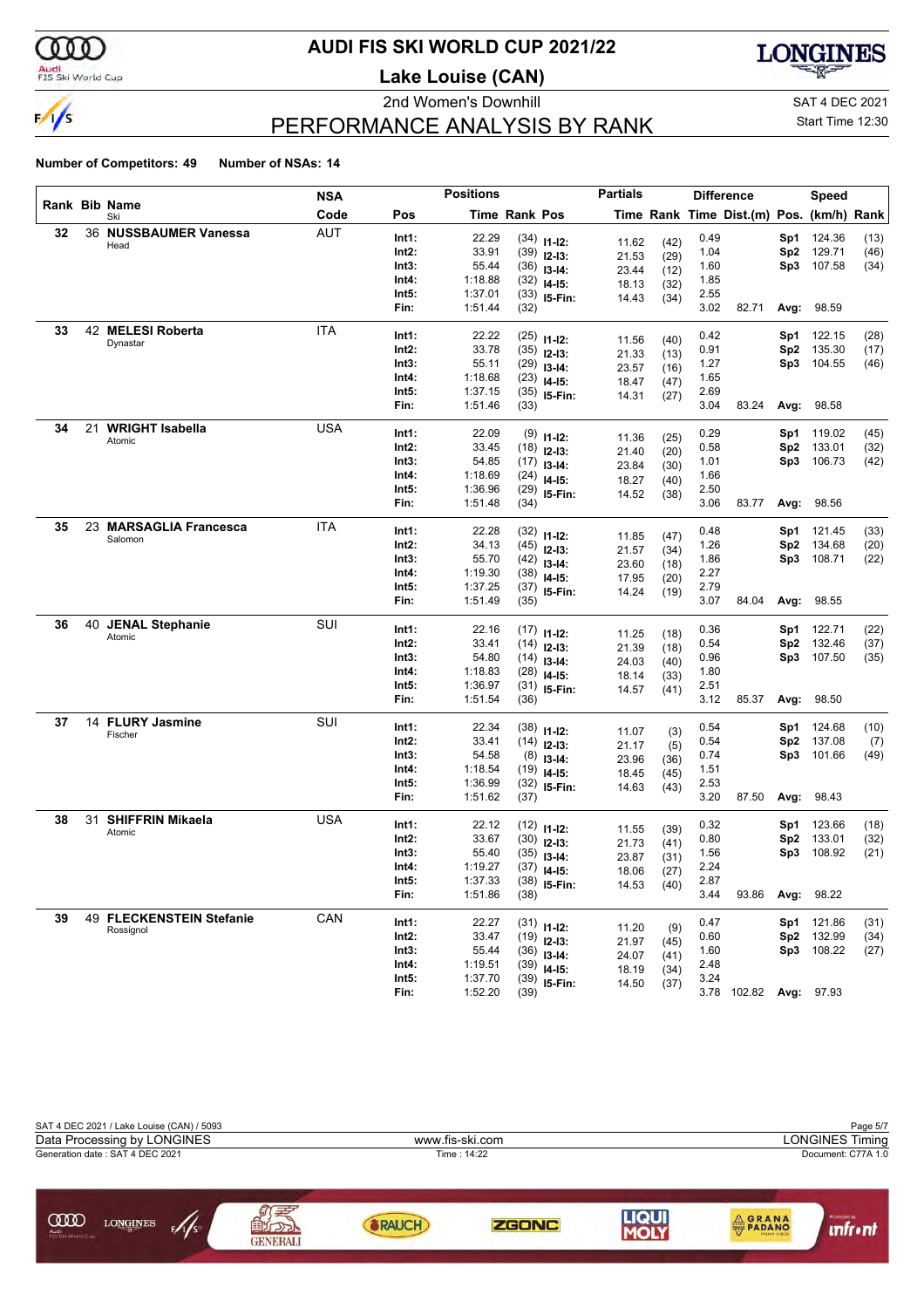

#### Audi<br>FIS Ski World Cup

# **AUDI FIS SKI WORLD CUP 2021/22**

**Lake Louise (CAN)**





# PERFORMANCE ANALYSIS BY RANK

Start Time 12:30

|    |    |                         | <b>NSA</b> |       | <b>Positions</b> |               |                | <b>Partials</b> |              |      | <b>Difference</b>                        |                 | Speed      |      |
|----|----|-------------------------|------------|-------|------------------|---------------|----------------|-----------------|--------------|------|------------------------------------------|-----------------|------------|------|
|    |    | Rank Bib Name<br>Ski    | Code       | Pos   |                  | Time Rank Pos |                |                 |              |      | Time Rank Time Dist.(m) Pos. (km/h) Rank |                 |            |      |
| 40 |    | 30 GAUTHIER Tiffany     | <b>FRA</b> | Int1: | 22.63            |               | $(49)$ 11-12:  | 11.46           | (37)         | 0.83 |                                          | Sp1             | 120.43     | (37) |
|    |    | Rossignol               |            | Int2: | 34.09            |               | $(43)$ 12-13:  | 21.56           | (32)         | 1.22 |                                          | Sp <sub>2</sub> | 129.93     | (44) |
|    |    |                         |            | Int3: | 55.65            |               | $(41)$ 13-14:  | 23.94           | (35)         | 1.81 |                                          | Sp3             | 106.95     | (41) |
|    |    |                         |            | Int4: | 1:19.59          |               | $(40)$ 14-15:  | 18.24           | (39)         | 2.56 |                                          |                 |            |      |
|    |    |                         |            | Int5: | 1:37.83          |               | $(40)$ 15-Fin: | 14.59           | (42)         | 3.37 |                                          |                 |            |      |
|    |    |                         |            | Fin:  | 1:52.42          | (40)          |                |                 |              | 4.00 | 108.59                                   | Avg:            | 97.73      |      |
| 41 |    | 44 MUZAFERIJA Elvedina  | BIH        | Int1: | 22.23            |               | $(27)$ 11-12:  | 11.64           | (43)         | 0.43 |                                          | Sp1             | 122.26     | (27) |
|    |    | Atomic                  |            | Int2: | 33.87            |               | $(38)$ 12-13:  | 21.64           | (36)         | 1.00 |                                          | Sp <sub>2</sub> | 127.73     | (49) |
|    |    |                         |            | Int3: | 55.51            |               | $(38)$ 13-14:  | 24.10           | (43)         | 1.67 |                                          | Sp3             | 107.03     | (40) |
|    |    |                         |            | Int4: | 1:19.61          |               | $(42)$ 14-15:  | 18.41           | (44)         | 2.58 |                                          |                 |            |      |
|    |    |                         |            | Int5: | 1:38.02          |               | $(42)$ 15-Fin: | 14.42           | (32)         | 3.56 |                                          |                 |            |      |
|    |    |                         |            | Fin:  | 1:52.44          | (41)          |                |                 |              |      | 4.02 109.12                              |                 | Avg: 97.72 |      |
| 42 |    | 25 CASHMAN Keely        | <b>USA</b> | Int1: | 22.44            |               | $(43)$ 11-12:  |                 |              | 0.64 |                                          | Sp1             | 123.70     | (17) |
|    |    | Rossignol               |            | Int2: | 33.85            |               | $(37)$ 12-13:  | 11.41<br>21.66  | (32)<br>(37) | 0.98 |                                          | Sp <sub>2</sub> | 132.32     | (38) |
|    |    |                         |            | Int3: | 55.51            |               | $(38)$ 13-14:  | 24.09           | (42)         | 1.67 |                                          | Sp3             | 107.96     | (30) |
|    |    |                         |            | Int4: | 1:19.60          |               | $(41)$ 14-15:  | 18.39           | (43)         | 2.57 |                                          |                 |            |      |
|    |    |                         |            | Int5: | 1:37.99          |               | $(41)$ 15-Fin: | 14.48           | (36)         | 3.53 |                                          |                 |            |      |
|    |    |                         |            | Fin:  | 1:52.47          | (42)          |                |                 |              | 4.05 | 109.90                                   | Avg:            | 97.69      |      |
| 43 |    | 20 SCHMIDHOFER Nicole   | AUT        | Int1: | 22.43            |               | $(42)$ 11-12:  |                 |              | 0.63 |                                          | Sp1             | 123.92     | (14) |
|    |    | Fischer                 |            | Int2: | 34.14            |               | $(46)$ 12-13:  | 11.71<br>22.07  | (45)         | 1.27 |                                          | Sp <sub>2</sub> | 132.08     | (41) |
|    |    |                         |            | Int3: | 56.21            |               | $(49)$ 13-14:  | 23.90           | (47)         | 2.37 |                                          | Sp3             | 107.27     | (39) |
|    |    |                         |            | Int4: | 1:20.11          |               | $(44)$ 14-15:  | 18.11           | (32)<br>(31) | 3.08 |                                          |                 |            |      |
|    |    |                         |            | Int5: | 1:38.22          |               | $(43)$ 15-Fin: | 14.44           | (35)         | 3.76 |                                          |                 |            |      |
|    |    |                         |            | Fin:  | 1:52.66          | (43)          |                |                 |              |      | 4.24 114.86                              |                 | Avg: 97.53 |      |
| 44 | 41 | <b>SMALL Greta</b>      | <b>AUS</b> | Int1: | 22.57            |               | $(47)$ 11-12:  |                 |              | 0.77 |                                          | Sp1             | 120.93     | (35) |
|    |    | Atomic                  |            | Int2: | 33.93            |               | $(40)$ 12-13:  | 11.36<br>21.91  | (25)<br>(44) | 1.06 |                                          | Sp <sub>2</sub> | 132.32     | (38) |
|    |    |                         |            | Int3: | 55.84            |               | $(44)$ 13-14:  | 24.39           | (45)         | 2.00 |                                          | Sp3             | 105.85     | (44) |
|    |    |                         |            | Int4: | 1:20.23          |               | $(45)$ 14-15:  | 18.22           | (36)         | 3.20 |                                          |                 |            |      |
|    |    |                         |            | Int5: | 1:38.45          |               | $(45)$ 15-Fin: | 14.52           | (38)         | 3.99 |                                          |                 |            |      |
|    |    |                         |            | Fin:  | 1:52.97          | (44)          |                |                 |              | 4.55 | 122.92                                   | Avg:            | 97.26      |      |
| 45 | 51 | <b>PICHLER Karoline</b> | ITA        | Int1: | 22.58            |               | $(48)$ 11-12:  |                 |              | 0.78 |                                          | Sp1             | 120.07     | (41) |
|    |    | Head                    |            | Int2: | 34.19            |               | $(47)$ 12-13:  | 11.61<br>21.60  | (41)<br>(35) | 1.32 |                                          | Sp <sub>2</sub> | 130.41     | (43) |
|    |    |                         |            | Int3: | 55.79            |               | $(43)$ 13-14:  | 23.97           | (37)         | 1.95 |                                          | Sp3             | 103.65     | (48) |
|    |    |                         |            | Int4: | 1:19.76          |               | $(43)$ 14-15:  | 18.49           | (48)         | 2.73 |                                          |                 |            |      |
|    |    |                         |            | Int5: | 1:38.25          |               | $(44)$ 15-Fin: | 14.85           | (49)         | 3.79 |                                          |                 |            |      |
|    |    |                         |            | Fin:  | 1:53.10          | (45)          |                |                 |              |      | 4.68 126.29                              |                 | Avg: 97.15 |      |
| 46 |    | 43 KAPFER Nadine        | <b>GER</b> | Int1: | 22.05            |               | $(7)$ 11-12:   | 11.91           | (48)         | 0.25 |                                          | Sp1             | 113.95     | (48) |
|    |    |                         |            | Int2: | 33.96            |               | $(42)$ 12-13:  | 22.22           | (48)         | 1.09 |                                          | Sp <sub>2</sub> | 132.69     | (36) |
|    |    |                         |            | Int3: | 56.18            |               | $(48)$ 13-14:  | 24.46           | (48)         | 2.34 |                                          | Sp3             | 107.34     | (38) |
|    |    |                         |            | Int4: | 1:20.64          |               | $(49)$ 14-15:  | 18.37           | (42)         | 3.61 |                                          |                 |            |      |
|    |    |                         |            | Int5: | 1:39.01          |               | $(49)$ 15-Fin: | 14.25           | (20)         | 4.55 |                                          |                 |            |      |
|    |    |                         |            | Fin:  | 1:53.26          | (46)          |                |                 |              |      | 4.84 130.42                              |                 | Avg: 97.01 |      |
| 47 |    | 47 REMME Roni           | CAN        | Int1: | 22.44            |               | $(43)$ 11-12:  |                 |              | 0.64 |                                          | Sp1             | 120.37     | (38) |
|    |    | Head                    |            | Int2: | 33.84            |               | $(36)$ 12-13:  | 11.40<br>22.04  | (30)<br>(46) | 0.97 |                                          | Sp2             | 129.76     | (45) |
|    |    |                         |            | Int3: | 55.88            |               | $(46)$ 13-14:  | 24.45           | (47)         | 2.04 |                                          |                 | Sp3 105.56 | (45) |
|    |    |                         |            | Int4: | 1:20.33          |               | $(47)$ 14-15:  | 18.22           | (36)         | 3.30 |                                          |                 |            |      |
|    |    |                         |            | Int5: | 1:38.55          |               | $(46)$ 15-Fin: | 14.79           | (48)         | 4.09 |                                          |                 |            |      |
|    |    |                         |            | Fin:  | 1:53.34          | (47)          |                |                 |              |      | 4.92 132.48 Avg: 96.94                   |                 |            |      |

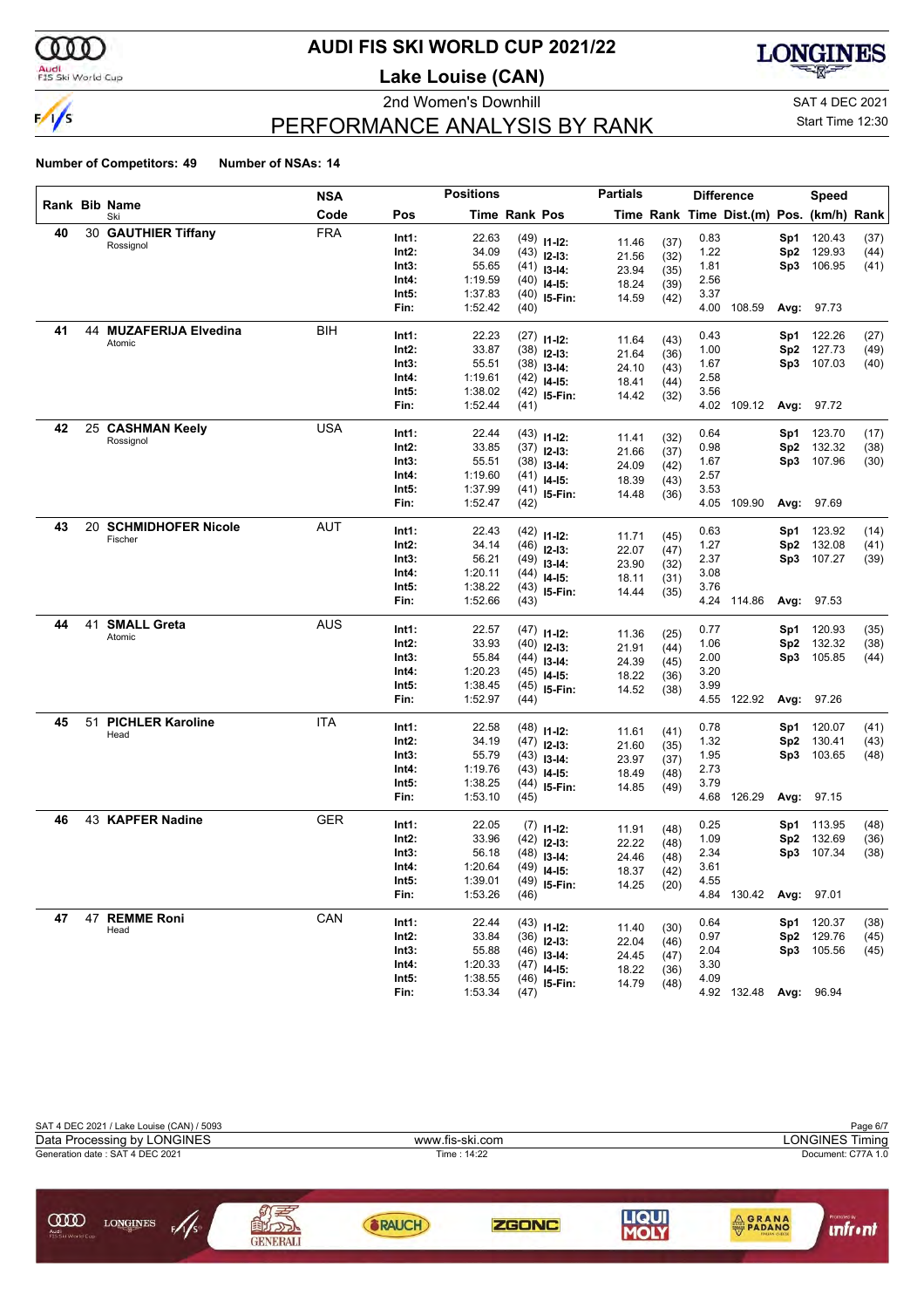

# Audi<br>FIS Ski World Cup

# **AUDI FIS SKI WORLD CUP 2021/22**

**Lake Louise (CAN)**



# $\frac{1}{5}$

2nd Women's Downhill SAT 4 DEC 2021 Start Time 12:30

# PERFORMANCE ANALYSIS BY RANK

| Rank Bib Name |     | <b>NSA</b>                      |      | <b>Positions</b>                                  |                                                          |                      | <b>Partials</b>                                                                    |                                           |                                      | <b>Difference</b>                            |                                          | Speed                                 |                                     |                      |
|---------------|-----|---------------------------------|------|---------------------------------------------------|----------------------------------------------------------|----------------------|------------------------------------------------------------------------------------|-------------------------------------------|--------------------------------------|----------------------------------------------|------------------------------------------|---------------------------------------|-------------------------------------|----------------------|
|               |     | Ski                             | Code | Pos                                               |                                                          | <b>Time Rank Pos</b> |                                                                                    |                                           |                                      |                                              | Time Rank Time Dist.(m) Pos. (km/h) Rank |                                       |                                     |                      |
| 48            | 50. | <b>CRAWFORD Candace</b><br>Head | CAN  | Int1:<br>Int2:<br>Int3:<br>Int4:<br>Int5:<br>Fin: | 22.36<br>34.09<br>55.85<br>1:20.29<br>1:38.84<br>1:53.55 | (48)                 | $(39)$ 11-12:<br>$(43)$ 12-13:<br>$(45)$ 13-14:<br>$(46)$ 14-15:<br>$(47)$ 15-Fin: | 11.73<br>21.76<br>24.44<br>18.55<br>14.71 | (46)<br>(42)<br>(46)<br>(49)<br>(45) | 0.56<br>1.22<br>2.01<br>3.26<br>4.38<br>5.13 | 137.88                                   | Sp1<br>Sp <sub>2</sub><br>Sp3<br>Avg: | 119.28<br>128.70<br>107.50<br>96.76 | (44)<br>(48)<br>(35) |
| 49            | 48  | <b>MACUGA Lauren</b>            | USA  | Int1:<br>Int2:<br>Int3:<br>Int4:<br>Int5:<br>Fin: | 22.53<br>34.22<br>56.02<br>1:20.48<br>1:38.94<br>1:53.61 | (49)                 | $(46)$ 11-12:<br>$(48)$ 12-13:<br>$(47)$ 13-14:<br>$(48)$ 14-15:<br>$(48)$ 15-Fin: | 11.69<br>21.80<br>24.46<br>18.46<br>14.67 | (44)<br>(43)<br>(48)<br>(46)<br>(44) | 0.73<br>1.35<br>2.18<br>3.45<br>4.48<br>5.19 | 139.42                                   | Sp1<br>Sp2<br>Sp3<br>Avg:             | 118.97<br>129.66<br>107.73<br>96.71 | (46)<br>(47)<br>(33) |

| Intermediate Time Positions:                                                                                | $Int. 1 = Inter1$<br>$Int. 4 = Inter4$ | $Int. 2 = Inter2$<br>Int. $5 =$ Inter $5$              | $Int. 3 = Inter3$ |                                                          |
|-------------------------------------------------------------------------------------------------------------|----------------------------------------|--------------------------------------------------------|-------------------|----------------------------------------------------------|
| Speed Measurement Positions:                                                                                | $Sp 1 = Speed 1$                       | $Sp 2 = Speed 2$                                       | $Sp 3 = Speed 3$  |                                                          |
| Legend:<br>Avg<br>Average<br>l Ix<br>Intermediate x                                                         | Distance in metres<br>Dist.(m)<br>Pos. | <b>Fin</b><br>Finish<br>Intermediate or speed position | Int<br>Sp         | Intermediate<br>Speed trap                               |
| SAT 4 DEC 2021 / Lake Louise (CAN) / 5093<br>Data Processing by LONGINES<br>Generation date: SAT 4 DEC 2021 |                                        | www.fis-ski.com<br>Time: 14:22                         |                   | Page 7/7<br><b>LONGINES Timing</b><br>Document: C77A 1.0 |
| ഝ<br><b>LONGINES</b><br>5/1/s<br>Audi<br>FIS Ski World Cup                                                  | GENERALI                               | <b>ZGONC</b><br><b>BRAUCH</b>                          | LIQU              | Promoted by<br><b>EXAMAND</b><br><b>unfront</b>          |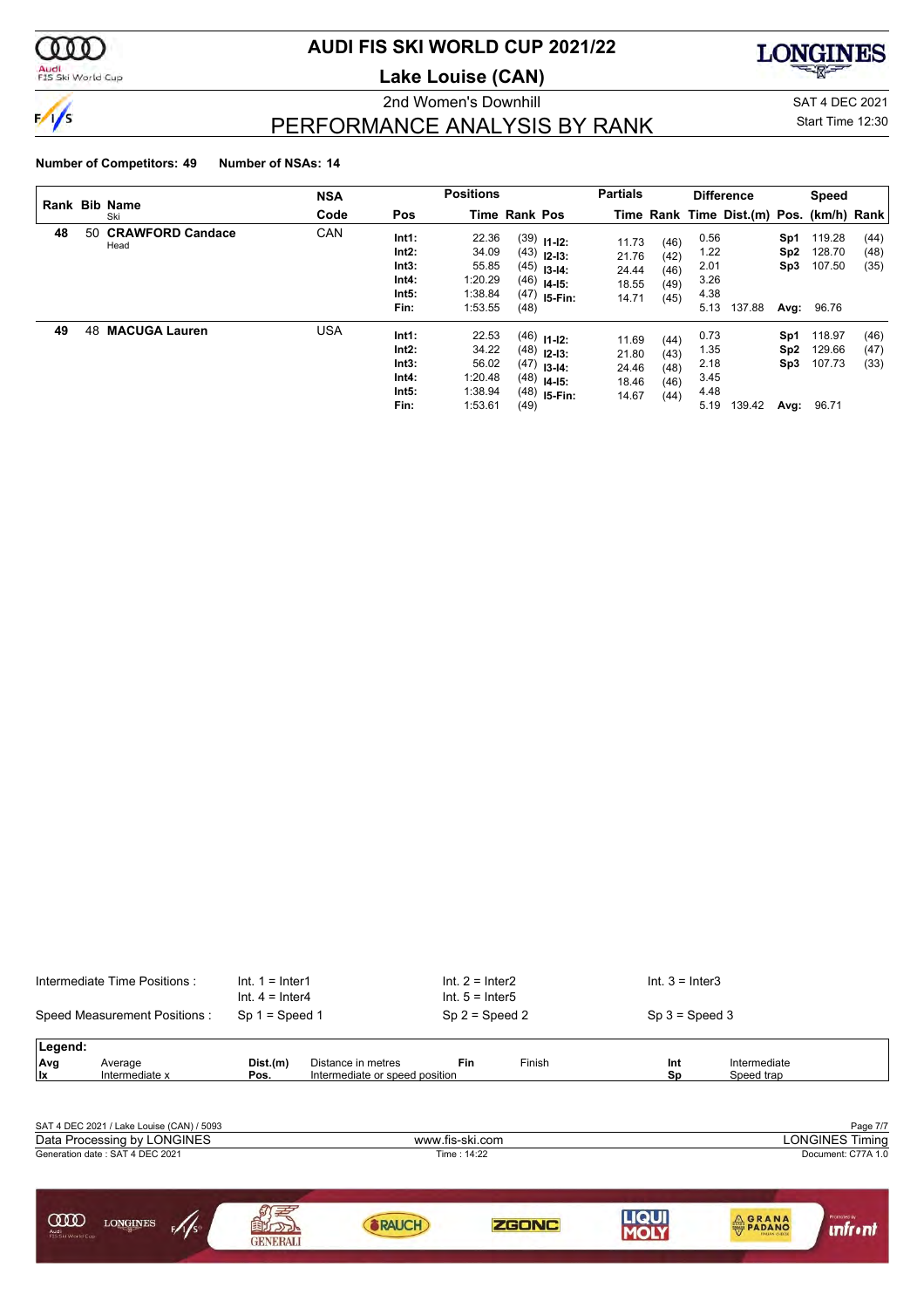







 $000$ Audi<br>FIS Ski World Cup

 $\frac{1}{s}$ 

# **AUDI FIS SKI WORLD CUP 2021/22**

**Lake Louise (CAN)**



# PERFORMANCE ANALYSIS BY BIB

2nd Women's Downhill SAT 4 DEC 2021 Start Time 12:30

|                |                           | <b>NSA</b> |          | <b>Positions</b> |                      |                           | <b>Partials</b> |             |      | <b>Difference</b>                        |      | <b>Speed</b> |      |
|----------------|---------------------------|------------|----------|------------------|----------------------|---------------------------|-----------------|-------------|------|------------------------------------------|------|--------------|------|
| <b>Bib</b>     | Name<br>Ski               | Code       | Pos      |                  | <b>Time Rank Pos</b> |                           |                 |             |      | Time Rank Time Dist.(m) Pos. (km/h) Rank |      |              |      |
| $\mathbf{1}$   | <b>WEIDLE Kira</b>        | <b>GER</b> | Int1:    | 22.14            |                      | $(14)$ 11-12:             | 11.24           | (17)        | 0.34 |                                          | Sp1  | 123.52       | (19) |
|                | Rossignol                 |            | Int2:    | 33.38            |                      | $(11)$ 12-13:             | 21.05           | (3)         | 0.51 |                                          | Sp2  | 136.44       | (10) |
|                |                           |            | Int3:    | 54.43            | (6)                  | $13-14:$                  | 23.73           | (25)        | 0.59 |                                          |      | Sp3 109.90   | (13) |
|                |                           |            | Int4:    | 1:18.16          | (8)                  | $14-15:$                  | 17.75           | (8)         | 1.13 |                                          |      |              |      |
|                |                           |            | Int5:    | 1:35.91          |                      | $(9)$ 15-Fin:             | 13.95           | (1)         | 1.45 |                                          |      |              |      |
|                |                           |            | Fin:     | 1:49.86          | (7)                  |                           |                 |             | 1.44 | 40.00                                    |      | Avg: 100.01  |      |
| $\overline{2}$ | <b>STUHEC IIka</b>        | <b>SLO</b> | Int1:    | 22.21            | (23)                 | $11 - 12$ :               |                 | (13)        | 0.41 |                                          | Sp1  | 122.29       | (26) |
|                | Stoeckli                  |            | Int2:    | 33.43            | (16)                 | $12-13:$                  | 11.22<br>21.39  | (18)        | 0.56 |                                          | Sp2  | 135.41       | (15) |
|                |                           |            | Int3:    | 54.82            |                      | $(15)$ 13-14:             | 24.01           | (39)        | 0.98 |                                          | Sp3  | 110.44       | (9)  |
|                |                           |            | Int4:    | 1:18.83          | (28)                 | $14-15:$                  | 17.62           | (4)         | 1.80 |                                          |      |              |      |
|                |                           |            | Int5:    | 1:36.45          | (18)                 | I5-Fin:                   | 14.16           | (9)         | 1.99 |                                          |      |              |      |
|                |                           |            | Fin:     | 1:50.61          | (16)                 |                           |                 |             | 2.19 | 60.43                                    | Avg: | 99.33        |      |
| 3              | <b>SUTER Corinne</b>      | SUI        | Int1:    | 21.89            |                      | $(2)$ 11-12:              |                 |             | 0.09 |                                          |      |              |      |
|                | Head                      |            | $Int2$ : |                  |                      |                           |                 |             |      |                                          | Sp2  | 132.29       | (40) |
|                |                           |            | Int3:    | 54.02            | (2)                  | $12 - 13:$<br>$13 - 14$ : |                 |             | 0.18 |                                          |      | Sp3 111.97   | (2)  |
|                |                           |            | Int4:    | 1:17.78          | (4)                  | $14-15:$                  | 23.76<br>17.61  | (27)<br>(3) | 0.75 |                                          |      |              |      |
|                |                           |            | Int5:    | 1:35.39          | (4)                  | 15-Fin:                   | 14.01           | (5)         | 0.93 |                                          |      |              |      |
|                |                           |            | Fin:     | 1:49.40          | (3)                  |                           |                 |             | 0.98 | 27.34                                    |      | Avg: 100.43  |      |
| 4              | <b>MOWINCKEL Ragnhild</b> | <b>NOR</b> | Int1:    | 22.26            | (30)                 |                           |                 |             | 0.46 |                                          | Sp1  | 119.61       | (43) |
|                | Head                      |            | Int2:    | 33.48            | (20)                 | $11 - 12$ :<br>$12-13:$   | 11.22           | (13)        | 0.61 |                                          | Sp2  | 133.25       | (31) |
|                |                           |            | Int3:    | 54.79            | (12)                 | $13-14:$                  | 21.31           | (11)        | 0.95 |                                          | Sp3  | 109.97       | (11) |
|                |                           |            | Int4:    | 1:18.45          | (15)                 | $14-15:$                  | 23.66<br>17.95  | (20)        | 1.42 |                                          |      |              |      |
|                |                           |            | Int5:    | 1:36.40          | (16)                 | I5-Fin:                   |                 | (20)        | 1.94 |                                          |      |              |      |
|                |                           |            | Fin:     | 1:50.61          | (16)                 |                           | 14.21           | (13)        | 2.19 | 60.43                                    | Avg: | 99.33        |      |
| 5              | <b>GOGGIA Sofia</b>       | <b>ITA</b> | Int1:    | 21.92            |                      | $(3)$ 11-12:              |                 |             | 0.12 |                                          | Sp1  | 125.50       | (6)  |
|                | Atomic                    |            | Int2:    | 32.96            | (2)                  | $12-13:$                  | 11.04           | (1)         | 0.09 |                                          | Sp2  | 137.79       | (3)  |
|                |                           |            | Int3:    | 53.84            | (1)                  | $13-14:$                  | 20.88<br>23.19  | (1)         | 0.00 |                                          |      | Sp3 112.15   | (1)  |
|                |                           |            | Int4:    | 1:17.03          | (1)                  | $14-15:$                  | 17.43           | (1)         | 0.00 |                                          |      |              |      |
|                |                           |            | Int5:    | 1:34.46          | (1)                  | I5-Fin:                   | 13.96           | (1)<br>(2)  | 0.00 |                                          |      |              |      |
|                |                           |            | Fin:     | 1:48.42          | (1)                  |                           |                 |             | 0.00 | 0.00                                     |      | Avg: 101.34  |      |
| 6              | <b>VENIER Stephanie</b>   | <b>AUT</b> | Int1:    | 22.49            |                      | $(45)$ 11-12:             |                 |             | 0.69 |                                          | Sp1  | 120.20       | (40) |
|                | Head                      |            | Int2:    | 33.93            | (40)                 | $12-13:$                  | 11.44           | (35)        | 1.06 |                                          | Sp2  | 137.26       | (6)  |
|                |                           |            | Int3:    | 55.63            |                      | $(41)$ 13-14:             | 21.70<br>23.33  | (40)<br>(3) | 1.79 |                                          |      | Sp3 111.27   | (4)  |
|                |                           |            | Int4:    | 1:18.96          |                      | $(35)$ 14-15:             | 17.89           | (17)        | 1.93 |                                          |      |              |      |
|                |                           |            | Int5:    | 1:36.85          |                      | $(27)$ 15-Fin:            | 14.05           | (7)         | 2.39 |                                          |      |              |      |
|                |                           |            | Fin:     | 1:50.90          | (20)                 |                           |                 |             | 2.48 | 68.25                                    | Avg: | 99.07        |      |
| $\overline{7}$ | <b>GUT-BEHRAMI Lara</b>   | SUI        | Int1:    | 22.20            |                      | $(21)$ 11-12:             |                 |             | 0.40 |                                          | Sp1  | 122.70       | (23) |
|                | Head                      |            | $Int2$ : | 33.37            |                      | $(10)$ 12-13:             | 11.17<br>21.49  | (8)<br>(28) | 0.50 |                                          | Sp2  | 134.49       | (21) |
|                |                           |            | Int3:    | 54.86            |                      | $(19)$ 13-14:             | 23.72           | (23)        | 1.02 |                                          | Sp3  | 108.10       | (28) |
|                |                           |            | Int4:    | 1:18.58          | (20)                 | $14-15$ :                 | 18.01           | (25)        | 1.55 |                                          |      |              |      |
|                |                           |            | Int5:    | 1:36.59          | (20)                 | 15-Fin:                   | 14.42           | (32)        | 2.13 |                                          |      |              |      |
|                |                           |            | Fin:     | 1:51.01          | (23)                 |                           |                 |             | 2.59 | 71.21                                    |      | Avg: 98.97   |      |

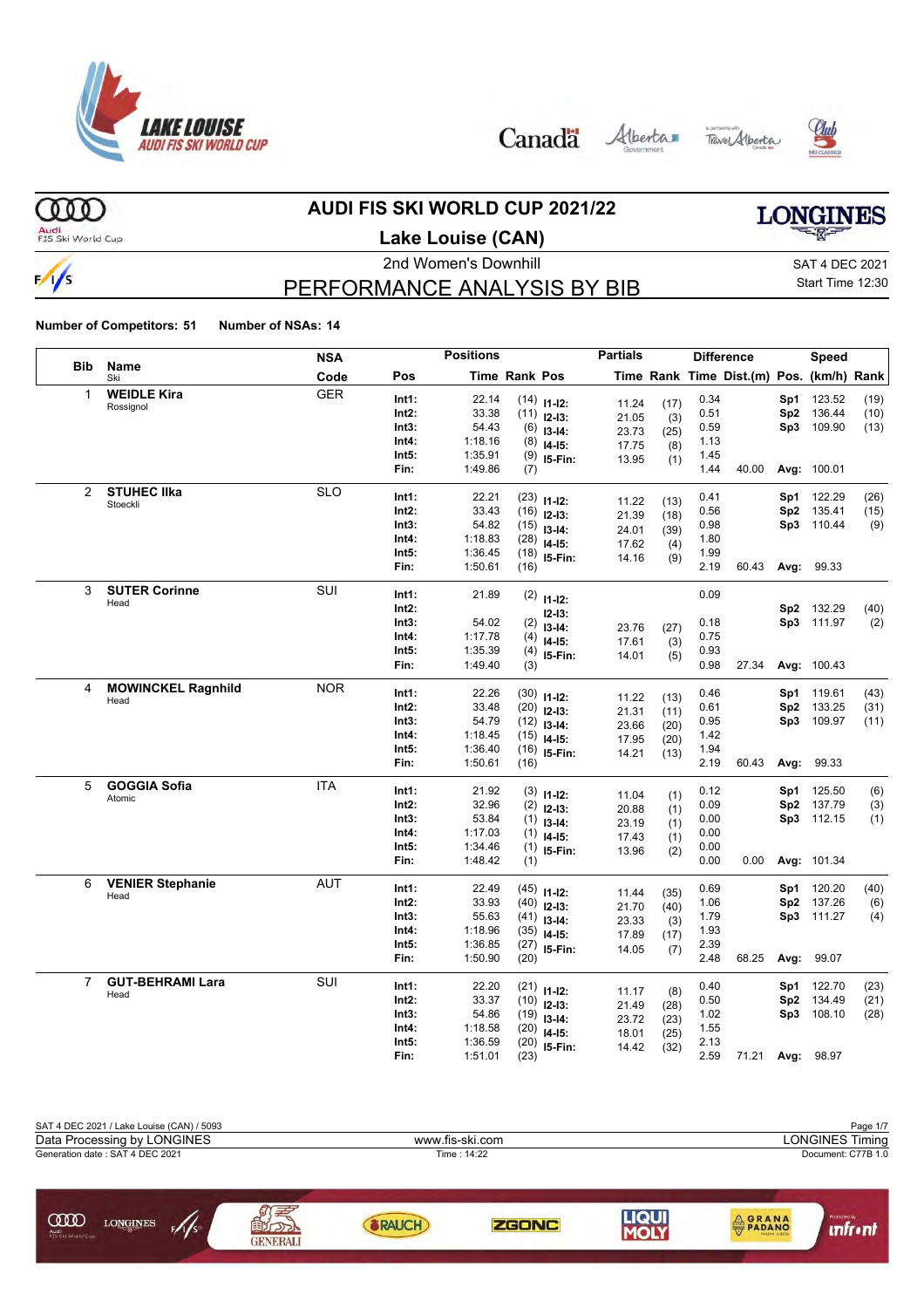

### Audi<br>FIS Ski World Cup

# **AUDI FIS SKI WORLD CUP 2021/22**

**Lake Louise (CAN)**



2nd Women's Downhill and SAT 4 DEC 2021

# Start Time 12:30

### PERFORMANCE ANALYSIS BY BIB

|            |                                | <b>NSA</b> |                | <b>Positions</b>   |                      |                                | <b>Partials</b> |            |              | <b>Difference</b>                        |                 | Speed            |      |
|------------|--------------------------------|------------|----------------|--------------------|----------------------|--------------------------------|-----------------|------------|--------------|------------------------------------------|-----------------|------------------|------|
| <b>Bib</b> | Name<br>Ski                    | Code       | Pos            |                    | <b>Time Rank Pos</b> |                                |                 |            |              | Time Rank Time Dist.(m) Pos. (km/h) Rank |                 |                  |      |
| 8          | <b>BRIGNONE Federica</b>       | <b>ITA</b> | Int1:          | 22.40              |                      | $(41)$ 11-12:                  | 11.15           | (6)        | 0.60         |                                          | Sp1             | 126.22           | (3)  |
|            | Rossignol                      |            | Int2:          | 33.55              |                      | $(23)$ 12-13:                  | 21.29           | (9)        | 0.68         |                                          | Sp <sub>2</sub> | 135.64           | (13) |
|            |                                |            | Int3:          | 54.84              |                      | $(16)$ 13-14:                  | 23.38           | (5)        | 1.00         |                                          | Sp3             | 109.81           | (15) |
|            |                                |            | Int4:          | 1:18.22            |                      | $(10)$ 14-15:                  | 17.73           | (7)        | 1.19         |                                          |                 |                  |      |
|            |                                |            | Int5:          | 1:35.95            |                      | $(10)$ 15-Fin:                 | 14.17           | (10)       | 1.49         |                                          |                 |                  |      |
|            |                                |            | Fin:           | 1:50.12            | (10)                 |                                |                 |            | 1.70         | 47.12                                    | Avg:            | 99.77            |      |
| 9          | <b>JOHNSON Breezy</b>          | <b>USA</b> | Int1:          | 22.22              |                      | $(25)$ 11-12:                  |                 |            | 0.42         |                                          | Sp1             | 124.56           | (11) |
|            | Atomic                         |            | Int2:          | 33.26              |                      | $(6)$ 12-13:                   | 11.04<br>20.88  | (1)        | 0.39         |                                          | Sp2             | 137.36           | (5)  |
|            |                                |            | Int3:          | 54.14              |                      | $(4)$ 13-14:                   | 23.39           | (1)        | 0.30         |                                          | Sp3             | 111.68           | (3)  |
|            |                                |            | Int4:          | 1:17.53            |                      | $(2)$ 14-15:                   | 17.69           | (7)<br>(6) | 0.50         |                                          |                 |                  |      |
|            |                                |            | Int5:          | 1:35.22            |                      | $(2)$ 15-Fin:                  | 14.04           | (6)        | 0.76         |                                          |                 |                  |      |
|            |                                |            | Fin:           | 1:49.26            | (2)                  |                                |                 |            | 0.84         | 23.46                                    |                 | Avg: 100.56      |      |
| 10         | <b>DELAGO Nadia</b>            | <b>ITA</b> | Int1:          | 22.19              |                      |                                |                 |            | 0.39         |                                          | Sp1             | 126.99           | (2)  |
|            | Atomic                         |            | Int2:          | 33.39              |                      | $(20)$ 11-12:<br>$(13)$ 12-13: | 11.20           | (9)        | 0.52         |                                          | Sp <sub>2</sub> | 138.67           | (1)  |
|            |                                |            | Int3:          | 54.61              |                      | $(9)$ 13-14:                   | 21.22           | (6)        | 0.77         |                                          | Sp3             | 109.89           | (14) |
|            |                                |            | Int4:          | 1:18.01            |                      | $(7)$ 14-15:                   | 23.40           | (9)        | 0.98         |                                          |                 |                  |      |
|            |                                |            | Int5:          | 1:35.78            |                      | $(7)$ 15-Fin:                  | 17.77           | (9)        | 1.32         |                                          |                 |                  |      |
|            |                                |            | Fin:           | 1:49.76            | (6)                  |                                | 13.98           | (3)        | 1.34         | 37.26                                    |                 | Avg: 100.10      |      |
| 11         | <b>TIPPLER Tamara</b>          | <b>AUT</b> |                |                    |                      |                                |                 |            |              |                                          |                 |                  |      |
|            | Salomon                        |            | Int1:<br>Int2: | 22.28<br>33.57     |                      | $(32)$ 11-12:                  | 11.29           | (19)       | 0.48         |                                          | Sp1<br>Sp2      | 122.85           | (20) |
|            |                                |            | Int3:          | 55.00              |                      | $(25)$ 12-13:                  | 21.43           | (25)       | 0.70<br>1.16 |                                          | Sp3             | 135.39<br>110.17 | (16) |
|            |                                |            | Int4:          | 1:18.42            |                      | $(25)$ 13-14:                  | 23.42           | (10)       | 1.39         |                                          |                 |                  | (10) |
|            |                                |            | Int5:          | 1:36.21            |                      | $(14)$ 14-15:                  | 17.79           | (10)       | 1.75         |                                          |                 |                  |      |
|            |                                |            | Fin:           | 1:50.43            | (12)                 | $(13)$ 15-Fin:                 | 14.22           | (17)       | 2.01         | 55.55                                    | Avg:            | 99.49            |      |
| 12         | <b>DELAGO Nicol</b>            | <b>ITA</b> |                |                    |                      |                                |                 |            |              |                                          |                 |                  |      |
|            | Atomic                         |            | Int1:          | 22.14              |                      | $(14)$ 11-12:                  | 11.22           | (13)       | 0.34         |                                          | Sp1             | 125.34           | (7)  |
|            |                                |            | Int2:          | 33.36              |                      | $(9)$ 12-13:                   | 21.43           | (25)       | 0.49         |                                          | Sp <sub>2</sub> | 131.77           | (42) |
|            |                                |            | Int3:<br>Int4: | 54.79              |                      | $(12)$ 13-14:                  | 24.14           | (44)       | 0.95         |                                          | Sp3             | 110.68           | (8)  |
|            |                                |            | Int5:          | 1:18.93<br>1:36.82 |                      | $(33)$ 14-15:                  | 17.89           | (17)       | 1.90<br>2.36 |                                          |                 |                  |      |
|            |                                |            | Fin:           | 1:50.93            | (21)                 | $(26)$ 15-Fin:                 | 14.11           | (8)        | 2.51         | 69.06                                    | Avg:            | 99.05            |      |
| 13         | <b>SIEBENHOFER Ramona</b>      | AUT        |                |                    |                      |                                |                 |            |              |                                          |                 |                  |      |
|            | Fischer                        |            | Int1:          | 22.29              |                      | $(34)$ 11-12:                  | 11.39           | (29)       | 0.49         |                                          | Sp1             | 123.82           | (15) |
|            |                                |            | Int2:          | 33.68              |                      | $(31)$ 12-13:                  | 21.38           | (17)       | 0.81         |                                          | Sp <sub>2</sub> | 137.97           | (2)  |
|            |                                |            | Int3:          | 55.06              |                      | $(27)$ 13-14:                  | 23.35           | (4)        | 1.22         |                                          | Sp3             | 110.91           | (7)  |
|            |                                |            | Int4:          | 1:18.41            |                      | $(13)$ 14-15:                  | 17.57           | (2)        | 1.38         |                                          |                 |                  |      |
|            |                                |            | Int5:<br>Fin:  | 1:35.98<br>1:50.16 | (11)                 | $(11)$ 15-Fin:                 | 14.18           | (11)       | 1.52<br>1.74 | 48.21                                    | Avg:            | 99.74            |      |
| 14         | <b>FLURY Jasmine</b>           | SUI        |                |                    |                      |                                |                 |            |              |                                          |                 |                  |      |
|            | Fischer                        |            | Int1:          | 22.34              |                      | $(38)$ 11-12:                  | 11.07           | (3)        | 0.54         |                                          | Sp1             | 124.68           | (10) |
|            |                                |            | Int2:          | 33.41              |                      | $(14)$ 12-13:                  | 21.17           | (5)        | 0.54         |                                          | Sp <sub>2</sub> | 137.08           | (7)  |
|            |                                |            | Int3:          | 54.58              |                      | $(8)$ 13-14:                   | 23.96           | (36)       | 0.74         |                                          | Sp3             | 101.66           | (49) |
|            |                                |            | Int4:          | 1:18.54            |                      | $(19)$ 14-15:                  | 18.45           | (45)       | 1.51         |                                          |                 |                  |      |
|            |                                |            | Int5:<br>Fin:  | 1:36.99<br>1:51.62 | (37)                 | $(32)$ 15-Fin:                 | 14.63           | (43)       | 2.53<br>3.20 | 87.50                                    | Avg:            | 98.43            |      |
|            |                                |            |                |                    |                      |                                |                 |            |              |                                          |                 |                  |      |
| 15         | <b>LEDECKA Ester</b><br>Atomic | CZE        | Int1:          | 22.15              |                      | $(16)$ 11-12:                  | 11.34           | (23)       | 0.35         |                                          | Sp1             | 124.72           | (9)  |
|            |                                |            | Int2:          | 33.49              |                      | $(21)$ 12-13:                  | 21.42           | (24)       | 0.62         |                                          | Sp <sub>2</sub> | 134.18           | (25) |
|            |                                |            | Int3:          | 54.91              |                      | $(22)$ 13-14:                  | 23.90           | (32)       | 1.07         |                                          | Sp3             | 109.49           | (16) |
|            |                                |            | Int4:          | 1:18.81            |                      | $(27)$ 14-15:                  | 17.87           | (16)       | 1.78         |                                          |                 |                  |      |
|            |                                |            | Int5:          | 1:36.68            |                      | $(22)$ 15-Fin:                 | 14.30           | (24)       | 2.22         |                                          |                 |                  |      |
|            |                                |            | Fin:           | 1:50.98            | (22)                 |                                |                 |            | 2.56         | 70.40                                    | Avg:            | 99.00            |      |

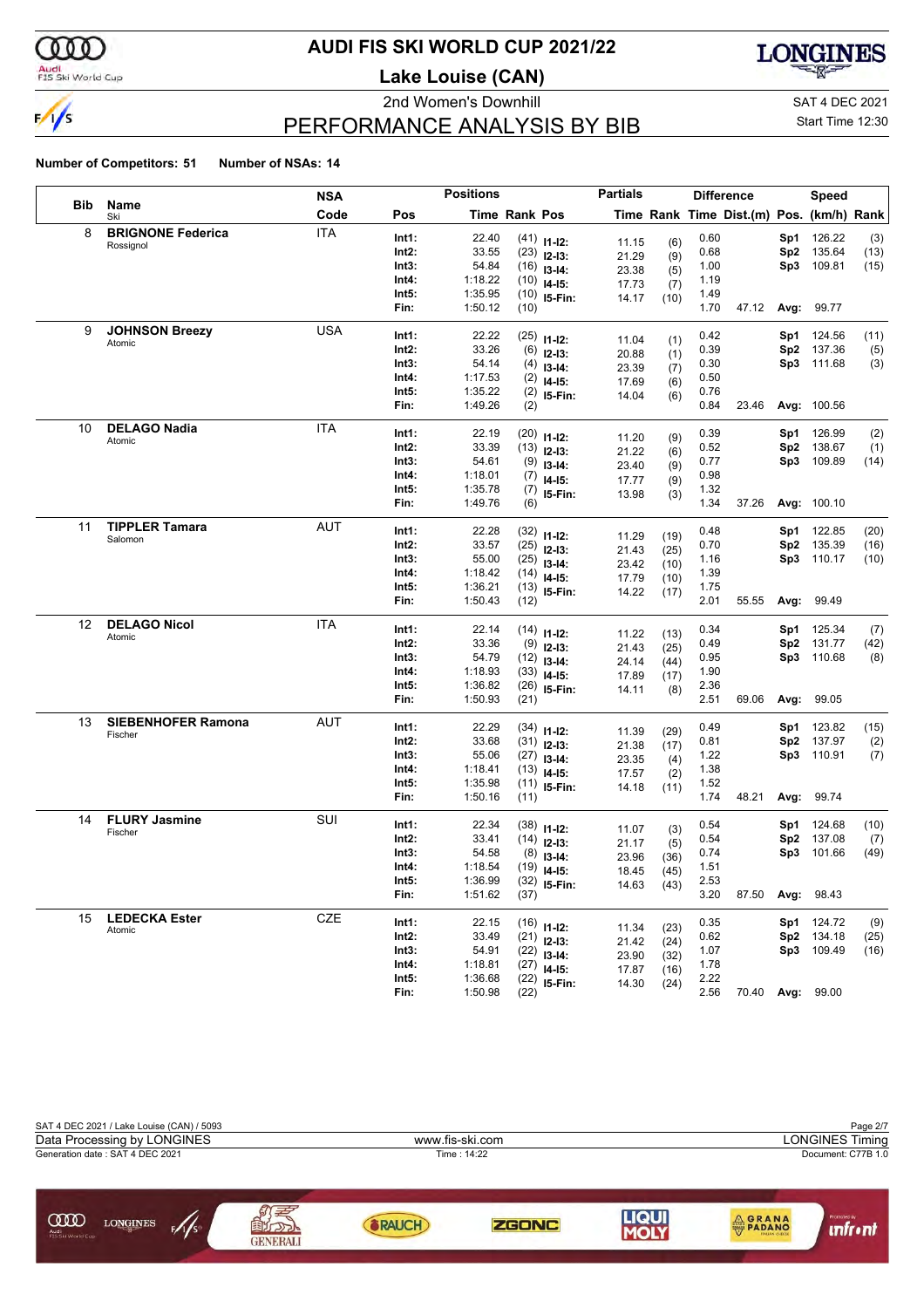

### Audi<br>FIS Ski World Cup

# **AUDI FIS SKI WORLD CUP 2021/22**

**Lake Louise (CAN)**





# PERFORMANCE ANALYSIS BY BIB

Start Time 12:30

|            |                             | <b>NSA</b> |       | <b>Positions</b> |                      |                | <b>Partials</b> |              |      | <b>Difference</b>                        |                 | <b>Speed</b>     |      |
|------------|-----------------------------|------------|-------|------------------|----------------------|----------------|-----------------|--------------|------|------------------------------------------|-----------------|------------------|------|
| <b>Bib</b> | Name<br>Ski                 | Code       | Pos   |                  | <b>Time Rank Pos</b> |                |                 |              |      | Time Rank Time Dist.(m) Pos. (km/h) Rank |                 |                  |      |
| 16         | <b>NUFER Priska</b>         | SUI        | Int1: | 22.17            |                      | $(18)$ 11-12:  | 11.44           | (35)         | 0.37 |                                          | Sp1             | 122.80           | (21) |
|            | Dynastar                    |            | Int2: | 33.61            |                      | $(27)$ 12-13:  | 21.55           | (32)         | 0.74 |                                          | Sp <sub>2</sub> | 134.41           | (22) |
|            |                             |            | Int3: | 55.16            |                      | $(34)$ 13-14:  | 23.91           | (34)         | 1.32 |                                          | Sp3             | 108.64           | (23) |
|            |                             |            | Int4: | 1:19.07          |                      | $(36)$ 14-15:  | 18.06           | (27)         | 2.04 |                                          |                 |                  |      |
|            |                             |            | Int5: | 1:37.13          |                      | $(34)$ 15-Fin: | 14.28           | (23)         | 2.67 |                                          |                 |                  |      |
|            |                             |            | Fin:  | 1:51.41          | (28)                 |                |                 |              | 2.99 | 81.91                                    | Avg:            | 98.62            |      |
| 17         | <b>CURTONI Elena</b>        | ITA        | Int1: | 22.23            |                      | $(27)$ 11-12:  | 11.53           | (39)         | 0.43 |                                          | Sp1             | 122.62           | (24) |
|            | Head                        |            | Int2: | 33.76            |                      | $(34)$ 12-13:  | 21.35           | (15)         | 0.89 |                                          | Sp <sub>2</sub> | 136.29           | (11) |
|            |                             |            | Int3: | 55.11            |                      | $(29)$ 13-14:  | 23.39           | (7)          | 1.27 |                                          | Sp3             | 109.25           | (19) |
|            |                             |            | Int4: | 1:18.50          |                      | $(18)$ 14-15:  | 17.85           | (15)         | 1.47 |                                          |                 |                  |      |
|            |                             |            | Int5: | 1:36.35          |                      | $(14)$ 15-Fin: | 14.21           | (13)         | 1.89 |                                          |                 |                  |      |
|            |                             |            | Fin:  | 1:50.56          | (14)                 |                |                 |              | 2.14 | 59.07                                    | Avg:            | 99.38            |      |
| 18         | <b>GAGNON Marie-Michele</b> | CAN        | Int1: | 22.25            |                      | $(29)$ 11-12:  | 11.36           | (25)         | 0.45 |                                          | Sp1             | 125.81           | (4)  |
|            | Head                        |            | Int2: | 33.61            |                      | $(27)$ 12-13:  | 21.31           | (11)         | 0.74 |                                          | Sp <sub>2</sub> | 137.61           | (4)  |
|            |                             |            | Int3: | 54.92            |                      | $(23)$ 13-14:  | 23.27           | (2)          | 1.08 |                                          | Sp3             | 111.20           | (5)  |
|            |                             |            | Int4: | 1:18.19          |                      | $(9)$ 14-15:   | 17.62           | (4)          | 1.16 |                                          |                 |                  |      |
|            |                             |            | Int5: | 1:35.81          |                      | $(8)$ 15-Fin:  | 14.21           | (13)         | 1.35 |                                          |                 |                  |      |
|            |                             |            | Fin:  | 1:50.02          | (9)                  |                |                 |              | 1.60 | 44.38                                    | Avg:            | 99.87            |      |
| 19         | <b>PUCHNER Mirjam</b>       | AUT        | Int1: | 22.09            |                      | $(9)$ 11-12:   | 11.08           | (5)          | 0.29 |                                          | Sp1             | 128.67           | (1)  |
|            | Atomic                      |            | Int2: | 33.17            |                      | $(4)$ 12-13:   | 21.30           | (10)         | 0.30 |                                          | Sp <sub>2</sub> | 134.36           | (23) |
|            |                             |            | Int3: | 54.47            |                      | $(7)$ 13-14:   | 23.48           | (13)         | 0.63 |                                          | Sp3             | 111.17           | (6)  |
|            |                             |            | Int4: | 1:17.95          |                      | $(6)$ 14-15:   | 17.80           | (11)         | 0.92 |                                          |                 |                  |      |
|            |                             |            | Int5: | 1:35.75          |                      | $(5)$ 15-Fin:  | 14.19           | (12)         | 1.29 |                                          |                 |                  |      |
|            |                             |            | Fin:  | 1:49.94          | (8)                  |                |                 |              | 1.52 | 42.20                                    | Avg:            | 99.94            |      |
| 20         | <b>SCHMIDHOFER Nicole</b>   | AUT        | Int1: | 22.43            |                      | $(42)$ 11-12:  |                 |              | 0.63 |                                          | Sp1             | 123.92           | (14) |
|            | Fischer                     |            | Int2: | 34.14            |                      | $(47)$ 12-13:  | 11.71<br>22.07  | (46)<br>(48) | 1.27 |                                          | Sp <sub>2</sub> | 132.08           | (41) |
|            |                             |            | Int3: | 56.21            |                      | $(50)$ 13-14:  | 23.90           | (32)         | 2.37 |                                          | Sp3             | 107.27           | (39) |
|            |                             |            | Int4: | 1:20.11          |                      | $(44)$ 14-15:  | 18.11           | (31)         | 3.08 |                                          |                 |                  |      |
|            |                             |            | Int5: | 1:38.22          |                      | $(43)$ 15-Fin: | 14.44           | (35)         | 3.76 |                                          |                 |                  |      |
|            |                             |            | Fin:  | 1:52.66          | (43)                 |                |                 |              |      | 4.24 114.86                              |                 | Avg: 97.53       |      |
| 21         | <b>WRIGHT Isabella</b>      | USA        | Int1: | 22.09            |                      | $(9)$ 11-12:   | 11.36           | (25)         | 0.29 |                                          | Sp1             | 119.02           | (45) |
|            | Atomic                      |            | Int2: | 33.45            |                      | $(18)$ 12-13:  | 21.40           | (20)         | 0.58 |                                          | Sp <sub>2</sub> | 133.01           | (32) |
|            |                             |            | Int3: | 54.85            |                      | $(17)$ 13-14:  | 23.84           | (30)         | 1.01 |                                          | Sp3             | 106.73           | (42) |
|            |                             |            | Int4: | 1:18.69          |                      | $(24)$ 14-15:  | 18.27           | (40)         | 1.66 |                                          |                 |                  |      |
|            |                             |            | Int5: | 1:36.96          |                      | $(29)$ 15-Fin: | 14.52           | (38)         | 2.50 |                                          |                 |                  |      |
|            |                             |            | Fin:  | 1:51.48          | (34)                 |                |                 |              | 3.06 | 83.77                                    | Avg:            | 98.56            |      |
| 22         | <b>WILES Jacqueline</b>     | <b>USA</b> | Int1: | 22.05            |                      | $(7)$ 11-12:   | 11.22           | (13)         | 0.25 |                                          | Sp1             | 124.56           | (11) |
|            | Rossignol                   |            | Int2: | 33.27            |                      | $(7)$ 12-13:   | 21.70           | (40)         | 0.40 |                                          | Sp <sub>2</sub> | 134.23           | (24) |
|            |                             |            | Int3: | 54.97            |                      | $(24)$ 13-14:  | 23.97           | (37)         | 1.13 |                                          | Sp3             | 108.07           | (29) |
|            |                             |            | Int4: | 1:18.94          |                      | $(34)$ 14-15:  | 18.23           | (38)         | 1.91 |                                          |                 |                  |      |
|            |                             |            | Int5: | 1:37.17          |                      | $(36)$ 15-Fin: | 14.26           | (21)         | 2.71 |                                          |                 |                  |      |
|            |                             |            | Fin:  | 1:51.43          | (29)                 |                |                 |              | 3.01 | 82.44                                    | Avg:            | 98.60            |      |
| 23         | <b>MARSAGLIA Francesca</b>  | ITA        | Int1: | 22.28            |                      | $(32)$ 11-12:  | 11.85           | (48)         | 0.48 |                                          | Sp1             | 121.45           | (33) |
|            | Salomon                     |            | Int2: | 34.13            |                      | $(46)$ 12-13:  | 21.57           | (35)         | 1.26 |                                          | Sp <sub>2</sub> | 134.68           | (20) |
|            |                             |            | Int3: | 55.70            |                      | $(43)$ 13-14:  | 23.60           | (18)         | 1.86 |                                          |                 | Sp3 108.71       | (22) |
|            |                             |            | Int4: | 1:19.30          |                      | $(38)$ 14-15:  | 17.95           | (20)         | 2.27 |                                          |                 |                  |      |
|            |                             |            | Int5: | 1:37.25          |                      | $(37)$ 15-Fin: | 14.24           | (19)         | 2.79 |                                          |                 |                  |      |
|            |                             |            | Fin:  | 1:51.49          | (35)                 |                |                 |              | 3.07 |                                          |                 | 84.04 Avg: 98.55 |      |

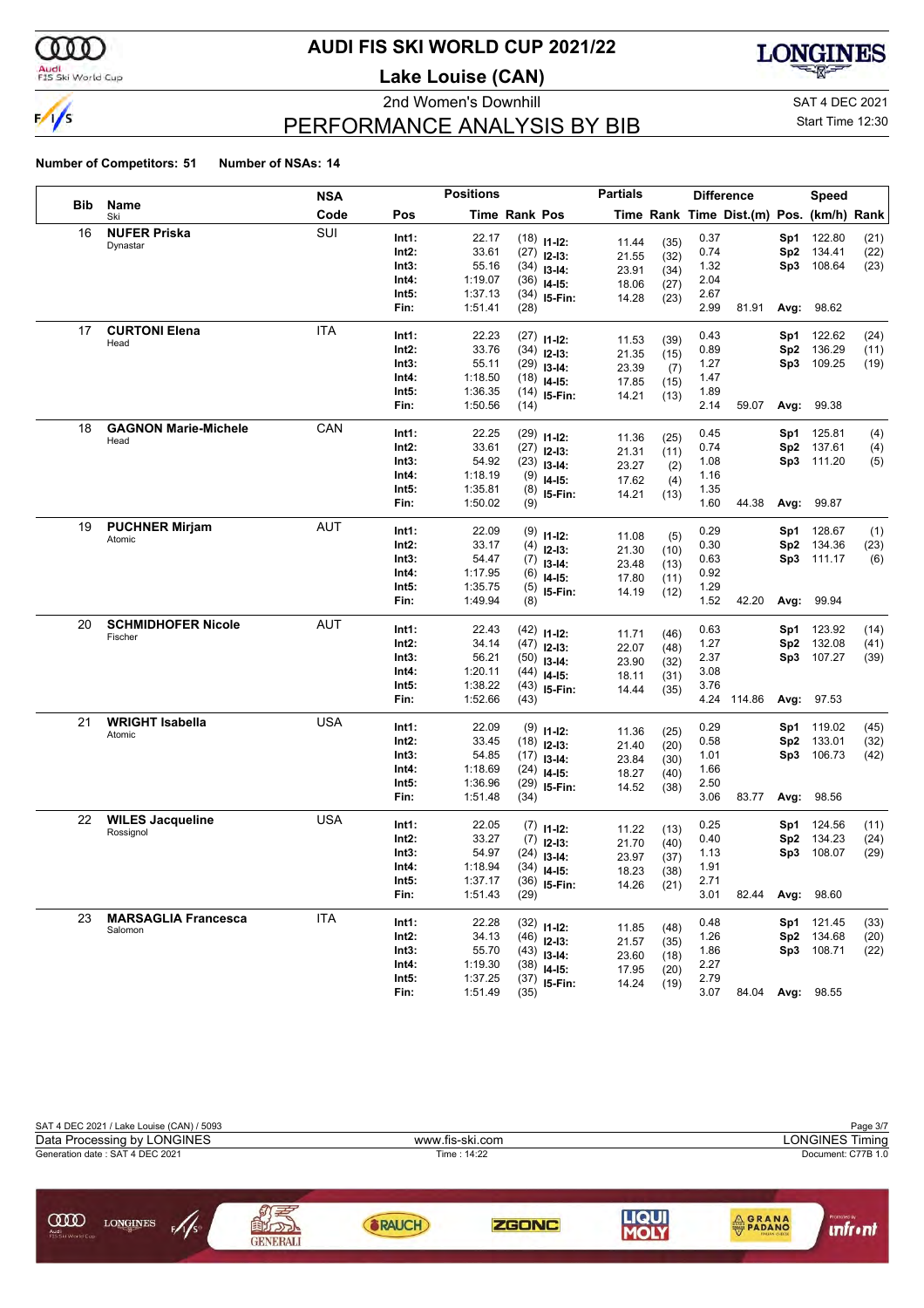

## Audi<br>FIS Ski World Cup

# **AUDI FIS SKI WORLD CUP 2021/22**

**Lake Louise (CAN)**





# PERFORMANCE ANALYSIS BY BIB

2nd Women's Downhill and SAT 4 DEC 2021 Start Time 12:30

|     |                                   | NSA        |                | <b>Positions</b>   |                      |                                | <b>Partials</b> |              | <b>Difference</b> |                                          |                        | Speed            |              |
|-----|-----------------------------------|------------|----------------|--------------------|----------------------|--------------------------------|-----------------|--------------|-------------------|------------------------------------------|------------------------|------------------|--------------|
| Bib | Name<br>Ski                       | Code       | Pos            |                    | <b>Time Rank Pos</b> |                                |                 |              |                   | Time Rank Time Dist.(m) Pos. (km/h) Rank |                        |                  |              |
| 24  | <b>MIRADOLI Romane</b>            | <b>FRA</b> | Int1:          | 22.29              |                      | $(34)$ 11-12:                  |                 |              | 0.49              |                                          | Sp1                    | 125.23           | (8)          |
|     | Dynastar                          |            | Int2:          | 33.66              |                      | $(29)$ 12-13:                  | 11.37           | (28)         | 0.79              |                                          | Sp <sub>2</sub>        | 135.62           | (14)         |
|     |                                   |            | Int3:          | 55.00              | (25)                 | $13-14:$                       | 21.34<br>23.38  | (14)<br>(5)  | 1.16              |                                          | Sp3                    | 107.46           | (37)         |
|     |                                   |            | Int4:          | 1:18.38            | (11)                 | $14 - 15$ :                    | 17.82           | (13)         | 1.35              |                                          |                        |                  |              |
|     |                                   |            | Int5:          | 1:36.20            | (12)                 | 15-Fin:                        | 14.35           | (29)         | 1.74              |                                          |                        |                  |              |
|     |                                   |            | Fin:           | 1:50.55            | (13)                 |                                |                 |              | 2.13              | 58.80                                    | Avg:                   | 99.39            |              |
| 25  | <b>CASHMAN Keely</b>              | <b>USA</b> | Int1:          | 22.44              | (43)                 |                                |                 |              | 0.64              |                                          | Sp1                    | 123.70           | (17)         |
|     | Rossignol                         |            | Int2:          | 33.85              | (37)                 | $11 - 12$ :                    | 11.41           | (32)         | 0.98              |                                          | Sp <sub>2</sub>        | 132.32           | (38)         |
|     |                                   |            | Int3:          | 55.51              | (39)                 | $12 - 13:$<br>$13-14:$         | 21.66           | (38)         | 1.67              |                                          | Sp3                    | 107.96           | (30)         |
|     |                                   |            | Int4:          | 1:19.60            | (41)                 | $14 - 15:$                     | 24.09           | (42)         | 2.57              |                                          |                        |                  |              |
|     |                                   |            | Int5:          | 1:37.99            | (41)                 | 15-Fin:                        | 18.39<br>14.48  | (43)<br>(36) | 3.53              |                                          |                        |                  |              |
|     |                                   |            | Fin:           | 1:52.47            | (42)                 |                                |                 |              | 4.05              | 109.90                                   | Avg:                   | 97.69            |              |
| 26  | <b>RAEDLER Ariane</b>             | AUT        | Int1:          | 22.09              |                      |                                |                 |              | 0.29              |                                          | Sp1                    | 122.10           | (29)         |
|     | Head                              |            | Int2:          | 33.44              |                      | $(9)$ 11-12:                   | 11.35           | (24)         | 0.57              |                                          | Sp <sub>2</sub>        | 133.51           | (29)         |
|     |                                   |            | Int3:          | 55.12              |                      | $(17)$ 12-13:<br>$(31)$ 13-14: | 21.68           | (39)         | 1.28              |                                          | Sp3                    | 109.05           | (20)         |
|     |                                   |            | Int4:          | 1:18.70            | (25)                 |                                | 23.58           | (17)         | 1.67              |                                          |                        |                  |              |
|     |                                   |            | Int5:          | 1:36.53            | (19)                 | $14 - 15$ :                    | 17.83           | (14)         | 2.07              |                                          |                        |                  |              |
|     |                                   |            | Fin:           | 1:50.80            | (19)                 | 15-Fin:                        | 14.27           | (22)         | 2.38              | 65.56                                    |                        | Avg: 99.16       |              |
| 27  | <b>HUETTER Cornelia</b>           | <b>AUT</b> |                |                    |                      |                                |                 |              |                   |                                          |                        |                  |              |
|     | Head                              |            | Int1:<br>Int2: | 21.80<br>32.87     |                      | $(1)$ 11-12:                   | 11.07           | (3)          | 0.00<br>0.00      |                                          | Sp1<br>Sp <sub>2</sub> | 122.00<br>135.04 | (30)         |
|     |                                   |            | Int3:          | 54.13              | (1)                  | $12 - 13:$                     | 21.26           | (8)          | 0.29              |                                          | Sp3                    | 108.60           | (19)<br>(24) |
|     |                                   |            | Int4:          | 1:17.56            | (3)<br>(3)           | $13-14:$                       | 23.43           | (11)         | 0.53              |                                          |                        |                  |              |
|     |                                   |            | Int5:          | 1:35.36            | (3)                  | $14 - 15$ :                    | 17.80           | (11)         | 0.90              |                                          |                        |                  |              |
|     |                                   |            | Fin:           | 1:49.58            | (4)                  | 15-Fin:                        | 14.22           | (17)         | 1.16              | 32.31                                    |                        | Avg: 100.27      |              |
| 28  | <b>HAEHLEN Joana</b>              | SUI        |                |                    |                      |                                |                 |              |                   |                                          |                        |                  |              |
|     | Atomic                            |            | Int1:          | 22.17              |                      | $(18)$ 11-12:                  | 11.21           | (11)         | 0.37              |                                          | Sp1                    | 125.72           | (5)          |
|     |                                   |            | Int2:          | 33.38              |                      | $(11)$ 12-13:                  | 21.40           | (20)         | 0.51              |                                          | Sp <sub>2</sub>        | 135.22           | (18)         |
|     |                                   |            | Int3:<br>Int4: | 54.78<br>1:18.45   | (11)                 | $13-14:$                       | 23.67           | (21)         | 0.94<br>1.42      |                                          | Sp3                    | 109.38           | (17)         |
|     |                                   |            | Int5:          | 1:36.35            | (15)<br>(14)         | $14 - 15$ :                    | 17.90           | (19)         | 1.89              |                                          |                        |                  |              |
|     |                                   |            | Fin:           | 1:50.56            | (14)                 | 15-Fin:                        | 14.21           | (13)         | 2.14              | 59.07                                    | Avg:                   | 99.38            |              |
| 29  | <b>SCHEYER Christine</b>          | <b>AUT</b> |                |                    |                      |                                |                 |              |                   |                                          |                        |                  |              |
|     | Head                              |            | Int1:          | 21.95              | (4)                  | $11 - 12$ :                    | 11.15           | (6)          | 0.15              |                                          | Sp1                    | 123.72           | (16)         |
|     |                                   |            | Int2:          | 33.10              | (3)                  | $12 - 13:$                     | 21.14           | (4)          | 0.23              |                                          | Sp <sub>2</sub>        | 136.76           | (9)          |
|     |                                   |            | Int3:          | 54.24              | (5)                  | $13-14:$                       | 23.55           | (14)         | 0.40              |                                          | Sp3                    | 109.26           | (18)         |
|     |                                   |            | Int4:<br>Int5: | 1:17.79<br>1:35.76 | (5)                  | $14 - 15$ :                    | 17.97           | (23)         | 0.76<br>1.30      |                                          |                        |                  |              |
|     |                                   |            | Fin:           | 1:49.75            | (6)<br>(5)           | 15-Fin:                        | 13.99           | (4)          | 1.33              | 36.99                                    |                        | Avg: 100.11      |              |
| 30  | <b>GAUTHIER Tiffany</b>           | <b>FRA</b> |                |                    |                      |                                |                 |              |                   |                                          |                        |                  |              |
|     | Rossignol                         |            | Int1:          | 22.63              |                      | $(50)$ 11-12:                  | 11.46           | (37)         | 0.83              |                                          | Sp1                    | 120.43           | (37)         |
|     |                                   |            | Int2:          | 34.09              |                      | $(44)$ 12-13:                  | 21.56           | (33)         | 1.22              |                                          | Sp <sub>2</sub>        | 129.93           | (44)         |
|     |                                   |            | Int3:          | 55.65              |                      | $(42)$ 13-14:                  | 23.94           | (35)         | 1.81              |                                          | Sp3                    | 106.95           | (41)         |
|     |                                   |            | Int4:          | 1:19.59            |                      | $(40)$ 14-15:                  | 18.24           | (39)         | 2.56              |                                          |                        |                  |              |
|     |                                   |            | Int5:<br>Fin:  | 1:37.83<br>1:52.42 | (40)                 | $(40)$ 15-Fin:                 | 14.59           | (42)         | 3.37              | 4.00 108.59                              |                        | Avg: 97.73       |              |
|     |                                   |            |                |                    |                      |                                |                 |              |                   |                                          |                        |                  |              |
| 31  | <b>SHIFFRIN Mikaela</b><br>Atomic | <b>USA</b> | Int1:          | 22.12              |                      | $(12)$ 11-12:                  | 11.55           | (40)         | 0.32              |                                          | Sp1                    | 123.66           | (18)         |
|     |                                   |            | Int2:          | 33.67              |                      | $(30)$ 12-13:                  | 21.73           | (42)         | 0.80              |                                          | Sp2                    | 133.01           | (32)         |
|     |                                   |            | Int3:          | 55.40              |                      | $(35)$ 13-14:                  | 23.87           | (31)         | 1.56              |                                          |                        | Sp3 108.92       | (21)         |
|     |                                   |            | Int4:          | 1:19.27            |                      | $(37)$ 14-15:                  | 18.06           | (27)         | 2.24              |                                          |                        |                  |              |
|     |                                   |            | Int5:<br>Fin:  | 1:37.33<br>1:51.86 |                      | $(38)$ 15-Fin:                 | 14.53           | (40)         | 2.87<br>3.44      |                                          |                        | 93.86 Avg: 98.22 |              |
|     |                                   |            |                |                    | (38)                 |                                |                 |              |                   |                                          |                        |                  |              |

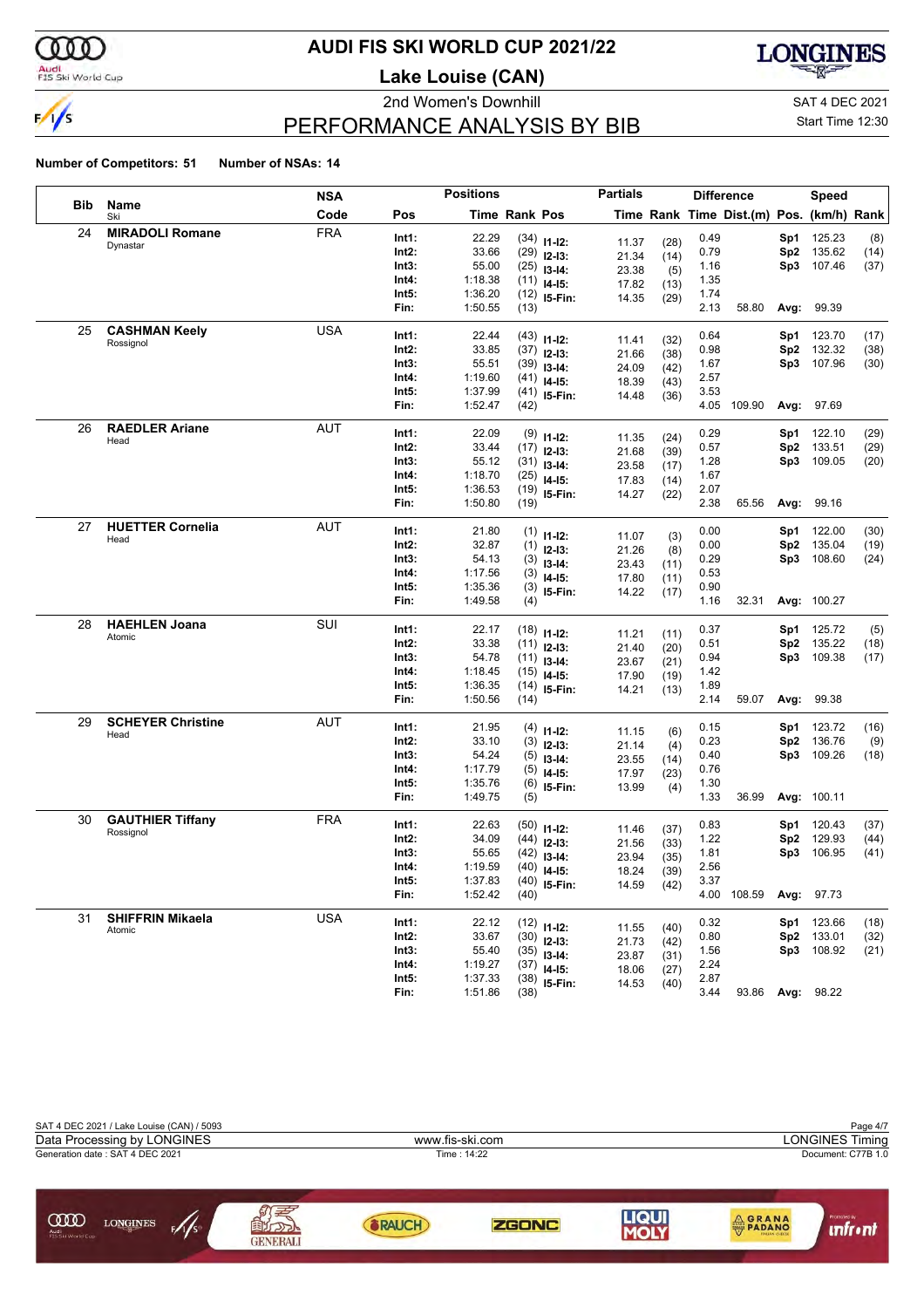

## Audi<br>FIS Ski World Cup

# **AUDI FIS SKI WORLD CUP 2021/22**

**Lake Louise (CAN)**





# PERFORMANCE ANALYSIS BY BIB

Start Time 12:30

|     |                            | NSA        |                | <b>Positions</b> |               |                                | <b>Partials</b> |              |      | <b>Difference</b>                        |                 | Speed             |              |
|-----|----------------------------|------------|----------------|------------------|---------------|--------------------------------|-----------------|--------------|------|------------------------------------------|-----------------|-------------------|--------------|
| Bib | Name<br>Ski                | Code       | Pos            |                  | Time Rank Pos |                                |                 |              |      | Time Rank Time Dist.(m) Pos. (km/h) Rank |                 |                   |              |
| 32  | <b>REISINGER Elisabeth</b> | <b>AUT</b> | Int1:          | 22.02            |               | $(6)$ 11-12:                   | 11.32           | (20)         | 0.22 |                                          | Sp1             | 121.83            | (32)         |
|     | Head                       |            | Int2:          | 33.34            |               | $(8)$ 12-13:                   | 21.56           | (33)         | 0.47 |                                          | Sp2             | 136.96            | (8)          |
|     |                            |            | Int3:          | 54.90            |               | $(20)$ 13-14:                  | 23.72           | (23)         | 1.06 |                                          | Sp3             | 108.23            | (26)         |
|     |                            |            | Int4:          | 1:18.62          |               | $(22)$ 14-15:                  | 18.05           | (26)         | 1.59 |                                          |                 |                   |              |
|     |                            |            | Int5:          | 1:36.67          |               | $(21)$ 15-Fin:                 | 14.76           | (47)         | 2.21 |                                          |                 |                   |              |
|     |                            |            | Fin:           | 1:51.43          | (29)          |                                |                 |              | 3.01 | 82.44                                    |                 | Avg: 98.60        |              |
| 33  | <b>FEST Nadine</b>         | <b>AUT</b> | Int1:          | 22.13            |               | $(13)$ 11-12:                  |                 |              | 0.33 |                                          | Sp1             | 119.67            | (42)         |
|     | Rossignol                  |            | Int2:          | 33.55            |               | $(23)$ 12-13:                  | 11.42<br>21.53  | (34)<br>(30) | 0.68 |                                          | Sp <sub>2</sub> | 133.37            | (30)         |
|     |                            |            | Int3:          | 55.08            |               | $(28)$ 13-14:                  | 23.79           | (28)         | 1.24 |                                          |                 | Sp3 107.88        | (32)         |
|     |                            |            | Int4:          | 1:18.87          |               | $(30)$ 14-15:                  | 18.09           | (30)         | 1.84 |                                          |                 |                   |              |
|     |                            |            | Int5:          | 1:36.96          |               | $(29)$ 15-Fin:                 | 14.30           | (24)         | 2.50 |                                          |                 |                   |              |
|     |                            |            | Fin:           | 1:51.26          | (26)          |                                |                 |              | 2.84 | 77.90                                    |                 | Avg: 98.75        |              |
| 34  | <b>HOERNBLAD Lisa</b>      | SWE        | Int1:          | 21.96            |               | $(5)$ 11-12:                   |                 |              | 0.16 |                                          | Sp1             | 120.26            | (39)         |
|     | Fischer                    |            | Int2:          | 33.17            |               | $(4)$ 12-13:                   | 11.21           | (11)         | 0.30 |                                          | Sp <sub>2</sub> | 133.88            | (27)         |
|     |                            |            | Int3:          | 54.66            |               | $(10)$ 13-14:                  | 21.49           | (28)         | 0.82 |                                          | Sp3             | 109.95            | (12)         |
|     |                            |            | Int4:          | 1:18.45          |               | $(15)$ 14-15:                  | 23.79           | (28)         | 1.42 |                                          |                 |                   |              |
|     |                            |            | Int5:          | 1:36.41          |               | $(17)$ 15-Fin:                 | 17.96<br>14.30  | (22)<br>(24) | 1.95 |                                          |                 |                   |              |
|     |                            |            | Fin:           | 1:50.71          | (18)          |                                |                 |              | 2.29 | 63.13                                    |                 | Avg: 99.24        |              |
| 35  | <b>GAUCHE Laura</b>        | <b>FRA</b> | Int1:          | 22.32            |               |                                |                 |              | 0.52 |                                          | Sp1             | 121.38            | (34)         |
|     | Head                       |            | Int2:          | 33.73            |               | $(37)$ 11-12:<br>$(33)$ 12-13: | 11.41           | (32)         | 0.86 |                                          | Sp <sub>2</sub> | 136.20            | (12)         |
|     |                            |            | Int3:          | 55.14            |               | $(33)$ 13-14:                  | 21.41           | (23)         | 1.30 |                                          |                 | Sp3 107.91        | (31)         |
|     |                            |            | Int4:          | 1:18.74          |               | $(26)$ 14-15:                  | 23.60           | (18)         | 1.71 |                                          |                 |                   |              |
|     |                            |            | Int5:          | 1:36.72          |               | $(24)$ 15-Fin:                 | 17.98           | (24)         | 2.26 |                                          |                 |                   |              |
|     |                            |            | Fin:           | 1:51.05          | (24)          |                                | 14.33           | (28)         | 2.63 | 72.28                                    |                 | Avg: 98.94        |              |
| 36  | <b>NUSSBAUMER Vanessa</b>  | <b>AUT</b> | Int1:          | 22.29            |               |                                |                 |              | 0.49 |                                          | Sp1             | 124.36            | (13)         |
|     | Head                       |            | Int2:          | 33.91            |               | $(34)$ 11-12:                  | 11.62           | (43)         | 1.04 |                                          | Sp <sub>2</sub> | 129.71            | (46)         |
|     |                            |            | Int3:          | 55.44            |               | $(39)$ 12-13:                  | 21.53           | (30)         | 1.60 |                                          | Sp3             | 107.58            | (34)         |
|     |                            |            | Int4:          | 1:18.88          |               | $(36)$ 13-14:<br>$(32)$ 14-15: | 23.44           | (12)         | 1.85 |                                          |                 |                   |              |
|     |                            |            | Int5:          | 1:37.01          |               | $(33)$ 15-Fin:                 | 18.13           | (32)         | 2.55 |                                          |                 |                   |              |
|     |                            |            | Fin:           | 1:51.44          | (32)          |                                | 14.43           | (34)         | 3.02 | 82.71                                    |                 | Avg: 98.59        |              |
| 37  | PLESHKOVA Julia            | <b>RUS</b> |                | 22.38            |               |                                |                 |              | 0.58 |                                          |                 |                   |              |
|     | Head                       |            | Int1:<br>Int2: | 33.70            |               | $(40)$ 11-12:                  | 11.32           | (20)         | 0.83 |                                          | Sp1<br>Sp2      | 122.34<br>133.90  | (25)<br>(26) |
|     |                            |            | Int3:          | 55.13            |               | $(32)$ 12-13:                  | 21.43           | (25)         | 1.29 |                                          |                 | Sp3 108.32        | (25)         |
|     |                            |            | Int4:          | 1:18.87          |               | $(32)$ 13-14:                  | 23.74           | (26)         | 1.84 |                                          |                 |                   |              |
|     |                            |            | Int5:          | 1:36.93          |               | $(30)$ 14-15:                  | 18.06           | (27)         | 2.47 |                                          |                 |                   |              |
|     |                            |            | Fin:           | 1:51.30          | (27)          | $(28)$ 15-Fin:                 | 14.37           | (30)         | 2.88 | 78.97                                    |                 | <b>Avg: 98.72</b> |              |
| 38  | <b>KOLLY Noemie</b>        | SUI        | Int1:          |                  |               |                                |                 |              |      |                                          |                 |                   |              |
|     | Stoeckli                   |            | Int2:          |                  |               | $11 - 12$ :                    |                 |              |      |                                          |                 |                   |              |
|     |                            |            | Int3:          |                  |               | $12 - 13:$                     |                 |              |      |                                          |                 |                   |              |
|     |                            |            | Int4:          |                  |               | $13 - 14$ :                    |                 |              |      |                                          |                 |                   |              |
|     |                            |            | Int5:          |                  |               | I4-I5:                         |                 |              |      |                                          |                 |                   |              |
|     |                            |            | Fin:           | <b>DNS</b>       |               | 15-Fin:                        |                 |              |      |                                          | Avg:            |                   |              |
| 39  | <b>FERK Marusa</b>         | <b>SLO</b> | Int1:          | 22.21            |               |                                |                 |              | 0.41 |                                          |                 | <b>Sp1</b> 120.63 | (36)         |
|     | Salomon                    |            | Int2:          | 33.53            |               | $(23)$ 11-12:                  | 11.32           | (20)         | 0.66 |                                          |                 | Sp2 132.96        | (35)         |
|     |                            |            | Int3:          | 54.90            |               | $(22)$ 12-13:<br>$(20)$ 13-14: | 21.37           | (16)         | 1.06 |                                          |                 | Sp3 104.43        | (47)         |
|     |                            |            | Int4:          | 1:18.59          |               | $(21)$ 14-15:                  | 23.69           | (22)         | 1.56 |                                          |                 |                   |              |
|     |                            |            | Int5:          | 1:36.79          |               | $(25)$ 15-Fin:                 | 18.20           | (35)         | 2.33 |                                          |                 |                   |              |
|     |                            |            | Fin:           | 1:51.16          | (25)          |                                | 14.37           | (30)         | 2.74 | 75.23 Avg: 98.84                         |                 |                   |              |

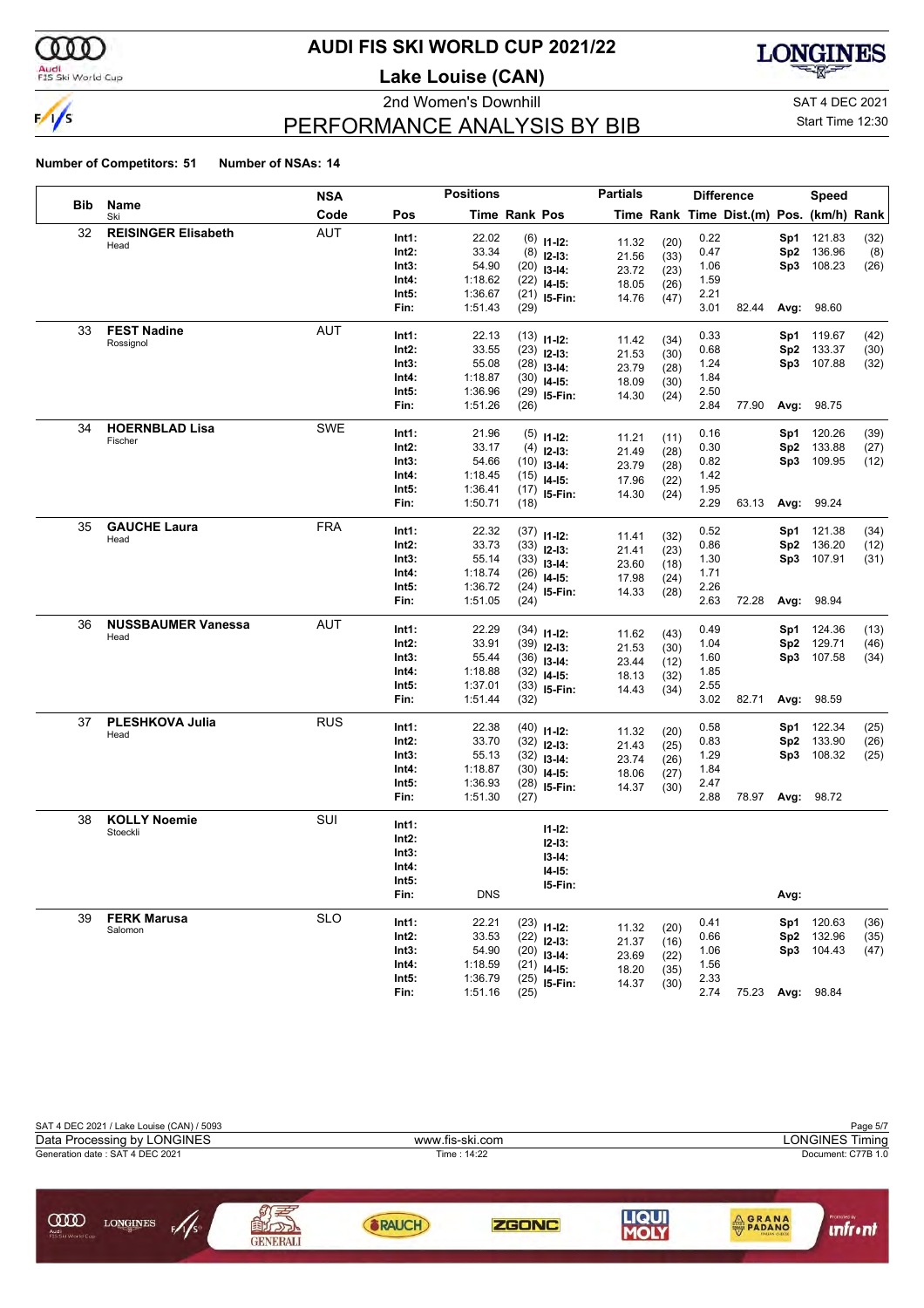

## Audi<br>FIS Ski World Cup

# **AUDI FIS SKI WORLD CUP 2021/22**

**Lake Louise (CAN)**





# PERFORMANCE ANALYSIS BY BIB

Start Time 12:30

|            |                            | <b>NSA</b> |                | <b>Positions</b> |               |                                 | <b>Partials</b> |              |              | <b>Difference</b>                        |                 | <b>Speed</b>                    |              |
|------------|----------------------------|------------|----------------|------------------|---------------|---------------------------------|-----------------|--------------|--------------|------------------------------------------|-----------------|---------------------------------|--------------|
| <b>Bib</b> | Name<br>Ski                | Code       | Pos            |                  | Time Rank Pos |                                 |                 |              |              | Time Rank Time Dist.(m) Pos. (km/h) Rank |                 |                                 |              |
| 40         | <b>JENAL Stephanie</b>     | SUI        | Int1:          | 22.16            |               | $(17)$ 11-12:                   | 11.25           | (18)         | 0.36         |                                          | Sp1             | 122.71                          | (22)         |
|            | Atomic                     |            | Int2:          | 33.41            |               | $(14)$ 12-13:                   | 21.39           | (18)         | 0.54         |                                          | Sp2             | 132.46                          | (37)         |
|            |                            |            | Int3:          | 54.80            |               | $(14)$ 13-14:                   | 24.03           | (40)         | 0.96         |                                          |                 | Sp3 107.50                      | (35)         |
|            |                            |            | Int4:          | 1:18.83          |               | $(28)$ 14-15:                   | 18.14           | (33)         | 1.80         |                                          |                 |                                 |              |
|            |                            |            | Int5:          | 1:36.97          |               | $(31)$ 15-Fin:                  | 14.57           | (41)         | 2.51         |                                          |                 |                                 |              |
|            |                            |            | Fin:           | 1:51.54          | (36)          |                                 |                 |              | 3.12         | 85.37                                    |                 | Avg: 98.50                      |              |
| 41         | <b>SMALL Greta</b>         | <b>AUS</b> | Int1:          | 22.57            |               | $(47)$ 11-12:                   |                 |              | 0.77         |                                          | Sp1             | 120.93                          | (35)         |
|            | Atomic                     |            | Int2:          | 33.93            |               | $(40)$ 12-13:                   | 11.36           | (25)         | 1.06         |                                          | Sp <sub>2</sub> | 132.32                          | (38)         |
|            |                            |            | Int3:          | 55.84            |               | $(45)$ 13-14:                   | 21.91<br>24.39  | (45)<br>(45) | 2.00         |                                          |                 | Sp3 105.85                      | (44)         |
|            |                            |            | Int4:          | 1:20.23          |               | $(45)$ 14-15:                   | 18.22           | (36)         | 3.20         |                                          |                 |                                 |              |
|            |                            |            | Int5:          | 1:38.45          |               | $(45)$ 15-Fin:                  | 14.52           | (38)         | 3.99         |                                          |                 |                                 |              |
|            |                            |            | Fin:           | 1:52.97          | (44)          |                                 |                 |              |              | 4.55 122.92                              |                 | Avg: 97.26                      |              |
| 42         | <b>MELESI Roberta</b>      | <b>ITA</b> | Int1:          | 22.22            |               | $(25)$ 11-12:                   |                 |              | 0.42         |                                          | Sp1             | 122.15                          | (28)         |
|            | Dynastar                   |            | Int2:          | 33.78            |               | $(35)$ 12-13:                   | 11.56           | (41)         | 0.91         |                                          | Sp2             | 135.30                          | (17)         |
|            |                            |            | Int3:          | 55.11            |               | $(29)$ 13-14:                   | 21.33           | (13)         | 1.27         |                                          |                 | Sp3 104.55                      | (46)         |
|            |                            |            | Int4:          | 1:18.68          |               | $(23)$ 14-15:                   | 23.57<br>18.47  | (16)         | 1.65         |                                          |                 |                                 |              |
|            |                            |            | Int5:          | 1:37.15          |               | $(35)$ 15-Fin:                  | 14.31           | (47)         | 2.69         |                                          |                 |                                 |              |
|            |                            |            | Fin:           | 1:51.46          | (33)          |                                 |                 | (27)         | 3.04         | 83.24                                    |                 | Avg: 98.58                      |              |
| 43         | <b>KAPFER Nadine</b>       | <b>GER</b> | Int1:          | 22.05            |               |                                 |                 |              | 0.25         |                                          |                 | <b>Sp1</b> 113.95               | (49)         |
|            |                            |            | Int2:          | 33.96            |               | $(7)$ 11-12:                    | 11.91           | (49)         | 1.09         |                                          | Sp <sub>2</sub> | 132.69                          | (36)         |
|            |                            |            | Int3:          | 56.18            |               | $(42)$ 12-13:<br>$(49)$ 13-14:  | 22.22           | (49)         | 2.34         |                                          |                 | Sp3 107.34                      | (38)         |
|            |                            |            | Int4:          | 1:20.64          |               | $(49)$ 14-15:                   | 24.46           | (48)         | 3.61         |                                          |                 |                                 |              |
|            |                            |            | Int5:          | 1:39.01          |               | $(49)$ 15-Fin:                  | 18.37           | (42)         | 4.55         |                                          |                 |                                 |              |
|            |                            |            | Fin:           | 1:53.26          | (46)          |                                 | 14.25           | (20)         |              | 4.84 130.42                              |                 | Avg: 97.01                      |              |
| 44         | <b>MUZAFERIJA Elvedina</b> | BIH        | Int1:          | 22.23            |               |                                 |                 |              | 0.43         |                                          |                 | Sp1 122.26                      | (27)         |
|            | Atomic                     |            | Int2:          | 33.87            |               | $(27)$ 11-12:<br>$(38)$ 12-13:  | 11.64           | (44)         | 1.00         |                                          | Sp <sub>2</sub> | 127.73                          | (49)         |
|            |                            |            | Int3:          | 55.51            |               | $(39)$ 13-14:                   | 21.64           | (37)         | 1.67         |                                          |                 | Sp3 107.03                      | (40)         |
|            |                            |            | Int4:          | 1:19.61          |               | $(42)$ 14-15:                   | 24.10           | (43)         | 2.58         |                                          |                 |                                 |              |
|            |                            |            | Int5:          | 1:38.02          |               | $(42)$ 15-Fin:                  | 18.41           | (44)         | 3.56         |                                          |                 |                                 |              |
|            |                            |            | Fin:           | 1:52.44          | (41)          |                                 | 14.42           | (32)         |              | 4.02 109.12                              |                 | Avg: 97.72                      |              |
| 45         | <b>WILKINSON Alix</b>      | <b>USA</b> | Int1:          | 22.58            |               |                                 |                 |              | 0.78         |                                          |                 | Sp1 118.32                      | (47)         |
|            |                            |            | Int2:          | 34.06            |               | $(48)$ 11-12:                   | 11.48           | (38)         | 1.19         |                                          |                 |                                 |              |
|            |                            |            | Int3:          | 55.46            |               | $(43)$ 12-13:                   | 21.40           | (20)         | 1.62         |                                          |                 |                                 |              |
|            |                            |            | Int4:          |                  |               | $(38)$ 13-14:                   |                 |              |              |                                          |                 |                                 |              |
|            |                            |            | Int5:          |                  |               | $14-15:$                        |                 |              |              |                                          |                 |                                 |              |
|            |                            |            | Fin:           | <b>DNF</b>       |               | 15-Fin:                         |                 |              |              |                                          | Avg:            |                                 |              |
| 46         | <b>CERUTTI Camille</b>     | <b>FRA</b> | Int1:          | 22.20            |               |                                 |                 |              | 0.40         |                                          |                 | Sp1 117.35                      | (48)         |
|            | Atomic                     |            | Int2:          | 33.60            |               | $(21)$ 11-12:                   | 11.40           | (30)         | 0.73         |                                          | Sp <sub>2</sub> | 133.81                          | (28)         |
|            |                            |            | Int3:          | 54.85            |               | $(26)$ 12-13:                   | 21.25           | (7)          | 1.01         |                                          |                 | Sp3 106.48                      | (43)         |
|            |                            |            | Int4:          | 1:18.40          |               | $(17)$ 13-14:                   | 23.55           | (14)         | 1.37         |                                          |                 |                                 |              |
|            |                            |            | Int5:          | 1:36.71          |               | $(12)$ 14-15:<br>$(23)$ 15-Fin: | 18.31           | (41)         | 2.25         |                                          |                 |                                 |              |
|            |                            |            | Fin:           | 1:51.43          | (29)          |                                 | 14.72           | (46)         | 3.01         | 82.44                                    |                 | Avg: 98.60                      |              |
| 47         | <b>REMME Roni</b>          | CAN        |                |                  |               |                                 |                 |              |              |                                          |                 |                                 |              |
|            | Head                       |            | Int1:<br>Int2: | 22.44<br>33.84   |               | $(43)$ 11-12:                   | 11.40           | (30)         | 0.64<br>0.97 |                                          |                 | <b>Sp1</b> 120.37<br>Sp2 129.76 | (38)<br>(45) |
|            |                            |            | Int3:          | 55.88            |               | $(36)$ 12-13:                   | 22.04           | (47)         | 2.04         |                                          |                 | Sp3 105.56                      | (45)         |
|            |                            |            | Int4:          | 1:20.33          |               | $(47)$ 13-14:                   | 24.45           | (47)         | 3.30         |                                          |                 |                                 |              |
|            |                            |            | Int5:          | 1:38.55          |               | $(47)$ 14-15:                   | 18.22           | (36)         | 4.09         |                                          |                 |                                 |              |
|            |                            |            | Fin:           | 1:53.34          | (47)          | $(46)$ 15-Fin:                  | 14.79           | (48)         |              | 4.92 132.48 Avg: 96.94                   |                 |                                 |              |
|            |                            |            |                |                  |               |                                 |                 |              |              |                                          |                 |                                 |              |

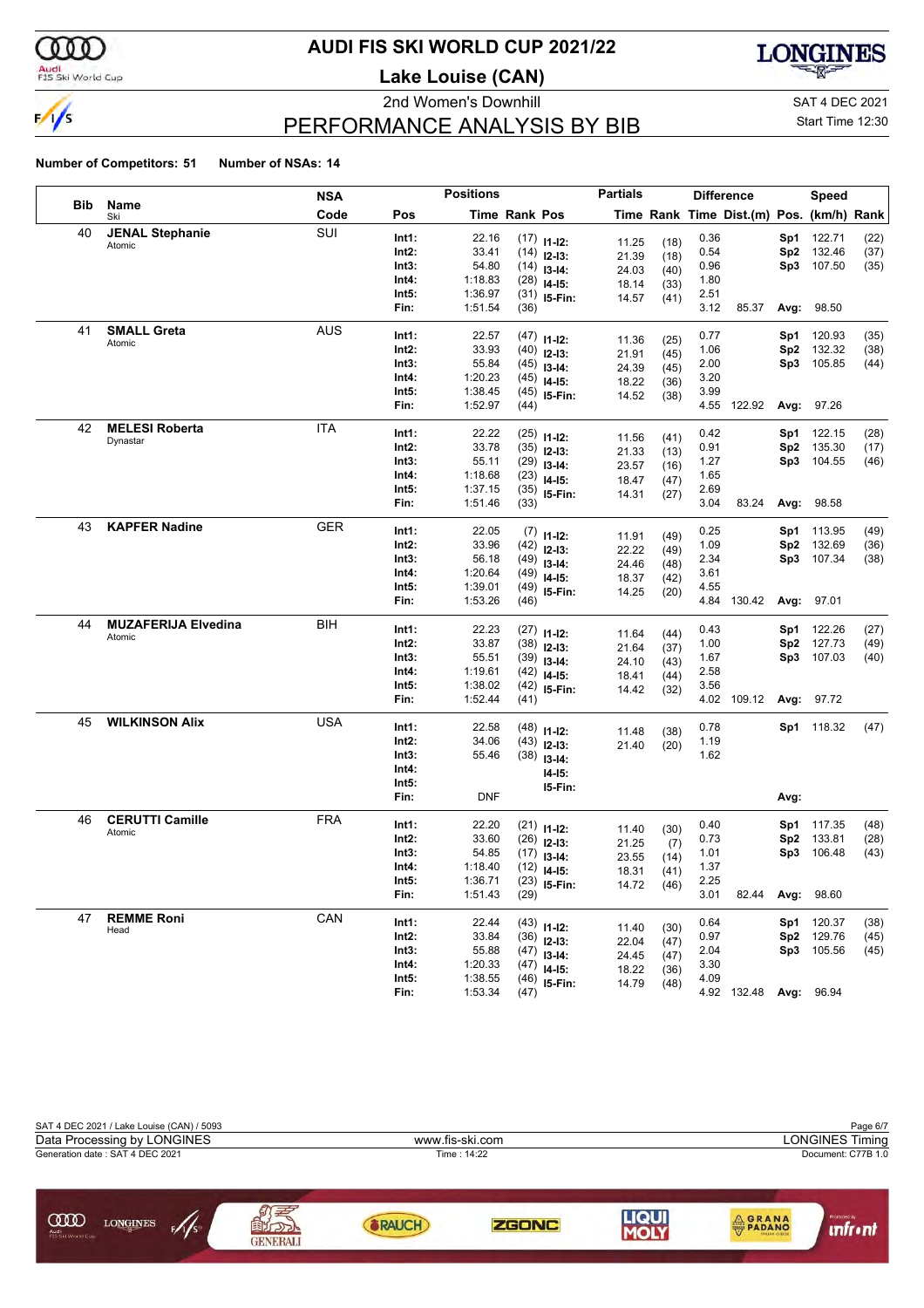

### Audi<br>FIS Ski World Cup

# **AUDI FIS SKI WORLD CUP 2021/22**

**Lake Louise (CAN)**

2nd Women's Downhill SAT 4 DEC 2021



# PERFORMANCE ANALYSIS BY BIB

Start Time 12:30

|            |                              | <b>Positions</b><br><b>NSA</b> |                |                |                                          | <b>Partials</b>                                  |                |              | <b>Difference</b> |                                          | <b>Speed</b>           |                  |              |
|------------|------------------------------|--------------------------------|----------------|----------------|------------------------------------------|--------------------------------------------------|----------------|--------------|-------------------|------------------------------------------|------------------------|------------------|--------------|
| <b>Bib</b> | Name<br>Ski                  | Code                           | Pos            |                | <b>Time Rank Pos</b>                     |                                                  |                |              |                   | Time Rank Time Dist.(m) Pos. (km/h) Rank |                        |                  |              |
| 48         | <b>MACUGA Lauren</b>         | <b>USA</b>                     | Int1:<br>Int2: | 22.53<br>34.22 |                                          | $(46)$ 11-12:<br>$(49)$ 12-13:                   | 11.69          | (45)         | 0.73<br>1.35      |                                          | Sp1<br>Sp <sub>2</sub> | 118.97<br>129.66 | (46)<br>(47) |
|            |                              |                                | Int3:          | 56.02          |                                          | $(48)$ 13-14:                                    | 21.80          | (44)         | 2.18              |                                          | Sp3                    | 107.73           | (33)         |
|            |                              |                                | Int4:          | 1:20.48        |                                          | $(48)$ 14-15:                                    | 24.46          | (48)         | 3.45              |                                          |                        |                  |              |
|            |                              |                                | Int5:          | 1:38.94        |                                          | $(48)$ 15-Fin:                                   | 18.46<br>14.67 | (46)         | 4.48              |                                          |                        |                  |              |
|            |                              |                                | Fin:           | 1:53.61        | (49)                                     |                                                  |                | (44)         | 5.19              | 139.42                                   | Avg:                   | 96.71            |              |
| 49         | <b>FLECKENSTEIN Stefanie</b> | CAN                            | Int1:          | 22.27          |                                          | $(31)$ 11-12:                                    |                |              | 0.47              |                                          | Sp1                    | 121.86           | (31)         |
|            | Rossignol                    |                                | Int2:          | 33.47          |                                          | $(19)$ 12-13:                                    | 11.20          | (9)          | 0.60              |                                          | Sp <sub>2</sub>        | 132.99           | (34)         |
|            |                              |                                | Int3:          | 55.44          |                                          |                                                  | 21.97<br>24.07 | (46)<br>(41) | 1.60              |                                          | Sp3                    | 108.22           | (27)         |
|            |                              |                                | Int4:          | 1:19.51        |                                          | $(36)$ 13-14:<br>$(39)$ 14-15:<br>$(39)$ 15-Fin: | 18.19          | (34)         | 2.48              |                                          |                        |                  |              |
|            |                              |                                | Int5:          | 1:37.70        |                                          |                                                  | 14.50          | (37)         | 3.24              |                                          |                        |                  |              |
|            |                              |                                | Fin:           | 1:52.20        | (39)                                     |                                                  |                |              | 3.78              | 102.82                                   |                        | Avg: 97.93       |              |
| 50         | <b>CRAWFORD Candace</b>      | CAN                            | Int1:          | 22.36          |                                          | $(39)$ 11-12:                                    |                |              | 0.56              |                                          | Sp1                    | 119.28           | (44)         |
|            | Head                         |                                | Int2:          | 34.09          |                                          | $(44)$ 12-13:                                    | 11.73<br>21.76 | (47)         | 1.22              |                                          | Sp2                    | 128.70           | (48)         |
|            |                              |                                | Int3:          | 55.85          |                                          | $(46)$ 13-14:                                    | 24.44          | (43)<br>(46) | 2.01              |                                          | Sp3                    | 107.50           | (35)         |
|            |                              |                                | Int4:          | 1:20.29        |                                          | $(46)$ 14-15:                                    | 18.55          | (49)         | 3.26              |                                          |                        |                  |              |
|            |                              |                                | Int5:          | 1:38.84        |                                          | $(47)$ 15-Fin:                                   | 14.71          | (45)         | 4.38              |                                          |                        |                  |              |
|            |                              |                                | Fin:           | 1:53.55        | (48)                                     |                                                  |                |              | 5.13              | 137.88                                   | Avg:                   | 96.76            |              |
| 51         | <b>PICHLER Karoline</b>      | <b>ITA</b>                     | Int1:          | 22.58          |                                          | $(48)$ 11-12:                                    |                |              | 0.78              |                                          | Sp1                    | 120.07           | (41)         |
|            | Head                         |                                | Int2:          | 34.19          |                                          | $(48)$ 12-13:                                    | 11.61          | (42)         | 1.32              |                                          | Sp <sub>2</sub>        | 130.41           | (43)         |
|            |                              |                                | Int3:          | 55.79          |                                          | $(44)$ 13-14:                                    | 21.60<br>23.97 | (36)         | 1.95              |                                          | Sp3                    | 103.65           | (48)         |
|            |                              |                                | Int4:          | 1:19.76        |                                          |                                                  |                | (37)         | 2.73              |                                          |                        |                  |              |
|            |                              |                                | Int5:          | 1:38.25        | $(43)$ 14-15:<br>18.49<br>$(44)$ 15-Fin: | (48)<br>14.85<br>(49)                            | 3.79           |              |                   |                                          |                        |                  |              |
|            |                              |                                | Fin:           | 1:53.10        | (45)                                     |                                                  |                |              | 4.68              | 126.29                                   |                        | Avg: 97.15       |              |

|                                  | Intermediate Time Positions:              | $Int. 1 = Inter1$<br>$Int. 4 = Inter4$ |                    | $Int. 2 = Inter2$<br>$Int. 5 = Inter5$ |                              | $Int. 3 = Inter3$ |                                                                   |
|----------------------------------|-------------------------------------------|----------------------------------------|--------------------|----------------------------------------|------------------------------|-------------------|-------------------------------------------------------------------|
|                                  | Speed Measurement Positions:              | $Sp 1 = Speed 1$                       |                    | $Sp 2 = Speed 2$                       |                              | $Sp 3 = Speed 3$  |                                                                   |
| Legend:<br>Avg                   | Average                                   | Dist.(m)                               | Distance in metres | <b>DNF</b>                             | Did Not Finish               | <b>DNS</b>        | Did Not Start                                                     |
| Fin<br>Pos.                      | Finish<br>Intermediate or speed position  | Int                                    | Intermediate       | lχ<br>Sp                               | Intermediate x<br>Speed trap |                   |                                                                   |
|                                  |                                           |                                        |                    |                                        |                              |                   |                                                                   |
|                                  | SAT 4 DEC 2021 / Lake Louise (CAN) / 5093 |                                        |                    |                                        |                              |                   | Page 7/7                                                          |
|                                  | Data Processing by LONGINES               |                                        |                    | www.fis-ski.com                        |                              |                   | <b>LONGINES Timing</b>                                            |
|                                  | Generation date: SAT 4 DEC 2021           |                                        |                    | Time: 14:22                            |                              |                   | Document: C77B 1.0                                                |
|                                  |                                           |                                        |                    |                                        |                              |                   |                                                                   |
| യ്ത<br>Audi<br>FIS Ski World Cup | <b>LONGINES</b><br>5/1/s                  | GENERALI                               | RAUCH              |                                        | <b>ZGONC</b>                 | LIQUI             | Promoted by<br>PADANO<br><b>unfr</b> · nt<br><b>ITALIAN CHEES</b> |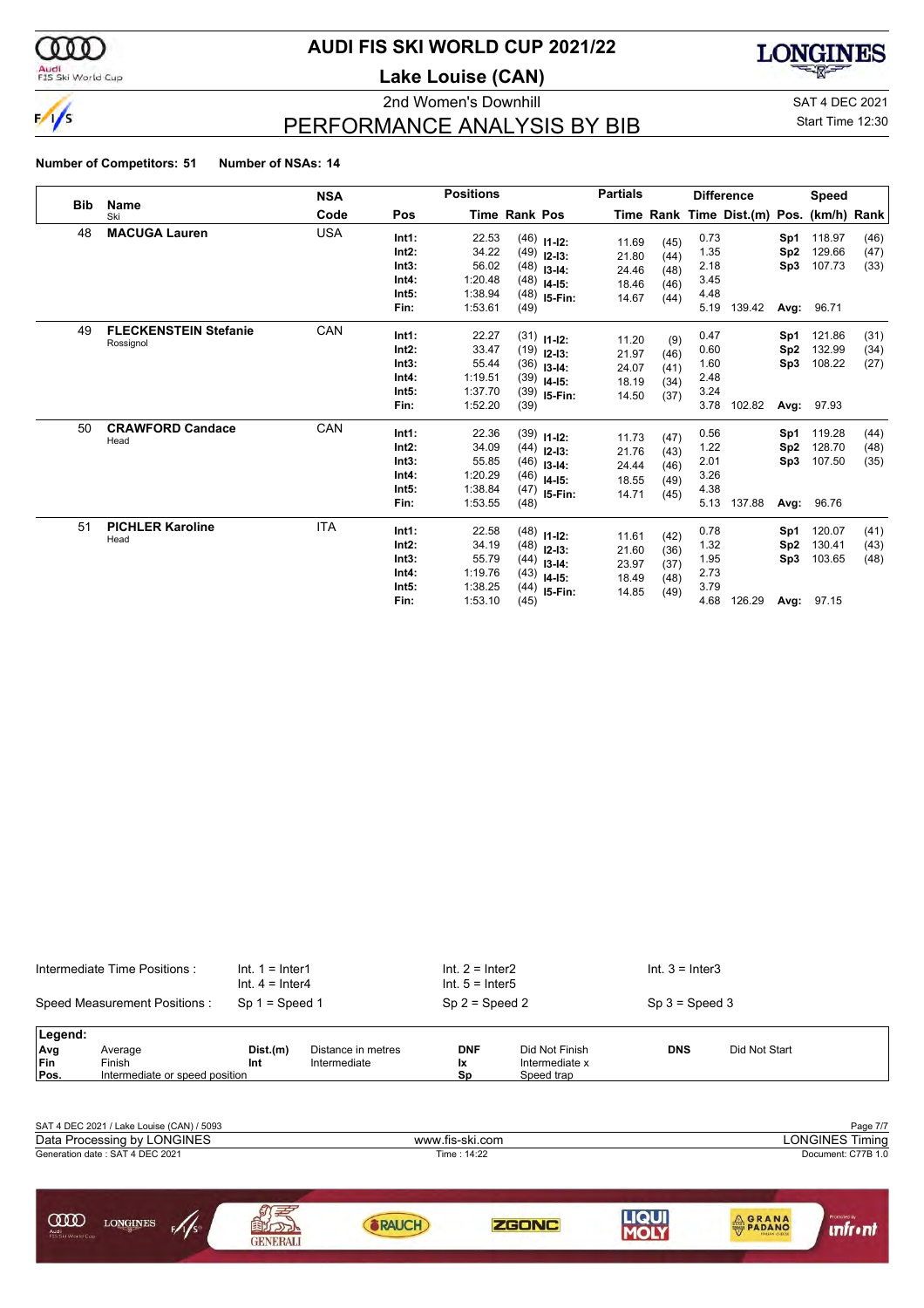

#### Audi<br>FIS Ski World Cup

**AUDI FIS SKI WORLD CUP 2021/22**

**Lake Louise (CAN)**



2nd Women's Downhill

# FIS WORLD CUP STANDINGS

#### **Number of Competitors: 35, Number of NSAs: 12** 3 DEC 2021 Lake Louise (CAN) 4 DEC 2021 Lake Louise (CAN) **Rank FIS Code Name NSA Code WC** Diff. **Points <sup>2</sup>** 298323 **GOGGIA Sofia** ITA 100 100 200 6535455 **JOHNSON Breezy** USA 80 80 160 **40 3** 516319 **SUTER Corinne 105 <b>95 516319 SUI 45 60 105 <b>96 105 96**  56125 **PUCHNER Mirjam** AUT 60 32 92 **108** 56128 **HUETTER Cornelia** AUT 36 50 86 **114** 299630 **DELAGO Nadia** ITA 40 40 80 **120** 56087 **SIEBENHOFER Ramona** AUT 50 24 74 **126** 206668 **WEIDLE Kira** GER 26 36 62 **138** 56198 **SCHEYER Christine AUT 16 45 139 61 139**  297601 **BRIGNONE Federica** ITA 20 26 46 **154** 56088 **TIPPLER Tamara** AUT 24 22 46 **154** 105269 **GAGNON Marie-Michele** CAN 15 29 44 **156** 299466 **DELAGO Nicol** ITA 32 10 42 **158** 197497 **MIRADOLI Romane** FRA 12 20 32 **168** 155763 **LEDECKA Ester** CZE 22 9 31 **169** 516248 **FLURY Jasmine** SUI 29 - 29 **171** 297910 **CURTONI Elena** ITA 9 18 27 **173** 425929 **MOWINCKEL Ragnhild** NOR 11 15 26 **174** 565360 **STUHEC IIka** SLO 11 15 26 **174** 26 **174**  56177 **VENIER Stephanie** AUT 14 11 25 **175** 516138 **GUT-BEHRAMI Lara** SUI 14 8 22 **178** 516185 **HAEHLEN Joana** SUI 3 18 21 **179** 516219 **NUFER Priska** SUI 18 3 21 **179** 506701 **HOERNBLAD Lisa** SWE 7 13 20 **180** 56256 **RAEDLER Ariane** AUT - 12 12 **188** 56417 **FEST Nadine** AUT 6 5 11 **189** 539536 **WILES Jacqueline** USA 8 2 10 **190** 197641 **GAUCHE Laura** FRA - 7 7 **193** 565320 **FERK Marusa** SLO - 6 6 **194** 485941 **PLESHKOVA Julia** RUS 2 4 6 **194** 6535237 **SHIFFRIN Mikaela** USA 5 - 5 **195** 6535791 **WRIGHT Isabella** USA 4 - 4 **196** 197956 **CERUTTI Camille** FRA - 2 2 **198** 56311 **REISINGER Elisabeth** AUT - 2 2 **198** 56174 **HAASER Ricarda** AUT 1 - 1 **199**

**Legend: -** No points **Diff.** Difference **WC** World Cup Page 1/1<br>LONGINES Timing Data Processing by LONGINES www.fis-ski.com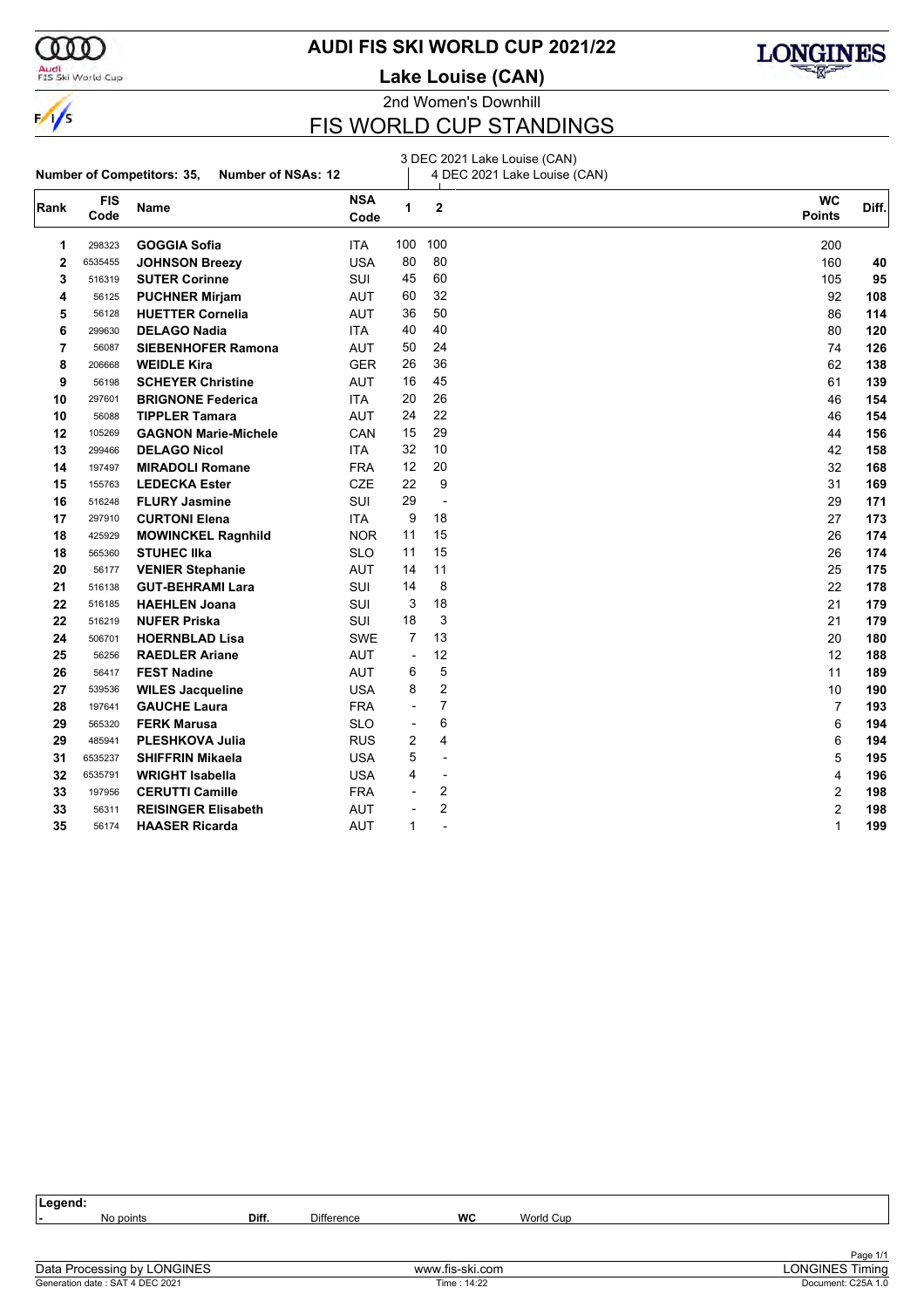

# **AUDI FIS SKI WORLD CUP 2021/22**

Audi<br>FIS Ski World Cup

2nd Women's Downhill **Lake Louise (CAN)**



OVERALL FIS WORLD CUP STANDINGS

|          | <b>FIS</b>       |                                           | <b>NSA</b>        | <b>WC</b>     |            | DH                       | <b>SL</b>                | GS                       | SG                       | <b>AC</b>                | <b>PAR</b>               |
|----------|------------------|-------------------------------------------|-------------------|---------------|------------|--------------------------|--------------------------|--------------------------|--------------------------|--------------------------|--------------------------|
| Rank     | Code             | Name                                      | Code              | <b>Points</b> | Diff.      | 2 races                  | 3 races                  | 1 race                   | 0 races                  | 0 races                  | 1 race                   |
|          |                  |                                           |                   |               |            |                          |                          |                          |                          |                          |                          |
| 1        | 6535237          | <b>SHIFFRIN Mikaela</b>                   | <b>USA</b>        | 365           |            | 5(31)                    | (2)<br>260               | 100<br>(1)               |                          |                          |                          |
| 2        | 705423           | <b>VLHOVA Petra</b>                       | <b>SVK</b>        | 340           | 25         | $\overline{a}$           | 280<br>(1)               | (3)<br>60                | ÷                        |                          |                          |
| 3        | 298323           | <b>GOGGIA Sofia</b>                       | ITA               | 215           | 150        | 200<br>(1)               |                          | 15<br>(16)               |                          |                          |                          |
| 4        | 565463           | <b>SLOKAR Andreja</b>                     | <b>SLO</b>        | 210           | 155        | $\overline{a}$           | 92<br>(8)                | 18 (14)                  |                          |                          | 100<br>(1)               |
| 5        | 206355           | <b>DUERR Lena</b>                         | <b>GER</b>        | 201           | 164        | $\overline{a}$           | (3)<br>165               | $\overline{\phantom{a}}$ |                          |                          | 36<br>(7)                |
| 6        | 56388            | <b>LIENSBERGER Katharina</b>              | AUT               | 187           | 178        | ÷                        | 122<br>(5)               | 50<br>(4)                |                          |                          | (16)<br>15               |
| 7        | 6535455          | <b>JOHNSON Breezy</b>                     | <b>USA</b>        | 160           | 205        | (2)<br>160               | $\blacksquare$           |                          |                          |                          |                          |
| 8        | 506399           | <b>HECTOR Sara</b>                        | <b>SWE</b>        | 158           | 207        | $\overline{a}$           | 91<br>(9)                | 22 (12)                  |                          |                          | 45<br>(5)                |
| 9        | 516280           | <b>HOLDENER Wendy</b>                     | SUI               | 146           | 219        |                          | 146<br>(4)               |                          |                          |                          |                          |
| 10       | 426193           | <b>STJERNESUND Th.</b>                    | <b>NOR</b>        | 144           | 221        | $\blacksquare$           | 52 (13)                  | 12 (19)                  |                          |                          | 80<br>(2)                |
| 11       | 516138           | <b>GUT-BEHRAMI Lara</b>                   | SUI               | 118           | 247        | 22 (21)                  |                          | (2)<br>80                |                          |                          | 16 (15)                  |
| 12       | 516284           | <b>GISIN Michelle</b>                     | SUI               | 107           | 258        | $\overline{\phantom{a}}$ | 101<br>(6)               | 6<br>(25)                |                          |                          |                          |
| 13       | 516319           | <b>SUTER Corinne</b>                      | SUI               | 105           | 260        | 105<br>(3)               |                          |                          |                          |                          |                          |
| 14       | 56087            | <b>SIEBENHOFER Ramona</b>                 | AUT               | 100           | 265        | 74<br>(7)                | $\overline{\phantom{a}}$ | 26 (10)                  |                          |                          |                          |
| 15       | 506146           | <b>SWENN LARSSON Anna</b>                 | <b>SWE</b>        | 98            | 267        | $\overline{a}$           | 98<br>(7)                |                          |                          |                          |                          |
| 16       | 56125            | <b>PUCHNER Mirjam</b>                     | AUT               | 92            | 273        | 92<br>(4)                | $\overline{a}$           |                          |                          |                          |                          |
| 17       | 56128            | <b>HUETTER Cornelia</b>                   | <b>AUT</b>        | 86            | 279        | 86<br>(5)                | L,                       | $\overline{\phantom{a}}$ |                          |                          |                          |
| 18       | 426043           | <b>TVIBERG Maria Therese</b>              | <b>NOR</b>        | 84            | 281        | $\blacksquare$           | 32 (18)                  | 45<br>(5)                |                          |                          | 7(24)                    |
| 19       | 565401           | <b>BUCIK Ana</b>                          | <b>SLO</b>        | 82            | 283        | $\blacksquare$           | 82 (10)                  | $\overline{\phantom{0}}$ |                          |                          |                          |
| 20       | 299630           | <b>DELAGO Nadia</b>                       | ITA               | 80            | 285        | 80<br>(6)                |                          |                          |                          |                          |                          |
| 21       | 155728           | <b>DUBOVSKA Martina</b>                   | <b>CZE</b>        | 73            | 292        | ÷                        | 73 (11)                  |                          |                          |                          |                          |
| 22       | 56315            | <b>TRUPPE Katharina</b>                   | AUT               | 71            | 294        | $\overline{a}$           | 56 (12)                  | (27)<br>4                |                          |                          | 11(20)                   |
| 23       | 426187           | <b>LYSDAHL Kristin</b>                    | <b>NOR</b>        | 66            | 299        | $\overline{\phantom{a}}$ | 6(36)                    |                          |                          |                          | (3)<br>60                |
| 24       | 206668           | <b>WEIDLE Kira</b>                        | <b>GER</b>        | 62            | 303        | 62<br>(8)                | $\overline{\phantom{a}}$ |                          |                          |                          |                          |
| 25       | 56198            | <b>SCHEYER Christine</b>                  | AUT               | 61            | 304        | (9)<br>61                |                          |                          |                          |                          |                          |
| 25       | 565471           | <b>HROVAT Meta</b>                        | <b>SLO</b>        | 61            | 304        | $\overline{\phantom{a}}$ | 21 (23)                  | 40<br>(6)                |                          |                          |                          |
| 27       | 297601           | <b>BRIGNONE Federica</b>                  | ITA               | 55            | 310        | 46 (10)                  | 9(33)                    |                          |                          |                          |                          |
| 28       | 539909           | <b>MOLTZAN Paula</b>                      | <b>USA</b>        | 51            | 314        | $\overline{\phantom{a}}$ | 43 (15)                  | 8<br>(23)                |                          |                          |                          |
| 29       | 299276           | <b>BASSINO Marta</b>                      | ITA               | 50            | 315        | $\overline{\phantom{a}}$ | $\overline{\phantom{a}}$ |                          |                          |                          | (4)<br>50                |
| 30       | 56253            | <b>HUBER Katharina</b>                    | AUT               | 48            | 317        | $\overline{a}$           | 48 (14)                  |                          |                          |                          |                          |
| 31       | 56088            | <b>TIPPLER Tamara</b>                     | AUT               | 46            | 319        | 46 (10)                  | $\blacksquare$           | $\blacksquare$           |                          |                          |                          |
| 32       | 105269           | <b>GAGNON Marie-Michele</b>               | CAN               | 44            | 321        | 44 (12)                  |                          |                          |                          |                          |                          |
| 33       | 56217            | <b>BRUNNER Stephanie</b>                  | <b>AUT</b>        | 43            | 322        | $\overline{a}$           |                          | 14 (17)                  |                          |                          | 29<br>(9)                |
| 34       | 299466           | <b>DELAGO Nicol</b>                       | ITA               | 42            | 323        | 42 (13)                  |                          |                          |                          |                          |                          |
| 35       | 565373           | <b>ROBNIK Tina</b>                        | <b>SLO</b>        | 41            | 324        | $\overline{\phantom{a}}$ |                          | 9<br>(22)                |                          |                          | 32<br>(8)                |
| 35       | 385096           | <b>POPOVIC Leona</b>                      | <b>CRO</b>        | 41            | 324        |                          | 41 (16)                  |                          |                          |                          |                          |
| 37       | 426324           | <b>MONSEN Marte</b>                       | <b>NOR</b>        | 40            | 325        | $\overline{a}$           | $\overline{\phantom{a}}$ |                          |                          |                          | (6)<br>40                |
| 38       | 425929           | <b>MOWINCKEL Ragnhild</b>                 | <b>NOR</b>        | 39            | 326        | 26 (18)                  | $\overline{\phantom{a}}$ | 13 (18)                  |                          |                          |                          |
| 39       | 507168           | <b>AICHER Emma</b>                        | <b>GER</b>        | 38            | 327        | $\overline{a}$           | 26 (21)                  |                          |                          |                          | 12 (19)                  |
| 40       | 107613           | <b>GRENIER Valerie</b>                    | CAN               | 36            | 329        |                          | $\overline{\phantom{a}}$ | 36<br>(7)                |                          |                          |                          |
| 40       | 197124           | <b>FRASSE SOMBET Coralie</b>              | <b>FRA</b>        | 36            | 329        |                          |                          | 10<br>(21)               |                          |                          | 26 (10)                  |
| 42       | 107427           | <b>ST-GERMAIN Laurence</b>                | CAN               | 34            | 331        |                          | 34 (17)                  | $\overline{\phantom{a}}$ |                          |                          |                          |
| 43       | 196928           | <b>WORLEY Tessa</b>                       | <b>FRA</b>        | 32            | 333        | $\overline{\phantom{a}}$ | $\overline{a}$           | (8)<br>32                |                          |                          |                          |
| 43       | 197497           | <b>MIRADOLI Romane</b>                    | <b>FRA</b>        | 32            | 333        | 32 (14)                  | L,                       | ÷,                       |                          |                          |                          |
| 43       | 106961           | <b>MIELZYNSKI Erin</b>                    | CAN               | 32            | 333        | $\overline{\phantom{a}}$ | 32 (18)                  |                          |                          |                          |                          |
| 46       | 155763           | <b>LEDECKA Ester</b>                      | CZE               | 31            | 334        | 31(15)                   | $\overline{\phantom{a}}$ |                          |                          |                          | $\overline{\phantom{0}}$ |
| 47       | 6535773          | <b>O BRIEN Nina</b>                       | <b>USA</b>        | 30            | 335        | $\overline{\phantom{a}}$ |                          | 29<br>(9)                | ÷                        |                          | 1(30)                    |
| 48       | 516248           | <b>FLURY Jasmine</b>                      | SUI               | 29            | 336        | 29 (16)                  |                          |                          |                          |                          |                          |
| 48       | 516283           | <b>ELLENBERGER Andrea</b>                 | SUI               | 29            | 336        | $\overline{\phantom{a}}$ | $\overline{a}$           | 7<br>(24)                | $\overline{a}$           |                          | 22 (12)                  |
| 50<br>50 | 297910<br>565491 | <b>CURTONI Elena</b>                      | ITA<br><b>SLO</b> | 27<br>27      | 338<br>338 | 27 (17)                  | $\overline{\phantom{a}}$ |                          | $\overline{\phantom{0}}$ |                          |                          |
|          |                  | <b>DVORNIK Neja</b><br><b>STUHEC IIka</b> |                   |               |            | $\overline{\phantom{a}}$ | 27 (20)                  |                          |                          |                          |                          |
| 52       | 565360           |                                           | <b>SLO</b>        | 26            | 339        | 26 (18)                  | $\overline{a}$           |                          | $\overline{a}$           |                          |                          |
| 52<br>52 | 516562           | <b>RAST Camille</b>                       | SUI               | 26            | 339        | $\overline{\phantom{a}}$ | 20(25)                   |                          | $\blacksquare$           |                          | 6(25)                    |
|          | 206497           | <b>FILSER Andrea</b>                      | <b>GER</b>        | 26            | 339        |                          | 13 (32)                  |                          |                          |                          | 13 (18)                  |
| 52       | 56333            | <b>MAIR Chiara</b>                        | <b>AUT</b>        | 26            | 339        | $\overline{a}$           | 18 (27)                  | $\overline{\phantom{a}}$ | $\overline{\phantom{a}}$ | $\overline{\phantom{a}}$ | 8(23)                    |
| 56       | 299699           | <b>PETERLINI Martina</b>                  | ITA               | 25            | 340        | $\overline{\phantom{a}}$ | 25 (22)                  |                          | $\overline{\phantom{a}}$ |                          |                          |
| 56       | 56177            | <b>VENIER Stephanie</b>                   | <b>AUT</b>        | 25            | 340        | 25 (20)                  | $\overline{\phantom{a}}$ |                          |                          |                          |                          |
| 58       | 435334           | <b>GASIENICA-DANI.</b>                    | POL               | 24            | 341        | $\overline{\phantom{a}}$ |                          | $\overline{\phantom{0}}$ |                          |                          | 24 (11)                  |
| 58       | 415232           | <b>ROBINSON Alice</b>                     | <b>NZL</b>        | 24            | 341        | $\overline{\phantom{a}}$ |                          | 24 (11)                  | $\overline{\phantom{0}}$ |                          |                          |
| 60       | 516185           | <b>HAEHLEN Joana</b>                      | SUI               | 21            | 344        | 21(22)                   |                          |                          |                          |                          |                          |
| 60       | 516219           | <b>NUFER Priska</b>                       | SUI               | 21            | 344        | 21 (22)                  | $\overline{a}$           | ٠                        |                          |                          |                          |
| 60       | 507109           | <b>ARONSSON ELFMAN Hanna</b>              | <b>SWE</b>        | 21            | 344        | $\overline{\phantom{a}}$ | 16 (29)                  | 5<br>(26)                |                          |                          |                          |
| 60       | 196806           | <b>NOENS Nastasia</b>                     | <b>FRA</b>        | 21            | 344        |                          | 21 (23)                  |                          |                          |                          |                          |
| 64       | 56373            | <b>MOERZINGER Elisa</b>                   | <b>AUT</b>        | 20            | 345        | -                        | $\overline{\phantom{a}}$ | $\overline{\phantom{0}}$ |                          |                          | 20(13)                   |
|          |                  |                                           |                   |               |            |                          |                          |                          |                          |                          |                          |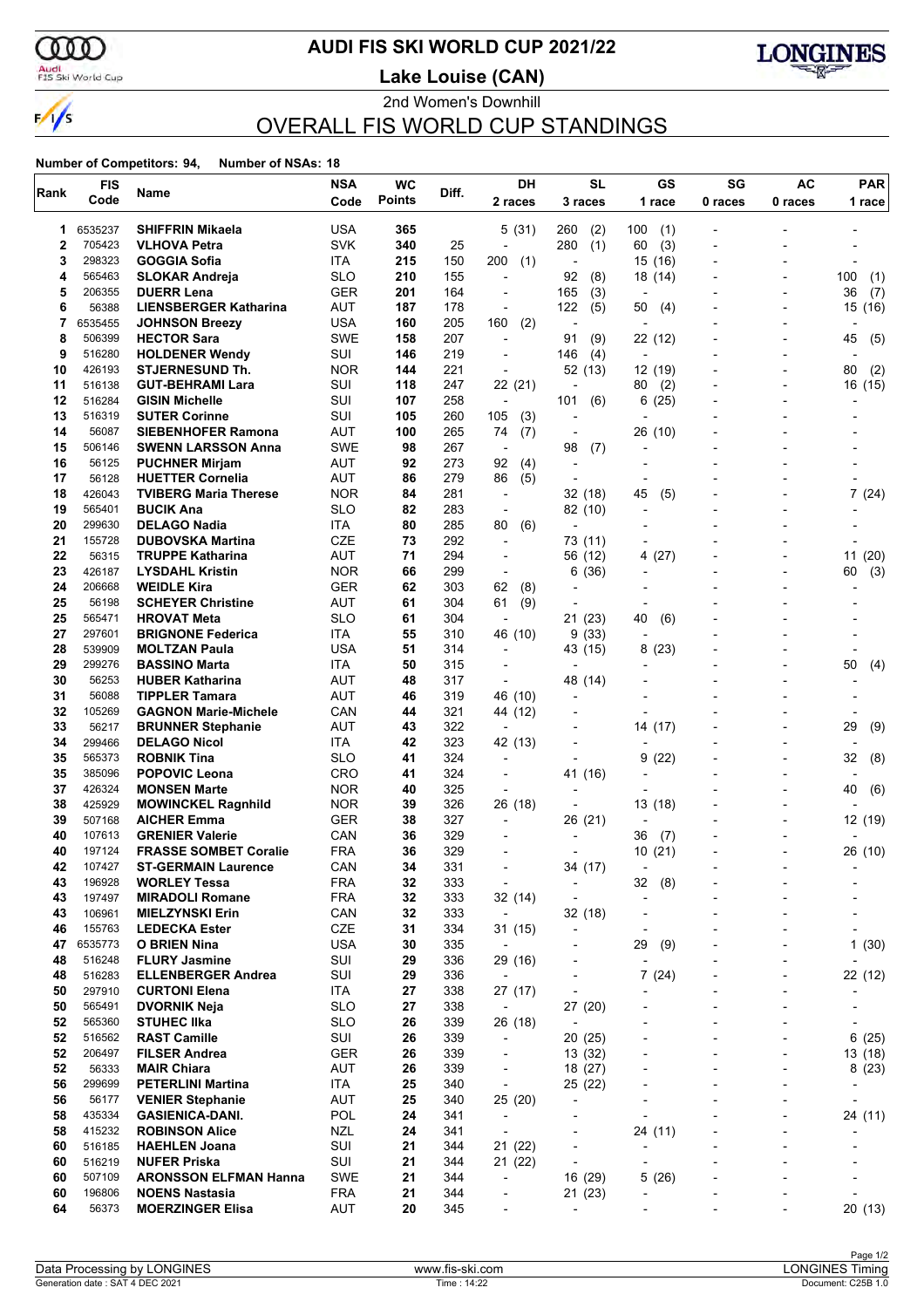

# **AUDI FIS SKI WORLD CUP 2021/22**

Audi<br>FIS Ski World Cup

2nd Women's Downhill **Lake Louise (CAN)**



# OVERALL FIS WORLD CUP STANDINGS

|      | <b>FIS</b> | Name                         | <b>NSA</b> | <b>WC</b>     | Diff. | <b>DH</b>                | <b>SL</b>                | GS                       | SG             | <b>AC</b> | <b>PAR</b> |
|------|------------|------------------------------|------------|---------------|-------|--------------------------|--------------------------|--------------------------|----------------|-----------|------------|
| Rank | Code       |                              | Code       | <b>Points</b> |       | 2 races                  | 3 races                  | 1 race                   | 0 races        | 0 races   | 1 race     |
| 64   | 225525     | <b>TILLEY Alex</b>           | <b>GBR</b> | 20            | 345   |                          |                          | 20(13)                   |                |           |            |
| 64   | 506701     | <b>HOERNBLAD Lisa</b>        | <b>SWE</b> | 20            | 345   | 20 (24)                  |                          | $\overline{\phantom{a}}$ | $\blacksquare$ |           |            |
| 67   | 225518     | <b>GUEST Charlie</b>         | <b>GBR</b> | 19            | 346   | $\blacksquare$           | 19 (26)                  |                          |                |           |            |
| 68   | 516407     | <b>KASPER Vanessa</b>        | <b>SUI</b> | 18            | 347   |                          | $\overline{\phantom{a}}$ |                          |                |           | 18 (14)    |
| 68   | 107798     | <b>NULLMEYER Ali</b>         | CAN        | 18            | 347   |                          | 18 (27)                  |                          |                |           |            |
| 70   | 56174      | <b>HAASER Ricarda</b>        | <b>AUT</b> | 17            | 348   | 1(35)                    | $\overline{\phantom{a}}$ | 16(15)                   |                |           |            |
| 71   | 6536392    | <b>HURT A J</b>              | <b>USA</b> | 16            | 349   |                          |                          | 11(20)                   |                |           | 5(26)      |
| 72   | 56344      | <b>SPORER Marie-Therese</b>  | <b>AUT</b> | 15            | 350   |                          | 15 (30)                  |                          |                |           |            |
| 72   | 355061     | <b>HILZINGER Jessica</b>     | <b>GER</b> | 15            | 350   |                          | 15(30)                   |                          |                |           |            |
| 74   | 516268     | <b>WILD Simone</b>           | <b>SUI</b> | 14            | 351   | $\blacksquare$           |                          |                          |                |           | 14 (17)    |
| 75   | 56256      | <b>RAEDLER Ariane</b>        | AUT        | 12            | 353   | 12(25)                   |                          |                          |                |           |            |
| 76   | 56417      | <b>FEST Nadine</b>           | <b>AUT</b> | 11            | 354   | 11(26)                   |                          |                          |                |           |            |
| 77   | 197616     | <b>ALPHAND Estelle</b>       | <b>SWE</b> | 10            | 355   | $\overline{\phantom{a}}$ | -                        |                          | $\blacksquare$ |           | 10(21)     |
| 77   | 539536     | <b>WILES Jacqueline</b>      | <b>USA</b> | 10            | 355   | 10(27)                   |                          |                          |                |           |            |
| 79   | 197651     | <b>DIREZ Clara</b>           | <b>FRA</b> | 9             | 356   |                          |                          |                          |                |           | 9(22)      |
| 80   | 506583     | <b>SAEFVENBERG Charlotta</b> | <b>SWE</b> | 8             | 357   |                          | 8(34)                    |                          |                |           |            |
| 81   | 197641     | <b>GAUCHE Laura</b>          | <b>FRA</b> | 7             | 358   | 7(28)                    | $\overline{\phantom{0}}$ |                          |                |           |            |
| 81   | 185493     | <b>POHJOLAINEN Rosa</b>      | <b>FIN</b> | 7             | 358   | $\blacksquare$           | 7(35)                    |                          |                |           |            |
| 81   | 56367      | <b>GALLHUBER Katharina</b>   | AUT        | 7             | 358   |                          | 4 (38)                   |                          |                |           | 3(28)      |
| 84   | 565320     | <b>FERK Marusa</b>           | <b>SLO</b> | 6             | 359   | 6(29)                    |                          |                          |                |           |            |
| 84   | 516426     | <b>STOFFEL Elena</b>         | <b>SUI</b> | 6             | 359   | $\overline{\phantom{0}}$ | 6(36)                    |                          |                |           |            |
| 84   | 485941     | <b>PLESHKOVA Julia</b>       | <b>RUS</b> | 6             | 359   | 6(29)                    |                          |                          |                |           |            |
| 87   | 426100     | <b>HOLTMANN Mina Fuerst</b>  | <b>NOR</b> | 5             | 360   |                          | 3(39)                    | 2(29)                    |                |           |            |
| 88   | 6535791    | <b>WRIGHT Isabella</b>       | <b>USA</b> | 4             | 361   | 4 (32)                   |                          |                          |                |           |            |
| 88   | 516394     | <b>SUTER Jasmina</b>         | SUI        | 4             | 361   |                          | -                        |                          |                |           | 4 (27)     |
| 90   | 185430     | <b>HONKANEN Riikka</b>       | <b>FIN</b> | 3             | 362   |                          | 3(39)                    |                          |                |           |            |
| 90   | 206532     | <b>SCHMOTZ Marlene</b>       | <b>GER</b> | 3             | 362   | $\blacksquare$           |                          | 3(28)                    |                |           |            |
| 92   | 197956     | <b>CERUTTI Camille</b>       | <b>FRA</b> | 2             | 363   | 2(33)                    |                          |                          |                |           |            |
| 92   | 56392      | <b>GRITSCH Franziska</b>     | AUT        | 2             | 363   |                          |                          |                          |                |           | 2(29)      |
| 92   | 56311      | <b>REISINGER Elisabeth</b>   | <b>AUT</b> | $\mathbf{2}$  | 363   | 2(33)                    |                          |                          |                |           |            |

| Legend:                    |                                                      |                  |                             |          |                     |                    |                             |  |
|----------------------------|------------------------------------------------------|------------------|-----------------------------|----------|---------------------|--------------------|-----------------------------|--|
| . .<br>$ $ GS<br><b>WC</b> | No points<br><b>Giant Slalom</b><br><b>World Cup</b> | AC<br><b>PAR</b> | Alpine Combined<br>Parallel | DH<br>SG | Downhill<br>Super-G | Diff.<br><b>SL</b> | <b>Difference</b><br>Slalom |  |
|                            |                                                      |                  |                             |          |                     |                    |                             |  |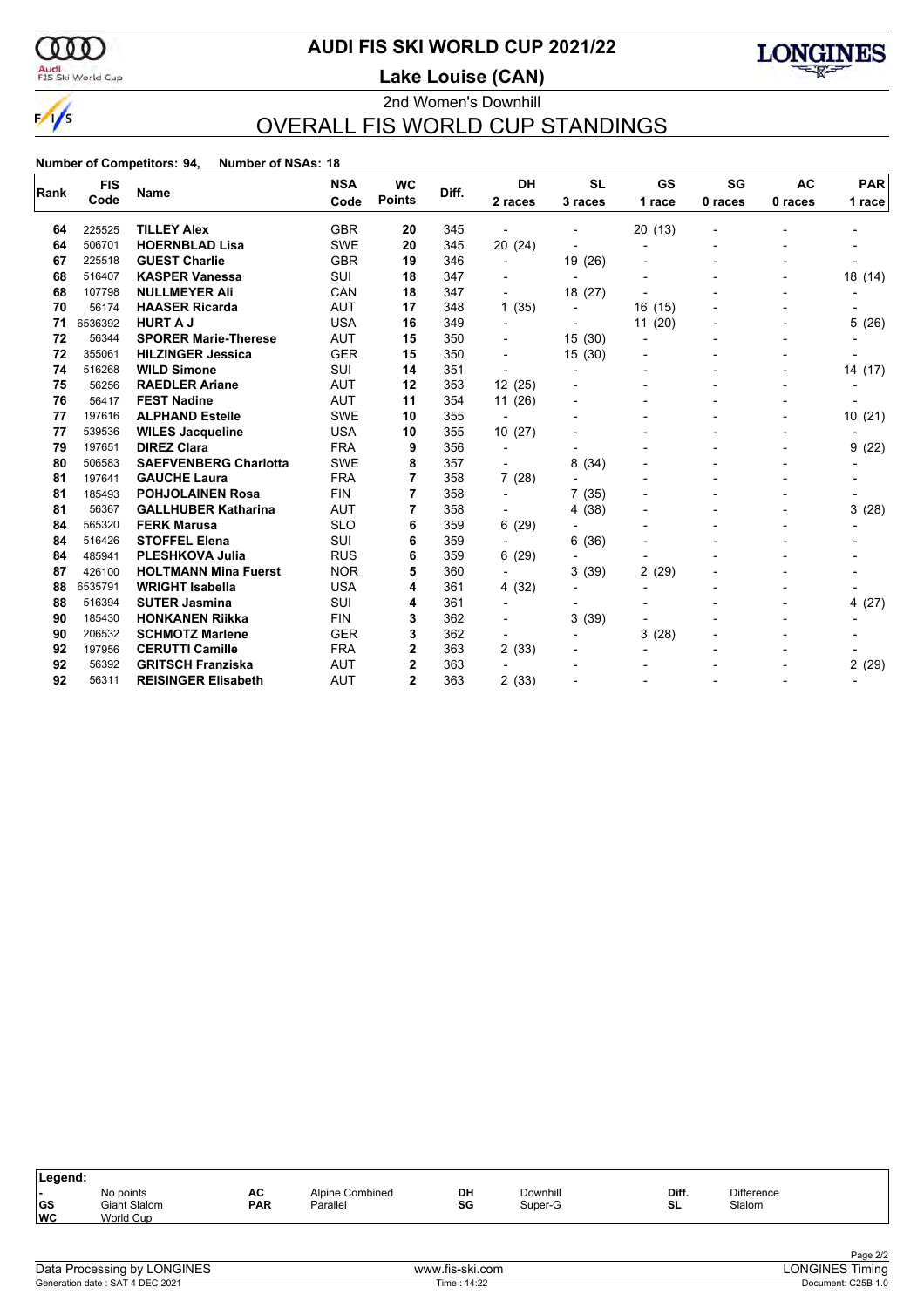

#### Audi<br>FIS Ski World Cup

**Number of Competitors: 57, Number of NSAs: 13**

# **AUDI FIS SKI WORLD CUP 2021/22**

**Lake Louise (CAN)**



2nd Women's Downhill

# FIS WCSL LIST

 $\mathbb{R}$ 

3 DEC 2021 Lake Louise (CAN)

4 DEC 2021 Lake Louise (CAN)

| Rank     | <b>FIS</b><br>Code | Name                        | <b>NSA</b><br>Code | 1                        | $\mathbf 2$              |                |                          |                          | Base - $X + Y = WCSL-DH$ |
|----------|--------------------|-----------------------------|--------------------|--------------------------|--------------------------|----------------|--------------------------|--------------------------|--------------------------|
| 1        | 298323             | <b>GOGGIA Sofia</b>         | ITA                | 100                      | 100                      | 480            | 96                       | 200                      | 584                      |
| 2        | 516319             | <b>SUTER Corinne</b>        | SUI                | 45                       | 60                       | 510            | 102                      | 105                      | 513                      |
| 3        | 6535455            | <b>JOHNSON Breezy</b>       | <b>USA</b>         | 80                       | 80                       | 359            | 72                       | 160                      | 447                      |
| 4        | 516138             | <b>GUT-BEHRAMI Lara</b>     | SUI                | 14                       | 8                        | 443            | 89                       | 22                       | 376                      |
| 5        | 206668             | <b>WEIDLE Kira</b>          | <b>GER</b>         | 26                       | 36                       | 345            | 69                       | 62                       | 338                      |
| 6        | 56087              | <b>SIEBENHOFER Ramona</b>   | AUT                | 50                       | 24                       | 239            | 48                       | 74                       | 265                      |
| 7        | 56088              | <b>TIPPLER Tamara</b>       | AUT                | 24                       | 22                       | 247            | 49                       | 46                       | 244                      |
| 8        | 155763             | <b>LEDECKA Ester</b>        | CZE                | 22                       | 9                        | 256            | 51                       | 31                       | 236                      |
| 9        | 297910             | <b>CURTONI Elena</b>        | ITA                | 9                        | 18                       | 238            | 48                       | 27                       | 217                      |
| 10       | 56125              | <b>PUCHNER Mirjam</b>       | AUT                | 60                       | 32                       | 137            | 27                       | 92                       | 202                      |
| 11       | 299624             | <b>PIROVANO Laura</b>       | ITA                | $\overline{\phantom{a}}$ | ÷,                       | 242            | 48                       | $\overline{\phantom{a}}$ | 194                      |
| 12       | 299630             | <b>DELAGO Nadia</b>         | ITA                | 40                       | 40                       | 111            | 22                       | 80                       | 169                      |
| 13       | 105269             | <b>GAGNON Marie-Michele</b> | CAN                | 15                       | 29                       | 148            | 30                       | 44                       | 162                      |
| 14       | 565360             | <b>STUHEC IIka</b>          | SLO                | 11                       | 15                       | 163            | 33                       | 26                       | 156                      |
| 15       | 516248             | <b>FLURY Jasmine</b>        | SUI                | 29                       | $\blacksquare$           | 154            | 31                       | 29                       | 152                      |
| 16       | 516284             | <b>GISIN Michelle</b>       | SUI                |                          |                          | 188            | 38                       | $\overline{\phantom{a}}$ | 150                      |
| 17       | 426257             | <b>LIE Kajsa Vickhoff</b>   | <b>NOR</b>         |                          | $\overline{\phantom{0}}$ | 179            | 36                       | $\overline{\phantom{a}}$ | 143                      |
| 18       | 705423             | <b>VLHOVA Petra</b>         | <b>SVK</b>         |                          | $\overline{a}$           | 164            | 33                       | $\overline{\phantom{a}}$ | 131                      |
| 19       | 297601             | <b>BRIGNONE Federica</b>    | ITA.               | 20                       | 26                       | 96             | 19                       | 46                       | 123                      |
| 19       | 55970              | <b>SCHMIDHOFER Nicole</b>   | AUT                |                          |                          | 154            | 31                       | $\overline{\phantom{a}}$ | 123                      |
| 19       | 56328              | <b>ORTLIEB Nina</b>         | <b>AUT</b>         |                          | ÷                        | 154            | 31                       | ÷,                       | 123                      |
| 22       | 516219             | <b>NUFER Priska</b>         | SUI                | 18                       | 3                        | 125            | 25                       | 21                       | 121                      |
|          | 56128              |                             |                    | 36                       | 50                       | 39             | 8                        |                          |                          |
| 23<br>24 | 56198              | <b>HUETTER Cornelia</b>     | AUT                | 16                       | 45                       | 52             | 10                       | 86<br>61                 | 117                      |
|          |                    | <b>SCHEYER Christine</b>    | AUT                | 11                       | 15                       | 84             | 17                       |                          | 103<br>93                |
| 25       | 425929             | <b>MOWINCKEL Ragnhild</b>   | <b>NOR</b>         | 14                       | 11                       |                |                          | 26                       |                          |
| 26       | 56177              | <b>VENIER Stephanie</b>     | AUT                |                          |                          | 80             | 16                       | 25                       | 89                       |
| 27       | 299466             | <b>DELAGO Nicol</b>         | ITA                | 32                       | 10                       | 51             | 10                       | 42                       | 83                       |
| 28       | 197497             | <b>MIRADOLI Romane</b>      | <b>FRA</b>         | 12                       | 20                       | 51             | 10                       | 32                       | 73                       |
| 29       | 516185             | <b>HAEHLEN Joana</b>        | SUI                | 3                        | 18                       | 56             | 11                       | 21                       | 66                       |
| 30       | 516394             | <b>SUTER Jasmina</b>        | SUI                |                          |                          | 71             | 14                       | ÷,                       | 57                       |
| 31       | 297702             | <b>MARSAGLIA Francesca</b>  | ITA                |                          | $\overline{a}$           | 57             | 11                       | $\overline{\phantom{a}}$ | 46                       |
| 32       | 56174              | <b>HAASER Ricarda</b>       | AUT                | 1                        | ÷,                       | 51             | 10                       | 1                        | 42                       |
| 33       | 56256              | <b>RAEDLER Ariane</b>       | <b>AUT</b>         | $\overline{a}$           | 12                       | 33             | $\overline{7}$           | 12                       | 38                       |
| 34       | 6535791            | <b>WRIGHT Isabella</b>      | <b>USA</b>         | 4                        | ÷,                       | 39             | 8                        | $\overline{4}$           | 35                       |
| 34       | 299276             | <b>BASSINO Marta</b>        | ITA.               | $\overline{\phantom{a}}$ | $\overline{a}$           | 44             | 9                        | $\overline{\phantom{a}}$ | 35                       |
| 36       | 539536             | <b>WILES Jacqueline</b>     | <b>USA</b>         | 8                        | 2                        | 21             | 4                        | 10                       | 27                       |
| 37       | 6536213            | <b>CASHMAN Keely</b>        | USA                |                          |                          | 29             | 6                        | $\overline{\phantom{a}}$ | 23                       |
| 38       | 197641             | <b>GAUCHE Laura</b>         | <b>FRA</b>         |                          | $\overline{7}$           | 17             | 3                        | 7                        | 21                       |
| 38       | 56417              | <b>FEST Nadine</b>          | <b>AUT</b>         | 6                        | 5                        | 13             | 3                        | 11                       | 21                       |
| 38       | 56224              | <b>MAIER Sabrina</b>        | <b>AUT</b>         |                          | $\overline{a}$           | 26             | 5                        | $\overline{\phantom{a}}$ | 21                       |
| 41       | 506701             | <b>HOERNBLAD Lisa</b>       | SWE                | 7                        | 13                       | $\overline{a}$ | $\overline{\phantom{a}}$ | 20                       | 20                       |
| 41       | 485941             | PLESHKOVA Julia             | <b>RUS</b>         | 2                        | 4                        | 18             | 4                        | 6                        | 20                       |
| 43       | 197383             | <b>GAUTHIER Tiffany</b>     | <b>FRA</b>         |                          | $\overline{a}$           | 23             | 5                        | $\overline{\phantom{a}}$ | 18                       |
| 44       | 56311              | <b>REISINGER Elisabeth</b>  | AUT                |                          | 2                        | 17             | 3                        | 2                        | 16                       |
| 45       | 56241              | <b>SCHNEEBERGER Rosina</b>  | <b>AUT</b>         |                          | $\blacksquare$           | 13             | 3                        | L,                       | 10                       |
| 45       | 6535600            | <b>MERRYWEATHER Alice</b>   | <b>USA</b>         |                          |                          | 13             | 3                        | $\blacksquare$           | 10                       |
| 45       | 516521             | <b>KOLLY Noemie</b>         | SUI                |                          |                          | 13             | 3                        | $\overline{\phantom{a}}$ | 10                       |
| 48       | 56268              | <b>HEIDER Michaela</b>      | AUT                |                          | $\overline{\phantom{a}}$ | 11             | 2                        | $\overline{a}$           | 9                        |
| 49       | 565320             | <b>FERK Marusa</b>          | <b>SLO</b>         |                          | 6                        | 3              | 1                        | 6                        | 8                        |
| 50       | 299383             | <b>MELESI Roberta</b>       | ITA                |                          | $\overline{\phantom{a}}$ | 8              | 2                        | $\overline{a}$           | 6                        |
| 50       | 538573             | <b>ROSS Laurenne</b>        | <b>USA</b>         |                          | $\overline{\phantom{a}}$ | 8              | $\overline{2}$           |                          |                          |
| 52       | 6535237            | <b>SHIFFRIN Mikaela</b>     | <b>USA</b>         | 5                        | ÷,                       |                |                          | 5                        |                          |
| 53       | 197956             | <b>CERUTTI Camille</b>      | <b>FRA</b>         |                          | 2                        |                |                          | $\sqrt{2}$               | 2                        |
| 53       | 516344             | <b>KOPP Rahel</b>           | SUI                |                          | $\overline{a}$           | 2              |                          |                          | 2                        |
| 53       | 538685             | <b>McKENNIS DURAN Alice</b> | <b>USA</b>         |                          |                          | 2              |                          |                          | 2                        |
| 53       | 506718             | <b>IVARSSON Lin</b>         | SWE                |                          |                          | 3              | 1                        |                          | $\overline{\mathbf{c}}$  |
| 53       | 516519             | <b>SUTER Juliana</b>        | SUI                |                          |                          | 2              |                          |                          | 2                        |
|          |                    |                             |                    |                          |                          |                |                          |                          |                          |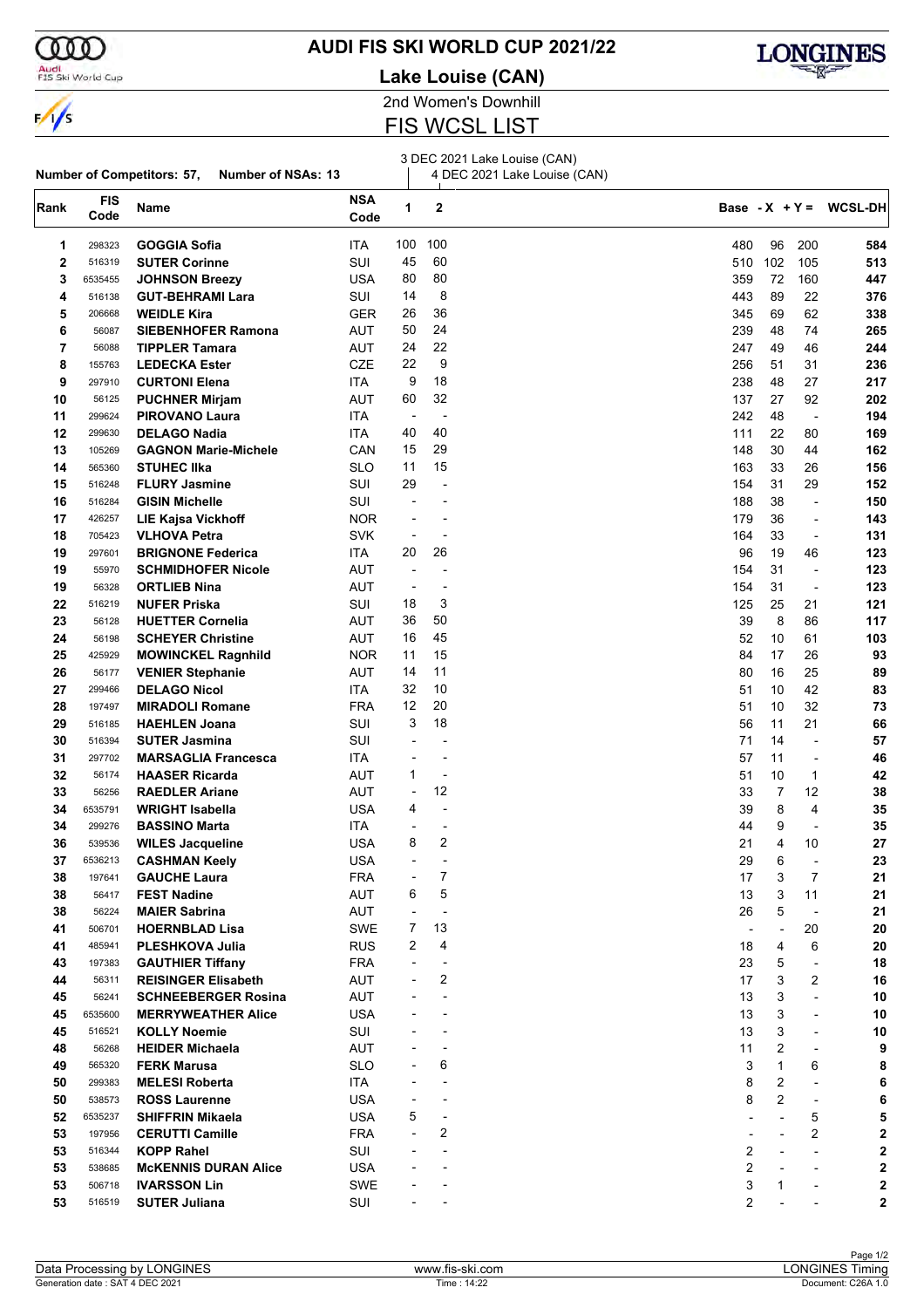

## Audi<br>FIS Ski World Cup

# **AUDI FIS SKI WORLD CUP 2021/22**

**Lake Louise (CAN)**



2nd Women's Downhill

# FIS WCSL LIST

|      |                    | <b>Number of Competitors: 57,</b>           |      | Number of NSAs: 13 |                    |   |   | 3 DEC 2021 Lake Louise (CAN)<br>4 DEC 2021 Lake Louise (CAN) |    |      |                  |                 |
|------|--------------------|---------------------------------------------|------|--------------------|--------------------|---|---|--------------------------------------------------------------|----|------|------------------|-----------------|
| Rank | <b>FIS</b><br>Code | Name                                        |      |                    | <b>NSA</b><br>Code |   | 2 |                                                              |    |      | Base - $X + Y =$ | <b>WCSL-DHI</b> |
|      |                    | Number of competitors per NSA in the top 60 |      |                    |                    |   |   |                                                              |    |      |                  |                 |
| AUT: | 15                 |                                             | CAN: |                    | CZE:               |   |   | FRA:                                                         | 4  | GER: | ITA:             | 9               |
| NOR: | 2                  |                                             | RUS: |                    | SLO:               | 2 |   | SUI:                                                         | 10 | SVK: | SWE:             | 2               |
| USA: | 8                  |                                             |      |                    |                    |   |   |                                                              |    |      |                  |                 |

| Legend: |           |                                                             |                                                                                                         |
|---------|-----------|-------------------------------------------------------------|---------------------------------------------------------------------------------------------------------|
|         | No points | Base                                                        | Last season FIS World Cup Start List points                                                             |
|         |           | <b>WCSL-DH</b> FIS World Cup Start List points for Downhill |                                                                                                         |
|         |           |                                                             | (Base/number of planned races in the current season) *(number of completed races in the current season) |
| ١Y      |           | FIS World Cup points won in the current season              |                                                                                                         |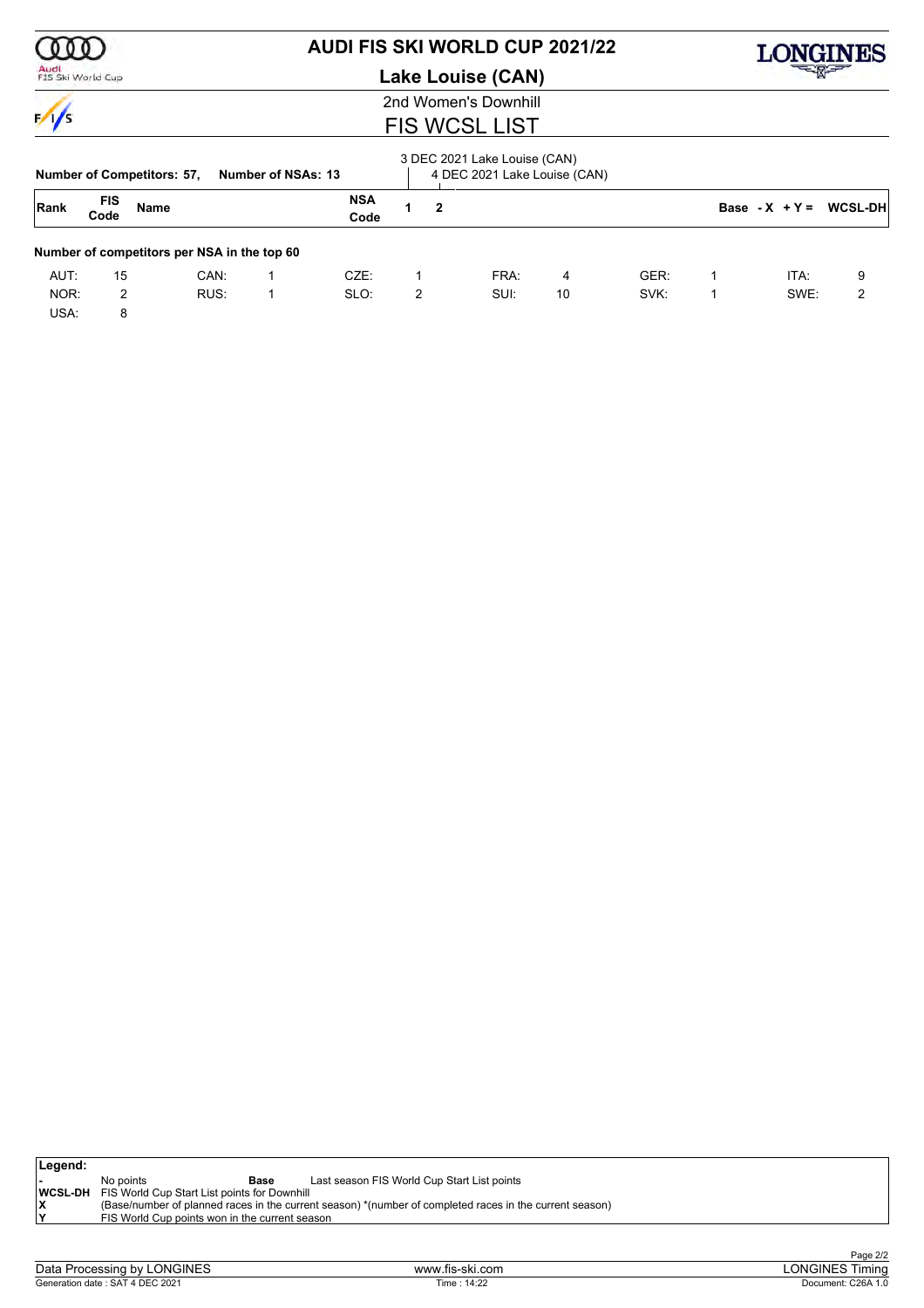$\alpha$ Audi<br>FIS Ski World Cup

 $\frac{1}{\sqrt{2}}$ 

# **AUDI FIS SKI WORLD CUP 2021/22**

**Lake Louise (CAN)**



2nd Women's Downhill

OVERALL FIS WCSL LIST

| Rank     | <b>FIS</b>      | Name                                                    | <b>NSA</b>        | WCSL       | Diff.        | DH                                   | <b>SL</b>                           | GS                                  | SG                                  | AC                             | <b>PAR</b>               |
|----------|-----------------|---------------------------------------------------------|-------------------|------------|--------------|--------------------------------------|-------------------------------------|-------------------------------------|-------------------------------------|--------------------------------|--------------------------|
|          | Code            |                                                         | Code              |            |              | 2 races                              | 3 races                             | 1 race                              | 0 races                             | 0 races                        | 1 race                   |
| 1        | 705423          | <b>VLHOVA Petra</b>                                     | <b>SVK</b>        | 1578       |              | 131 (18)                             | 792<br>(1)                          | 388<br>(5)                          | 187<br>(9)                          | 80<br>(2)                      |                          |
| 2        | 6535237         | <b>SHIFFRIN Mikaela</b>                                 | <b>USA</b>        | 1475       | 103          | 5(52)                                | 760<br>(2)                          | 550<br>(1)                          | 60 (24)                             | 100<br>(1)                     |                          |
| 3        | 516138          | <b>GUT-BEHRAMI Lara</b>                                 | SUI               | 1446       | 132          | 376<br>(4)                           | $\overline{a}$                      | 429<br>(3)                          | 625<br>(1)                          |                                | 16 (15)                  |
| 4        | 516284          | <b>GISIN Michelle</b>                                   | SUI               | 1172       | 406          | 150 (16)                             | 445<br>(5)                          | 378<br>(6)                          | 139 (12)                            | (3)<br>60                      |                          |
| 5        | 56388           | <b>LIENSBERGER Katharina</b>                            | AUT               | 972        | 606          | ÷,                                   | 675<br>(3)                          | 282<br>(9)                          | Ĭ.                                  |                                | 15 (16)                  |
| 6        | 516319          | <b>SUTER Corinne</b>                                    | SUI               | 933        | 645          | 513<br>(2)                           | $\blacksquare$                      | 30<br>(33)                          | 390<br>(2)                          |                                |                          |
| 7        | 299276          | <b>BASSINO Marta</b>                                    | ITA               | 895        | 683          | 35 (34)                              | 9(51)                               | (2)<br>509                          | 252<br>(6)                          | 40<br>(6)                      | 50<br>(4)                |
| 8        | 297601          | <b>BRIGNONE Federica</b>                                | ITA               | 844        | 734          | 123 (19)                             | 37 (37)                             | 335<br>(7)                          | 349<br>(3)                          |                                |                          |
| 9        | 298323          | GOGGIA Sofia                                            | ITA               | 838        | 740          | 584<br>(1)                           |                                     | 168 (13)                            | 86 (19)                             |                                |                          |
| 10       | 516280          | <b>HOLDENER Wendy</b>                                   | SUI               | 603        | 975          | $\overline{\phantom{a}}$             | 471<br>(4)                          | 85 (20)                             | 47 (33)                             | $\overline{\phantom{a}}$       |                          |
| 11       | 155763          | <b>LEDECKA Ester</b>                                    | <b>CZE</b>        | 564        | 1014         | 236<br>(8)                           | ÷,                                  | (50)<br>10                          | 286<br>(5)                          | 32<br>(8)                      |                          |
| 12<br>13 | 56088<br>56087  | <b>TIPPLER Tamara</b>                                   | AUT<br><b>AUT</b> | 552        | 1026<br>1038 | 244<br>(7)<br>265                    |                                     | ٠                                   | 308<br>(4)<br>8(52)                 | $\overline{\phantom{a}}$<br>45 |                          |
| 14       | 196928          | <b>SIEBENHOFER Ramona</b><br><b>WORLEY Tessa</b>        | <b>FRA</b>        | 540<br>524 | 1054         | (6)<br>÷,                            | $\blacksquare$                      | 222 (11)<br>416<br>(4)              | 108 (17)                            | (5)                            |                          |
| 15       | 6535455         | <b>JOHNSON Breezy</b>                                   | <b>USA</b>        | 500        | 1078         | 447<br>(3)                           | ÷                                   |                                     | 53 (26)                             |                                |                          |
| 16       | 297910          | <b>CURTONI Elena</b>                                    | ITA               | 484        | 1094         | 217<br>(9)                           | $\blacksquare$                      | 81 (21)                             | 136 (13)                            | 50<br>(4)                      |                          |
| 17       | 506399          | <b>HECTOR Sara</b>                                      | <b>SWE</b>        | 435        | 1143         | $\overline{\phantom{a}}$             | 192<br>(9)                          | 198 (12)                            |                                     |                                | (5)<br>45                |
| 18       | 206668          | <b>WEIDLE Kira</b>                                      | <b>GER</b>        | 389        | 1189         | 338<br>(5)                           | $\overline{\phantom{a}}$            |                                     | 51 (28)                             |                                |                          |
| 19       | 206355          | <b>DUERR Lena</b>                                       | <b>GER</b>        | 378        | 1200         | $\overline{\phantom{a}}$             | 342<br>(6)                          |                                     | $\overline{\phantom{a}}$            |                                | 36<br>(7)                |
| 20       | 426257          | <b>LIE Kajsa Vickhoff</b>                               | <b>NOR</b>        | 370        | 1208         | 143 (17)                             | ÷                                   | ٠                                   | 227<br>(7)                          |                                |                          |
| 21       | 415232          | <b>ROBINSON Alice</b>                                   | NZL               | 355        | 1223         |                                      | -                                   | 319<br>(8)                          | 36 (36)                             |                                |                          |
| 22       | 55970           | <b>SCHMIDHOFER Nicole</b>                               | <b>AUT</b>        | 350        | 1228         | 123 (19)                             |                                     |                                     | 227<br>(7)                          |                                |                          |
| 23       | 425929          | <b>MOWINCKEL Ragnhild</b>                               | <b>NOR</b>        | 347        | 1231         | 93 (25)                              | $\overline{a}$                      | 111 (17)                            | 114 (15)                            | 29<br>(9)                      |                          |
| 24       | 565463          | <b>SLOKAR Andreja</b>                                   | <b>SLO</b>        | 334        | 1244         | $\overline{\phantom{a}}$             | 191 (10)                            | 43 (28)                             |                                     |                                | (1)<br>100               |
| 25       | 105269          | <b>GAGNON Marie-Michele</b>                             | CAN               | 327        | 1251         | 162 (13)                             | $\overline{a}$                      | $\overline{a}$                      | 165 (10)                            |                                |                          |
| 26       | 565471          | <b>HROVAT Meta</b>                                      | <b>SLO</b>        | 278        | 1300         | $\overline{\phantom{a}}$             | 27 (43)                             | 251 (10)                            |                                     |                                |                          |
| 27       | 426187          | <b>LYSDAHL Kristin</b>                                  | <b>NOR</b>        | 268        | 1310         | ÷                                    | 190 (12)                            | 18 (42)                             |                                     |                                | 60<br>(3)                |
| 28       | 516219          | <b>NUFER Priska</b>                                     | SUI               | 262        | 1316         | 121 (22)                             |                                     | 19 (41)                             | 122 (14)                            |                                |                          |
| 29       | 565401          | <b>BUCIK Ana</b>                                        | <b>SLO</b>        | 259        | 1319         | $\overline{\phantom{a}}$             | 190 (12)                            | 69 (23)                             | ۰                                   |                                |                          |
| 30       | 506146          | <b>SWENN LARSSON Anna</b>                               | <b>SWE</b>        | 255        | 1323         | $\overline{\phantom{a}}$             | 255<br>(7)                          | $\overline{a}$                      |                                     |                                |                          |
| 31       | 56125           | <b>PUCHNER Mirjam</b>                                   | <b>AUT</b>        | 251        | 1327         | 202 (10)                             | $\overline{a}$                      |                                     | 49 (30)                             |                                |                          |
| 32<br>33 | 299624          | <b>PIROVANO Laura</b>                                   | ITA               | 246        | 1332         | 194 (11)                             |                                     | (60)<br>4                           | 48 (32)                             |                                |                          |
| 34       | 56315<br>56198  | <b>TRUPPE Katharina</b>                                 | AUT<br><b>AUT</b> | 238        | 1340<br>1363 | $\overline{\phantom{a}}$<br>103 (24) | 153 (16)                            | 74 (22)                             |                                     |                                | 11(20)                   |
| 35       | 539909          | <b>SCHEYER Christine</b><br><b>MOLTZAN Paula</b>        | <b>USA</b>        | 215<br>214 | 1364         | $\overline{\phantom{a}}$             | 172 (15)                            | $\overline{\phantom{a}}$<br>42 (29) | 112 (16)                            |                                |                          |
| 36       | 56328           | <b>ORTLIEB Nina</b>                                     | AUT               | 209        | 1369         | 123 (19)                             | $\overline{\phantom{0}}$            | $\overline{\phantom{0}}$            | 86 (19)                             |                                |                          |
| 37       | 435334          | <b>GASIENICA-DANI.</b>                                  | POL               | 207        | 1371         | $\blacksquare$                       |                                     | 157 (14)                            | 4 (59)                              | 22 (12)                        | 24 (11)                  |
| 37       | 56174           | <b>HAASER Ricarda</b>                                   | AUT               | 207        | 1371         | 42 (32)                              |                                     | 68 (24)                             | 97 (18)                             |                                |                          |
| 39       | 155728          | <b>DUBOVSKA Martina</b>                                 | CZE               | 205        | 1373         | $\overline{\phantom{a}}$             | 205<br>(8)                          |                                     |                                     |                                |                          |
| 40       | 297702          | <b>MARSAGLIA Francesca</b>                              | <b>ITA</b>        | 192        | 1386         | 46 (31)                              |                                     |                                     | 146 (11)                            |                                |                          |
| 41       | 107427          | <b>ST-GERMAIN Laurence</b>                              | CAN               | 191        | 1387         | $\overline{\phantom{a}}$             | 191 (10)                            | ٠                                   |                                     |                                |                          |
| 42       | 56333           | <b>MAIR Chiara</b>                                      | AUT               | 189        | 1389         |                                      | 181 (14)                            |                                     |                                     |                                | 8(23)                    |
| 43       | 516248          | <b>FLURY Jasmine</b>                                    | SUI               | 187        | 1391         | 152 (15)                             | $\overline{\phantom{a}}$            | $\overline{\phantom{a}}$            | 35 (37)                             |                                | $\overline{\phantom{a}}$ |
| 44       | 426193          | <b>STJERNESUND Th.</b>                                  | <b>NOR</b>        | 185        | 1393         | $\overline{\phantom{a}}$             | 93 (22)                             | 12 (47)                             | $\overline{\phantom{a}}$            |                                | 80<br>(2)                |
| 45       | 6535773         | <b>O BRIEN Nina</b>                                     | <b>USA</b>        | 173        | 1405         | $\overline{\phantom{a}}$             | 33 (38)                             | 139 (15)                            | $\overline{\phantom{a}}$            |                                | 1(30)                    |
| 46       | 565360          | <b>STUHEC IIka</b>                                      | <b>SLO</b>        | 172        | 1406         | 156 (14)                             | $\overline{\phantom{a}}$            | $\qquad \qquad \blacksquare$        | 16 (46)                             |                                |                          |
| 47       | 299630          | <b>DELAGO Nadia</b>                                     | ITA               | 169        | 1409         | 169 (12)                             | $\overline{\phantom{a}}$            | $\overline{\phantom{a}}$            |                                     |                                | -                        |
| 47       | 197497          | <b>MIRADOLI Romane</b>                                  | <b>FRA</b>        | 169        | 1409         | 73 (28)                              | $\centerdot$                        | 18 (42)                             | 78 (21)                             | $\overline{\phantom{a}}$       |                          |
| 49       | 56392           | <b>GRITSCH Franziska</b>                                | AUT               | 164        | 1414         | $\overline{\phantom{a}}$             | 98 (21)                             | 40 (31)                             | $\overline{\phantom{a}}$            | 24 (11)                        | 2(29)                    |
| 50       | 56217           | <b>BRUNNER Stephanie</b>                                | AUT               | 150        | 1428         | $\overline{\phantom{a}}$             | $\overline{\phantom{a}}$            | 121 (16)                            | $\overline{\phantom{a}}$            | $\overline{\phantom{a}}$       | 29<br>(9)                |
| 51<br>52 | 426100          | <b>HOLTMANN Mina Fuerst</b>                             | <b>NOR</b><br>AUT | 146        | 1432         | $\overline{\phantom{a}}$             | 54 (30)                             | 92 (18)                             | $\overline{a}$                      |                                |                          |
| 53       | 56177<br>426043 | <b>VENIER Stephanie</b><br><b>TVIBERG Maria Therese</b> | <b>NOR</b>        | 142<br>132 | 1436<br>1446 | 89 (26)<br>$\overline{\phantom{a}}$  | $\overline{\phantom{a}}$<br>66 (26) | $\overline{\phantom{a}}$<br>59 (25) | 53 (26)                             |                                | 7(24)                    |
| 53       | 299466          | <b>DELAGO Nicol</b>                                     | ITA               | 132        | 1446         | 83 (27)                              |                                     |                                     | $\overline{\phantom{a}}$<br>49 (30) | $\overline{\phantom{a}}$       |                          |
| 53       | 56253           | <b>HUBER Katharina</b>                                  | <b>AUT</b>        | 132        | 1446         | $\overline{\phantom{a}}$             | 112 (17)                            | $\blacksquare$                      | $\overline{\phantom{a}}$            | 20 (13)                        |                          |
| 56       | 56128           | <b>HUETTER Cornelia</b>                                 | <b>AUT</b>        | 127        | 1451         | 117 (23)                             | $\overline{\phantom{a}}$            | $\overline{\phantom{0}}$            | 10(51)                              | $\overline{\phantom{a}}$       | $\overline{\phantom{0}}$ |
| 57       | 516185          | <b>HAEHLEN Joana</b>                                    | SUI               | 126        | 1452         | 66 (29)                              | $\overline{a}$                      | $\overline{\phantom{a}}$            | 60 (24)                             |                                | $\overline{\phantom{0}}$ |
| 58       | 516562          | <b>RAST Camille</b>                                     | SUI               | 122        | 1456         | $\overline{\phantom{a}}$             | 107 (19)                            | 9<br>(52)                           | $\overline{\phantom{a}}$            |                                | 6(25)                    |
| 59       | 516394          | <b>SUTER Jasmina</b>                                    | SUI               | 112        | 1466         | 57 (30)                              |                                     | $\overline{\phantom{0}}$            | 51 (28)                             | $\overline{a}$                 | 4 (27)                   |
| 60       | 106961          | <b>MIELZYNSKI Erin</b>                                  | CAN               | 108        | 1470         | $\overline{\phantom{a}}$             | 108(18)                             | $\overline{\phantom{0}}$            |                                     |                                |                          |
| 61       | 197641          | <b>GAUCHE Laura</b>                                     | <b>FRA</b>        | 101        | 1477         | 21 (38)                              |                                     |                                     | 44 (34)                             | 36<br>(7)                      |                          |
| 62       | 196806          | <b>NOENS Nastasia</b>                                   | <b>FRA</b>        | 100        | 1478         | $\overline{\phantom{a}}$             | 100(20)                             | $\overline{a}$                      | $\overline{\phantom{a}}$            |                                |                          |
| 62       | 56256           | <b>RAEDLER Ariane</b>                                   | AUT               | 100        | 1478         | 38 (33)                              | ÷                                   | -                                   | 62 (23)                             |                                |                          |
| 64       | 197383          | <b>GAUTHIER Tiffany</b>                                 | <b>FRA</b>        | 96         | 1482         | 18 (43)                              |                                     |                                     | 78 (21)                             |                                |                          |
|          |                 |                                                         |                   |            |              |                                      |                                     |                                     |                                     |                                |                          |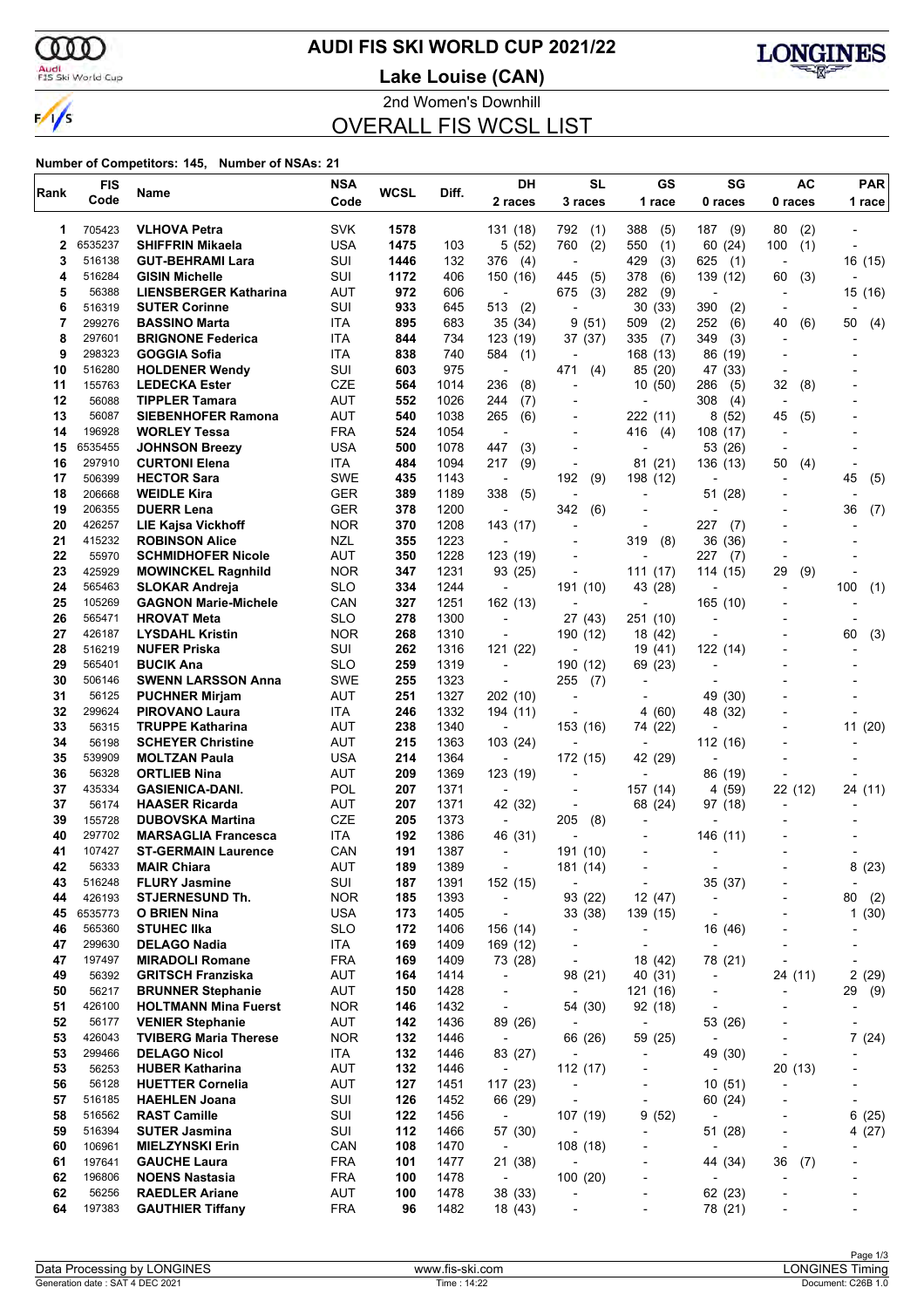

# **AUDI FIS SKI WORLD CUP 2021/22**

Audi<br>FIS Ski World Cup

**Lake Louise (CAN)**



2nd Women's Downhill OVERALL FIS WCSL LIST

| Rank       | <b>FIS</b>       | Name                                                  | <b>NSA</b>               | <b>WCSL</b> | Diff.        | DH                                         | <b>SL</b>                | GS                                  | SG                       | AC      | <b>PAR</b>                      |
|------------|------------------|-------------------------------------------------------|--------------------------|-------------|--------------|--------------------------------------------|--------------------------|-------------------------------------|--------------------------|---------|---------------------------------|
|            | Code             |                                                       | Code                     |             |              | 2 races                                    | 3 races                  | 1 race                              | 0 races                  | 0 races | 1 race                          |
| 65         | 107613           | <b>GRENIER Valerie</b>                                | CAN                      | 87          | 1491         |                                            |                          | 87 (19)                             |                          |         |                                 |
| 65         | 565373           | <b>ROBNIK Tina</b>                                    | <b>SLO</b>               | 87          | 1491         |                                            | $\blacksquare$           | 55 (27)                             |                          |         | 32<br>(8)                       |
| 67         | 197124           | <b>FRASSE SOMBET Coralie</b>                          | <b>FRA</b>               | 84          | 1494         | $\blacksquare$                             | $\overline{\phantom{a}}$ | 58 (26)                             |                          |         | 26 (10)                         |
| 68         | 56367            | <b>GALLHUBER Katharina</b>                            | AUT                      | 83          | 1495         |                                            | 80 (23)                  | $\overline{\phantom{0}}$            |                          |         | 3(28)                           |
| 69         | 516504           | <b>DANIOTH Aline</b>                                  | SUI                      | 76          | 1502         | $\blacksquare$                             | 76 (24)                  | $\overline{\phantom{0}}$            |                          |         |                                 |
| 70         | 425879           | <b>RIIS-JOHANNESS.</b>                                | <b>NOR</b>               | 75          | 1503         | $\overline{a}$                             | 75 (25)                  | $\overline{\phantom{a}}$            | $\overline{\phantom{a}}$ |         |                                 |
| 71         | 565320           | <b>FERK Marusa</b>                                    | <b>SLO</b>               | 74          | 1504         | 8(49)                                      | $\overline{\phantom{a}}$ |                                     | 40 (35)                  | 26 (10) |                                 |
| 72         | 6535791          | <b>WRIGHT Isabella</b>                                | <b>USA</b>               | 69          | 1509         | 35 (34)                                    | $\overline{a}$           |                                     | 16 (46)                  | 18 (14) |                                 |
| 73         | 385096           | <b>POPOVIC Leona</b>                                  | CRO                      | 65          | 1513         | $\overline{\phantom{a}}$                   | 65 (27)                  | $\overline{\phantom{0}}$            | ÷                        |         |                                 |
| 73         | 296509           | <b>CURTONI Irene</b>                                  | ITA                      | 65          | 1513         |                                            | 65 (27)                  |                                     |                          |         |                                 |
| 75<br>75   | 299699<br>516528 | <b>PETERLINI Martina</b>                              | ITA<br>SUI               | 63<br>63    | 1515         |                                            | 63 (29)<br>42 (36)       | $\overline{\phantom{0}}$            |                          |         |                                 |
| 77         | 206497           | <b>MEILLARD Melanie</b><br><b>FILSER Andrea</b>       | <b>GER</b>               | 59          | 1515<br>1519 | $\overline{\phantom{a}}$                   | 30(41)                   | 21 (39)<br>16 (44)                  |                          |         | 13 (18)                         |
| 78         | 107798           | <b>NULLMEYER Ali</b>                                  | CAN                      | 52          | 1526         | $\blacksquare$                             | 52 (31)                  | $\blacksquare$                      |                          |         |                                 |
| 79         | 516283           | <b>ELLENBERGER Andrea</b>                             | SUI                      | 51          | 1527         | $\overline{\phantom{a}}$                   | $\overline{a}$           | 29 (35)                             |                          |         | 22 (12)                         |
| 79         | 307493           | <b>ANDO Asa</b>                                       | JPN                      | 51          | 1527         |                                            | 43 (34)                  | 8(54)                               |                          |         |                                 |
| 81         | 506341           | <b>WIKSTROEM Emelie</b>                               | <b>SWE</b>               | 50          | 1528         | $\overline{\phantom{a}}$                   | 50 (32)                  | $\overline{\phantom{0}}$            |                          |         |                                 |
| 82         | 6536213          | <b>CASHMAN Keely</b>                                  | <b>USA</b>               | 49          | 1529         | 23 (37)                                    | ÷,                       | $\overline{\phantom{0}}$            | 26 (40)                  |         |                                 |
| 82         | 506664           | <b>FJAELLSTROEM Magdalena</b>                         | <b>SWE</b>               | 49          | 1529         | $\overline{\phantom{a}}$                   | 43 (34)                  | 6(57)                               | $\overline{\phantom{a}}$ |         |                                 |
| 84         | 565491           | <b>DVORNIK Neja</b>                                   | <b>SLO</b>               | 45          | 1533         | $\blacksquare$                             | 29 (42)                  | 16 (44)                             |                          |         |                                 |
| 84         | 299383           | <b>MELESI Roberta</b>                                 | ITA                      | 45          | 1533         | 6 (50)                                     | $\overline{a}$           | 5 (58)                              | 34 (38)                  |         |                                 |
| 86         | 225518           | <b>GUEST Charlie</b>                                  | <b>GBR</b>               | 44          | 1534         | $\overline{a}$                             | 44 (33)                  |                                     |                          |         |                                 |
| 87         | 6536392          | <b>HURT A J</b>                                       | <b>USA</b>               | 43          | 1535         | $\blacksquare$                             | 1 $(62)$                 | 31 (32)                             | 6(56)                    |         | 5(26)                           |
| 87         | 56417            | <b>FEST Nadine</b>                                    | <b>AUT</b>               | 43          | 1535         | 21 (38)                                    | ٠                        | $\overline{\phantom{a}}$            | 22 (43)                  |         |                                 |
| 89         | 56373            | <b>MOERZINGER Elisa</b>                               | AUT                      | 42          | 1536         | $\overline{a}$                             |                          | 22 (38)                             | $\overline{\phantom{a}}$ |         | 20 (13)                         |
| 89         | 56268            | <b>HEIDER Michaela</b>                                | <b>AUT</b>               | 42          | 1536         | 9(48)                                      |                          |                                     | 33 (39)                  |         |                                 |
| 91<br>92   | 405138<br>426324 | JELINKOVA Adriana<br><b>MONSEN Marte</b>              | <b>NED</b><br><b>NOR</b> | 41<br>40    | 1537<br>1538 | $\overline{\phantom{a}}$                   | $\overline{a}$           | 41 (30)                             | $\overline{\phantom{a}}$ |         | 40                              |
| 92         | 56241            | <b>SCHNEEBERGER Rosina</b>                            | <b>AUT</b>               | 40          | 1538         | $\overline{\phantom{a}}$<br>10 (45)        |                          | (60)<br>4                           | 26 (40)                  |         | (6)<br>$\overline{\phantom{a}}$ |
| 94         | 197651           | <b>DIREZ Clara</b>                                    | <b>FRA</b>               | 39          | 1539         | $\overline{\phantom{a}}$                   | $\overline{\phantom{0}}$ | 30(33)                              | $\overline{\phantom{a}}$ |         | 9<br>(22)                       |
| 94         | 485941           | <b>PLESHKOVA Julia</b>                                | <b>RUS</b>               | 39          | 1539         | 20 (41)                                    |                          |                                     | 19 (45)                  |         |                                 |
| 96         | 507168           | <b>AICHER Emma</b>                                    | <b>GER</b>               | 38          | 1540         | $\overline{\phantom{a}}$                   | 26 (44)                  |                                     |                          |         | 12 (19)                         |
| 97         | 516268           | <b>WILD Simone</b>                                    | SUI                      | 37          | 1541         | $\overline{\phantom{a}}$                   | $\blacksquare$           | 23 (37)                             | ÷,                       |         | 14 (17)                         |
| 98         | 6535600          | <b>MERRYWEATHER Alice</b>                             | USA                      | 36          | 1542         | 10(45)                                     |                          |                                     | 26 (40)                  |         |                                 |
| 99         | 516521           | <b>KOLLY Noemie</b>                                   | SUI                      | 32          | 1546         | 10(45)                                     |                          |                                     | 22 (43)                  |         |                                 |
| 100        | 56344            | <b>SPORER Marie-Therese</b>                           | AUT                      | 31          | 1547         | $\overline{\phantom{a}}$                   | 31 (39)                  |                                     | ÷                        |         |                                 |
| 100        | 355061           | <b>HILZINGER Jessica</b>                              | <b>GER</b>               | 31          | 1547         |                                            | 31 (39)                  |                                     |                          |         |                                 |
| 102        | 516407           | <b>KASPER Vanessa</b>                                 | SUI                      | 27          | 1551         | $\overline{a}$                             | $\overline{\phantom{a}}$ | (52)<br>9                           |                          |         | 18 (14)                         |
| 102        | 539536           | <b>WILES Jacqueline</b>                               | <b>USA</b>               | 27          | 1551         | 27 (36)                                    | $\overline{\phantom{a}}$ |                                     |                          |         |                                 |
| 104        | 225525           | <b>TILLEY Alex</b>                                    | <b>GBR</b>               | 26          | 1552         |                                            |                          | 26 (36)                             |                          |         |                                 |
| 104<br>106 | 516426<br>197616 | <b>STOFFEL Elena</b><br><b>ALPHAND Estelle</b>        | SUI<br><b>SWE</b>        | 26<br>25    | 1552<br>1553 |                                            | 26 (44)                  | $\overline{\phantom{a}}$<br>7(56)   | 8(52)                    |         | 10 (21)                         |
| 107        | 56311            | <b>REISINGER Elisabeth</b>                            | <b>AUT</b>               | 24          | 1554         | 16 (44)                                    | $\overline{a}$           |                                     | 8(52)                    |         |                                 |
| 107        | 6295165          | <b>ROSSETTI Marta</b>                                 | ITA                      | 24          | 1554         | $\overline{\phantom{a}}$                   | 24 (46)                  | $\overline{\phantom{0}}$            | $\overline{a}$           |         |                                 |
| 109        | 56416            | <b>SCHEIB Julia</b>                                   | AUT                      | 23          | 1555         | $\overline{\phantom{a}}$                   | $\overline{\phantom{a}}$ | 20 (40)                             | 3(60)                    |         |                                 |
| 110        | 426303           | <b>NORBYE Kaja</b>                                    | <b>NOR</b>               | 22          | 1556         |                                            | 8(53)                    | 14 (46)                             | ۰                        |         |                                 |
| 111        | 507109           | <b>ARONSSON ELFMAN Hanna</b>                          | <b>SWE</b>               | 21          | 1557         | $\overline{\phantom{a}}$                   | 16 (49)                  | 5(58)                               | -                        |         | -                               |
| 111        | 506583           | <b>SAEFVENBERG Charlotta</b>                          | <b>SWE</b>               | 21          | 1557         | $\overline{\phantom{a}}$                   | 21 (47)                  |                                     | -                        |         | $\overline{a}$                  |
| 111        | 56224            | <b>MAIER Sabrina</b>                                  | AUT                      | 21          | 1557         | 21 (38)                                    | $\overline{a}$           |                                     |                          |         |                                 |
| 114        | 506701           | <b>HOERNBLAD Lisa</b>                                 | <b>SWE</b>               | 20          | 1558         | 20 (41)                                    | $\overline{a}$           | $\blacksquare$                      | $\overline{a}$           |         | $\overline{a}$                  |
| 114        | 506867           | <b>FERMBAECK Elsa</b>                                 | <b>SWE</b>               | 20          | 1558         | $\overline{\phantom{a}}$                   | 20 (48)                  |                                     | -                        |         |                                 |
| 116        | 45331            | <b>SMALL Greta</b>                                    | <b>AUS</b>               | 16          | 1562         | $\overline{\phantom{a}}$                   |                          |                                     | ÷                        | 16 (15) |                                 |
| 116        | 516344           | <b>KOPP Rahel</b>                                     | SUI                      | 16          | 1562         | 2(53)                                      | $\overline{\phantom{0}}$ | $\overline{\phantom{a}}$            | 14 (49)                  |         | $\overline{a}$                  |
| 118        | 197860           | <b>ROUX Tifany</b>                                    | <b>FRA</b>               | 15          | 1563         | $\overline{\phantom{a}}$                   | $\overline{a}$           | $\overline{\phantom{0}}$            | 15 (48)                  |         | -                               |
| 119        | 56509            | <b>GRILL Lisa</b>                                     | <b>AUT</b>               | 13          | 1565         |                                            |                          |                                     | 13 (50)                  |         |                                 |
| 120<br>120 | 298723<br>485802 | <b>MIDALI Roberta</b>                                 | ITA<br><b>RUS</b>        | 12          | 1566         | $\overline{a}$<br>$\overline{\phantom{0}}$ | $\overline{a}$<br>٠      | 12 (47)                             | -                        |         | -                               |
| 122        | 185493           | <b>TKACHENKO Ekaterina</b><br><b>POHJOLAINEN Rosa</b> | <b>FIN</b>               | 12<br>10    | 1566<br>1568 | $\overline{\phantom{0}}$                   | 10(50)                   | 12 (47)<br>$\overline{\phantom{a}}$ |                          |         |                                 |
| 122        | 198016           | <b>ESCANE Doriane</b>                                 | <b>FRA</b>               | 10          | 1568         | $\overline{\phantom{a}}$                   | $\overline{\phantom{a}}$ | 10(50)                              | -                        |         | $\overline{a}$                  |
| 122        | 538685           | <b>McKENNIS DURAN Alice</b>                           | <b>USA</b>               | 10          | 1568         | 2(53)                                      | $\overline{\phantom{a}}$ | $\overline{a}$                      | 8<br>(52)                |         | -                               |
|            | 125 6536171      | <b>HENSIEN Katie</b>                                  | <b>USA</b>               | 9           | 1569         | $\overline{\phantom{a}}$                   | 9(51)                    |                                     | Ĭ.                       |         |                                 |
| 126        | 56551            | <b>EGGER Magdalena</b>                                | AUT                      | 8           | 1570         | $\overline{\phantom{a}}$                   | 8(53)                    | $\overline{\phantom{a}}$            |                          |         | -                               |
| 126        | 108077           | <b>GRAY Cassidy</b>                                   | CAN                      | 8           | 1570         | ٠                                          | ÷,                       | 8<br>(54)                           |                          |         |                                 |
| 126        | 56032            | <b>SCHILD Bernadette</b>                              | AUT                      | 8           | 1570         |                                            | 8(53)                    |                                     |                          |         |                                 |
|            |                  |                                                       |                          |             |              |                                            |                          |                                     |                          |         |                                 |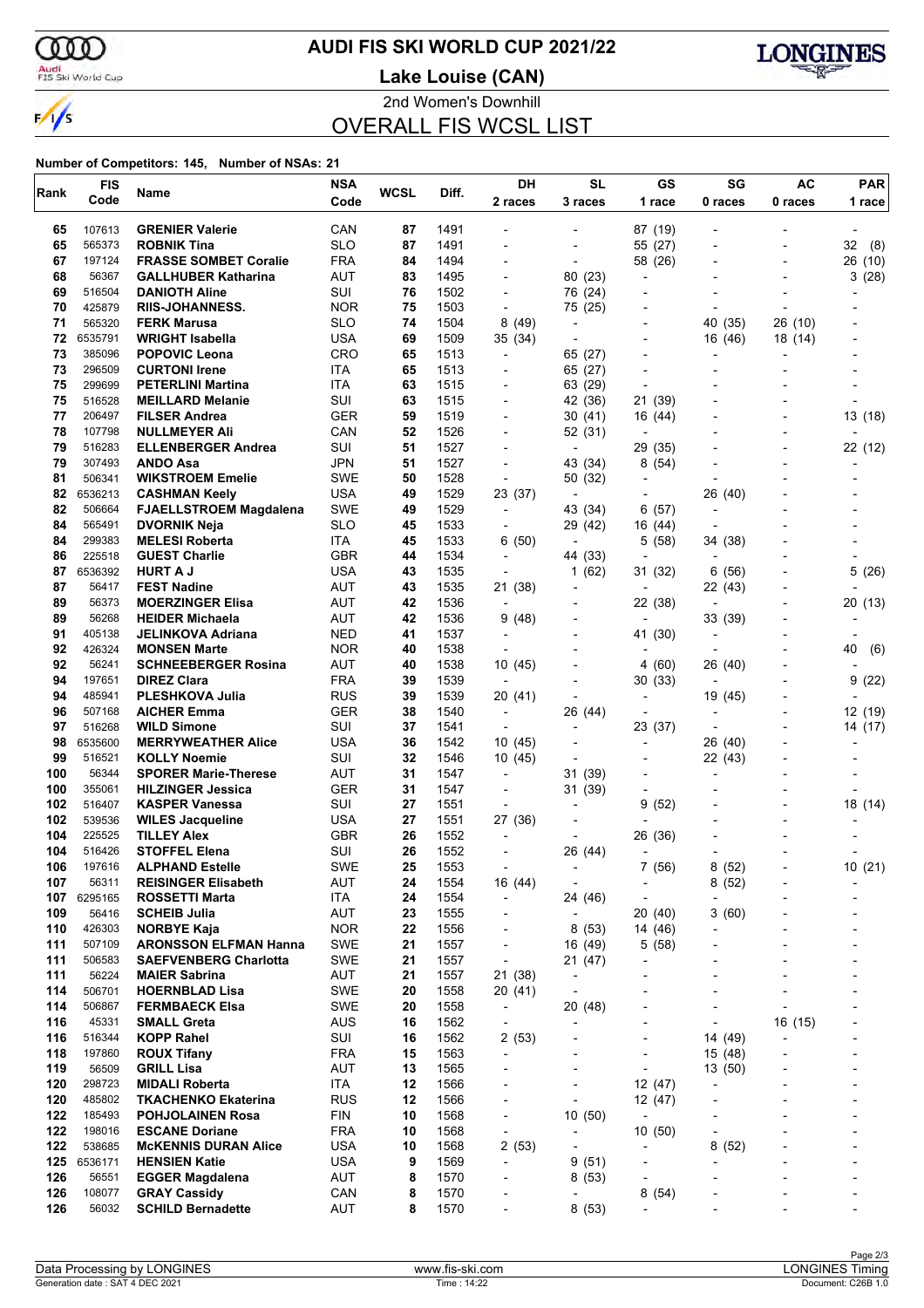

# **AUDI FIS SKI WORLD CUP 2021/22**

Audi<br>FIS Ski World Cup

2nd Women's Downhill **Lake Louise (CAN)**



OVERALL FIS WCSL LIST

| Rank | <b>FIS</b> | Name                     | <b>NSA</b> | <b>WCSL</b>  | Diff. | <b>DH</b>                | <b>SL</b>                | GS                       | SG                       | <b>AC</b>                | <b>PAR</b> |
|------|------------|--------------------------|------------|--------------|-------|--------------------------|--------------------------|--------------------------|--------------------------|--------------------------|------------|
|      | Code       |                          | Code       |              |       | 2 races                  | 3 races                  | 1 race                   | 0 races                  | 0 races                  | 1 race     |
| 126  | 107747     | <b>SMART Amelia</b>      | CAN        | 8            | 1570  |                          | 8(53)                    | $\overline{\phantom{0}}$ |                          |                          |            |
| 130  | 56258      | <b>AGER Christina</b>    | AUT        | 6            | 1572  | $\overline{\phantom{0}}$ | $\blacksquare$           | $\blacksquare$           | 6<br>(56)                | $\overline{\phantom{a}}$ |            |
| 130  | 516429     | <b>GROEBLI Nathalie</b>  | SUI        | 6            | 1572  | $\blacksquare$           | $\blacksquare$           | $\blacksquare$           | 6<br>(56)                | $\overline{\phantom{0}}$ |            |
| 130  | 538573     | <b>ROSS Laurenne</b>     | <b>USA</b> | 6            | 1572  | 6(50)                    | $\blacksquare$           | $\overline{\phantom{0}}$ | $\blacksquare$           | $\overline{\phantom{0}}$ |            |
| 133  | 197540     | <b>FORNI Josephine</b>   | <b>FRA</b> | 5            | 1573  | $\overline{\phantom{0}}$ | 5(57)                    | $\overline{\phantom{0}}$ | $\overline{\phantom{0}}$ | $\overline{\phantom{0}}$ |            |
| 133  | 206536     | <b>WALLNER Marina</b>    | <b>GER</b> | 5            | 1573  | $\blacksquare$           | 5(57)                    | $\overline{\phantom{a}}$ |                          |                          |            |
| 135  | 539927     | <b>LAPANJA Lila</b>      | <b>USA</b> | 4            | 1574  | $\overline{\phantom{0}}$ | 4(59)                    | $\overline{\phantom{0}}$ |                          |                          |            |
| 136  | 185430     | <b>HONKANEN Riikka</b>   | <b>FIN</b> | 3            | 1575  | $\overline{\phantom{0}}$ | 3(60)                    | $\overline{\phantom{0}}$ |                          |                          |            |
| 136  | 206532     | <b>SCHMOTZ Marlene</b>   | <b>GER</b> | 3            | 1575  | $\blacksquare$           | $\blacksquare$           | 3<br>(62)                | $\overline{\phantom{0}}$ |                          |            |
| 136  | 55898      | <b>BREM Eva-Maria</b>    | AUT        | 3            | 1575  | $\overline{\phantom{0}}$ | $\overline{\phantom{a}}$ | 3(62)                    | $\overline{\phantom{a}}$ |                          |            |
| 136  | 299402     | <b>GASSLITTER Verena</b> | <b>ITA</b> | 3            | 1575  | -                        | $\blacksquare$           | $\blacksquare$           | 3(60)                    | $\blacksquare$           |            |
| 140  | 197956     | <b>CERUTTI Camille</b>   | <b>FRA</b> | 2            | 1576  | 2(53)                    | $\blacksquare$           | $\overline{\phantom{0}}$ | $\overline{\phantom{a}}$ | $\overline{\phantom{0}}$ |            |
| 140  | 299983     | <b>GULLI Anita</b>       | <b>ITA</b> | $\mathbf{2}$ | 1576  | -                        | 2(61)                    | $\overline{\phantom{a}}$ |                          |                          |            |
| 140  | 506718     | <b>IVARSSON Lin</b>      | <b>SWE</b> | 2            | 1576  | 2(53)                    | $\overline{\phantom{a}}$ | $\overline{\phantom{a}}$ |                          |                          |            |
| 140  | 197295     | <b>PIOT Jennifer</b>     | <b>FRA</b> | 2            | 1576  | $\overline{\phantom{0}}$ | $\overline{\phantom{0}}$ | $\blacksquare$           | 2(62)                    |                          |            |
| 140  | 516519     | <b>SUTER Juliana</b>     | SUI        | 2            | 1576  | 2(53)                    | $\overline{\phantom{0}}$ | $\overline{\phantom{a}}$ | $\overline{\phantom{a}}$ |                          |            |
| 145  | 507018     | <b>RASK Sara</b>         | <b>SWE</b> |              | 1577  |                          | 1(62)                    |                          |                          |                          |            |

| Legend:                  |                                             |                  |                             |          |                     |             |                             |  |
|--------------------------|---------------------------------------------|------------------|-----------------------------|----------|---------------------|-------------|-----------------------------|--|
| <b>GS</b><br><b>WCSL</b> | No points<br>Giant Slalom<br>Overall points | AC<br><b>PAR</b> | Alpine Combined<br>Parallel | DH<br>SG | Downhill<br>Super-G | Diff.<br>SL | <b>Difference</b><br>Slalom |  |
|                          |                                             |                  |                             |          |                     |             |                             |  |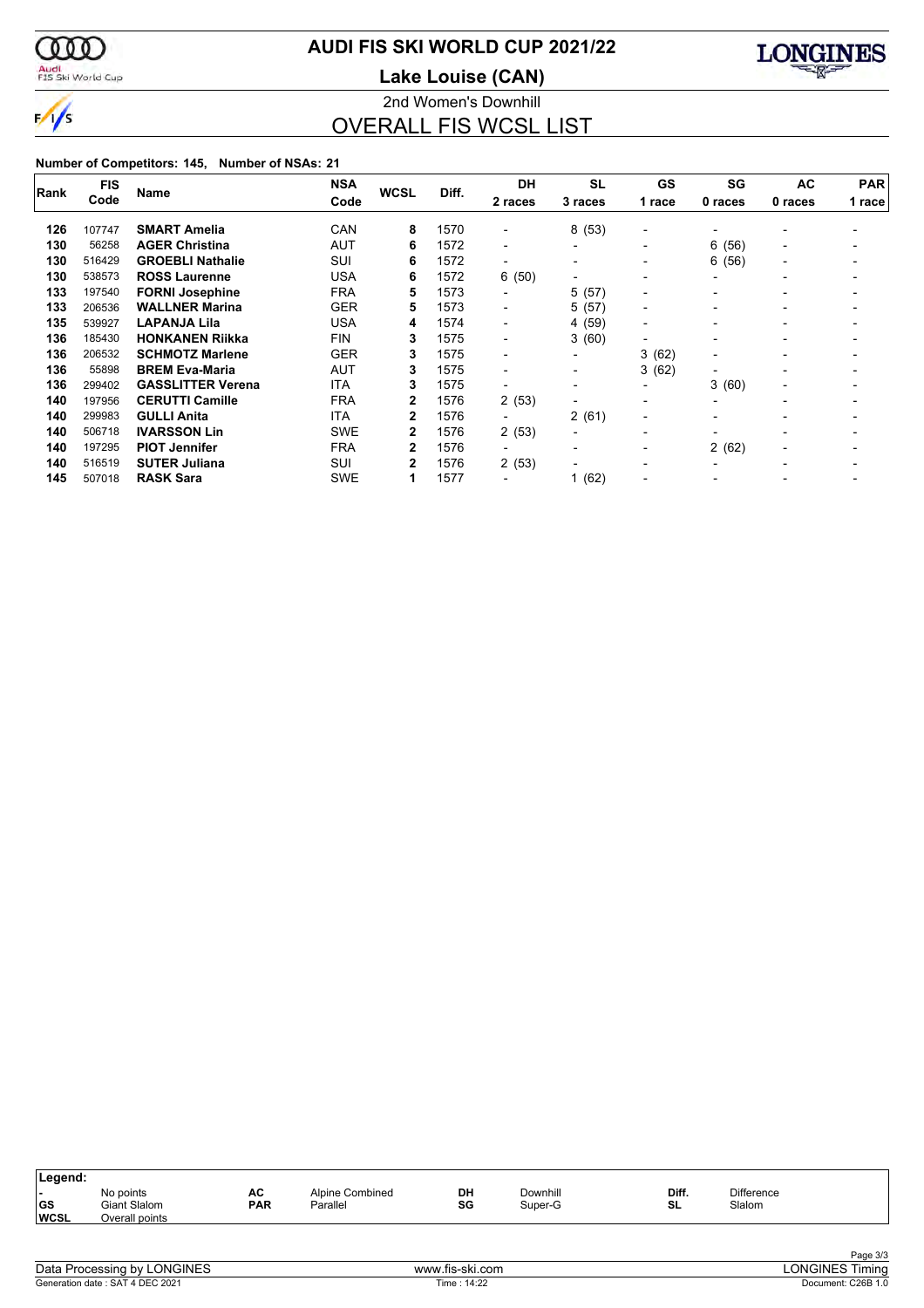

# Audi<br>FIS Ski World Cup

# **AUDI FIS SKI WORLD CUP 2021/22**

2nd Women's Downhill **Lake Louise (CAN)**

FIS NATION CUP



|          |            | <b>Number of Nations: 18</b>    |               |       |                          |           |     |                          |                          |                          |    |
|----------|------------|---------------------------------|---------------|-------|--------------------------|-----------|-----|--------------------------|--------------------------|--------------------------|----|
| Rank NSA |            | Name                            | <b>Points</b> | Diff. | <b>DH</b>                | <b>SL</b> | GS  | SG                       | <b>AC</b>                | <b>PAR</b>               | TE |
| 1        | <b>AUT</b> | Austria                         | 871           |       | 410                      | 263       | 110 | $\overline{\phantom{a}}$ | ٠                        | 88                       |    |
|          | 2 SUI      | <b>Switzerland</b>              | 644           | 227   | 198                      | 273       | 93  |                          | ٠                        | 80                       |    |
| 3        | <b>USA</b> | <b>United States of America</b> | 636           | 235   | 179                      | 303       | 148 |                          | $\overline{\phantom{0}}$ | 6                        |    |
| 4        | ITA        | <b>Italy</b>                    | 494           | 377   | 395                      | 34        | 15  |                          | $\overline{\phantom{0}}$ | 50                       |    |
| 5        | <b>SLO</b> | <b>Slovenia</b>                 | 453           | 418   | 32                       | 222       | 67  |                          | -                        | 132                      |    |
| 6        | <b>NOR</b> | Norway                          | 378           | 493   | 26                       | 93        | 72  |                          | $\overline{\phantom{0}}$ | 187                      |    |
|          | <b>GER</b> | Germany                         | 345           | 526   | 62                       | 219       | 3   |                          | $\overline{\phantom{0}}$ | 61                       | ٠  |
| 8        | <b>SVK</b> | Slovakia                        | 340           | 531   |                          | 280       | 60  |                          | $\overline{\phantom{0}}$ | $\overline{\phantom{0}}$ |    |
| 9        | SWE        | Sweden                          | 315           | 556   | 20                       | 213       | 27  |                          | ٠                        | 55                       |    |
| 10       | CAN        | Canada                          | 164           | 707   | 44                       | 84        | 36  | $\overline{\phantom{0}}$ | ٠                        |                          |    |
| 11       | <b>FRA</b> | <b>France</b>                   | 139           | 732   | 41                       | 21        | 42  |                          | ٠                        | 35                       |    |
| 12       | <b>CZE</b> | <b>Czech Republic</b>           | 104           | 767   | 31                       | 73        |     |                          | $\overline{\phantom{0}}$ | $\overline{\phantom{0}}$ |    |
| 13       | <b>CRO</b> | Croatia                         | 41            | 830   | -                        | 41        |     |                          |                          |                          |    |
| 14       | <b>GBR</b> | <b>Great Britain</b>            | 39            | 832   | $\overline{\phantom{0}}$ | 19        | 20  |                          |                          |                          |    |
| 15       | POL        | <b>Poland</b>                   | 24            | 847   |                          |           |     |                          | $\overline{\phantom{0}}$ | 24                       |    |
| 15       | <b>NZL</b> | <b>New Zealand</b>              | 24            | 847   | $\overline{\phantom{0}}$ |           | 24  |                          | $\overline{\phantom{0}}$ | $\overline{\phantom{0}}$ |    |
| 17       | <b>FIN</b> | <b>Finland</b>                  | 10            | 861   |                          | 10        |     |                          |                          |                          |    |
| 18       | <b>RUS</b> | <b>Russian Federation</b>       | 6             | 865   | 6                        |           |     |                          |                          |                          | ٠  |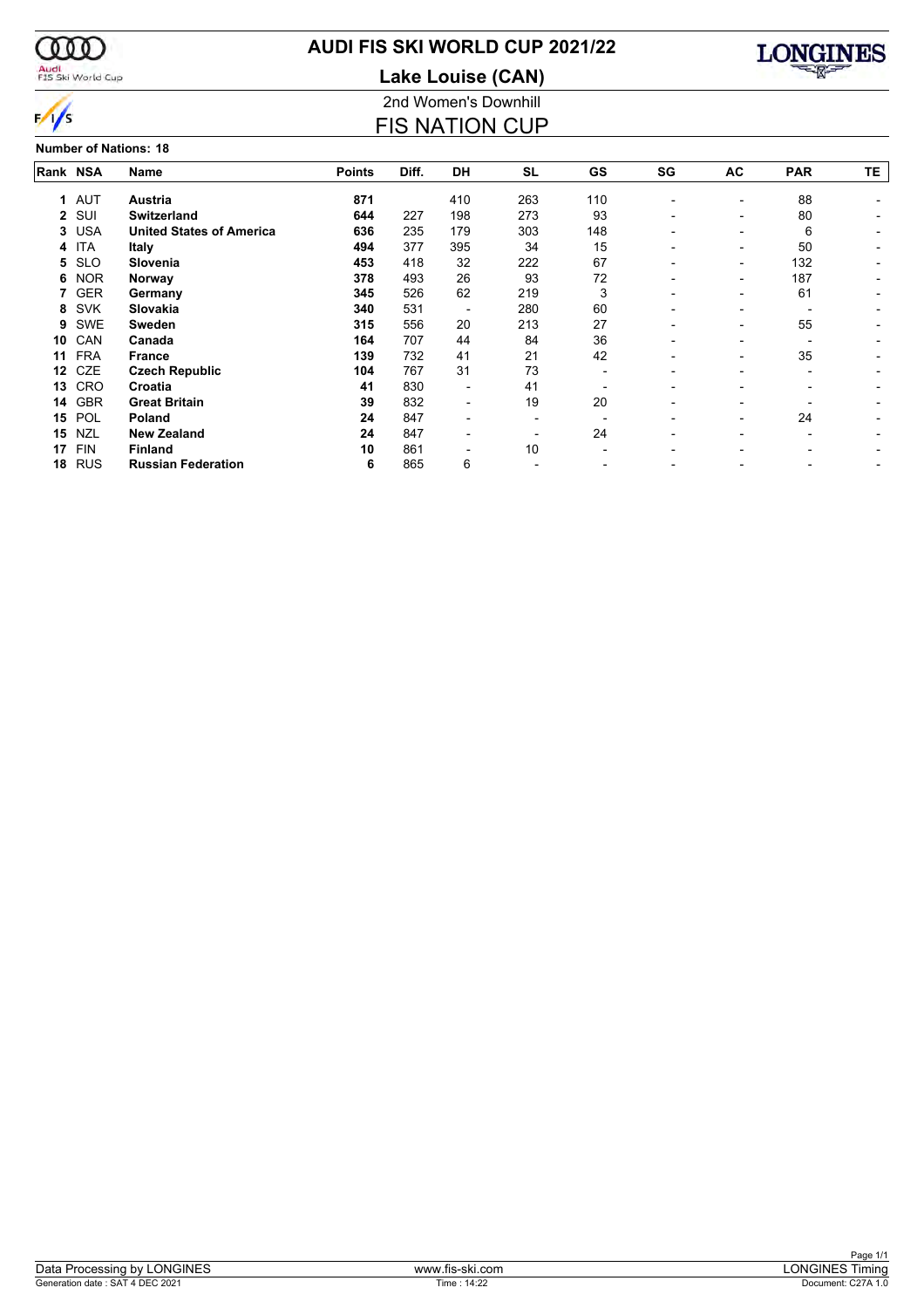$\infty$ Audi<br>FIS Ski World Cup

 $\frac{1}{s}$ 

# **AUDI FIS SKI WORLD CUP 2021/22**

**Lake Louise (CAN)**



# 2nd Women's Downhill OVERALL FIS NATION CUP

**Number of Nations: 20**

|               |           | Overall |       |     | <b>DH Points</b> |     | <b>SL Points</b> |                          |        |     | <b>GS Points</b> |     |     | <b>SG Points</b> |                          |     | <b>AC Points</b> |   |     | <b>PAR Points</b> |     | <b>TE Points</b> |
|---------------|-----------|---------|-------|-----|------------------|-----|------------------|--------------------------|--------|-----|------------------|-----|-----|------------------|--------------------------|-----|------------------|---|-----|-------------------|-----|------------------|
| Rk NSA        | M+W       | м       | W     | M+W | м                | W   | M+W              | м                        | W      | M+W | м                | W   | M+W | м                | w                        | M+W | м                | W | M+W | М                 | W   | M+W              |
| 1 AUT         | 2026 1155 |         | 871   | 874 | 464              | 410 | 263              |                          | $-263$ | 226 | 116              | 110 | 323 | 323              |                          |     |                  |   | 340 | 252               | 88  |                  |
| 2 SUI         | 1519      | 875     | 644   |     | 474 276          | 198 | 273              |                          | $-273$ | 290 | 197              | 93  | 379 | 379              | $\overline{\phantom{a}}$ |     |                  |   | 103 | 23                | 80  |                  |
| 3 NOR         | 927       | 549     | 378   | 196 | 170              | 26  | 93               |                          | - 93   | 159 | 87               | 72  | 174 | 174              |                          |     |                  |   | 305 | 118               | 187 |                  |
| 4 USA         | 862       | 226     | 636   | 284 | 105              | 179 | 303              |                          | $-303$ | 188 | 40               | 148 | 81  | 81               | $\overline{\phantom{a}}$ |     |                  |   | 6   |                   | 6   |                  |
| 5 ITA         | 798       | 304     | 494   | 546 | 151              | 395 | 34               |                          | 34     | 63  | 48               | 15  | 79  | 79               |                          |     |                  |   | 76  | 26                | 50  |                  |
| 6 GER         | 644       | 299     | 345   | 182 | 120              | 62  | 219              |                          | $-219$ | 29  | 26               | 3   | 84  | 84               |                          |     |                  |   | 130 | 69                | 61  |                  |
| 7 SLO         | 635       | 182     | 453   | 90  | 58               | 32  | 222              |                          | $-222$ | 133 | 66               | 67  |     |                  |                          |     |                  |   | 190 | 58                | 132 |                  |
| 8 FRA         |           | 390     | 139   |     | 68               |     | 21               |                          | 21     |     | 81               | 42  |     |                  |                          |     |                  |   | 76  | 41                | 35  |                  |
|               | 529       |         |       | 109 |                  | 41  |                  |                          |        | 123 |                  |     | 200 | 200              |                          |     |                  |   |     |                   |     |                  |
| 9 CAN         | 397       | 233     | 164   | 52  | 8                | 44  | 84               | $\overline{\phantom{a}}$ | 84     | 58  | 22               | 36  | 122 | 122              |                          |     |                  |   | 81  | 81                |     |                  |
| <b>10 SWE</b> | 348       | 33      | 315   | 40  | 20               | 20  | 213              |                          | - 213  | 27  |                  | 27  | 3   | 3                |                          |     |                  |   | 65  | 10                | 55  |                  |
| <b>11 SVK</b> | 343       | 3       | - 340 |     |                  |     | 280              |                          | $-280$ | 63  |                  | 60  |     |                  |                          |     |                  |   |     |                   |     |                  |
| <b>12 CZE</b> | 104       |         | 104   | 31  |                  | 31  | 73               |                          | 73     |     |                  |     |     |                  |                          |     |                  |   |     |                   |     |                  |
| <b>13 CRO</b> | 77        | 36      | 41    |     |                  |     | 41               |                          | 41     | 29  | 29               |     |     |                  |                          |     |                  |   |     |                   |     |                  |
| <b>14 GBR</b> | 53        | 14      | 39    |     |                  |     | 19               | $\overline{\phantom{0}}$ | 19     | 20  | ٠                | 20  |     |                  |                          |     |                  |   | 14  | 14                |     |                  |
| <b>15 POL</b> | 24        |         | 24    |     |                  |     |                  |                          |        |     |                  |     |     |                  |                          |     |                  |   | 24  |                   | 24  |                  |
| <b>15 NZL</b> | 24        |         | 24    |     |                  |     |                  |                          |        | 24  |                  | 24  |     |                  |                          |     |                  |   |     |                   |     |                  |
| <b>17 BEL</b> | 15        | 15      |       |     |                  |     |                  |                          |        |     |                  |     |     |                  |                          |     |                  |   | 15  | 15                |     |                  |
| <b>18 FIN</b> | 10        |         | 10    |     |                  |     | 10               |                          | 10     |     |                  |     |     |                  |                          |     |                  |   |     |                   |     |                  |
| <b>19 RUS</b> | 6         |         | 6     | 6   |                  | 6   |                  |                          |        |     |                  |     |     |                  |                          |     |                  |   |     |                   |     |                  |
| <b>20 JPN</b> | 4         | 4       |       |     |                  |     |                  |                          |        |     |                  |     |     |                  |                          |     |                  |   | 4   | 4                 |     |                  |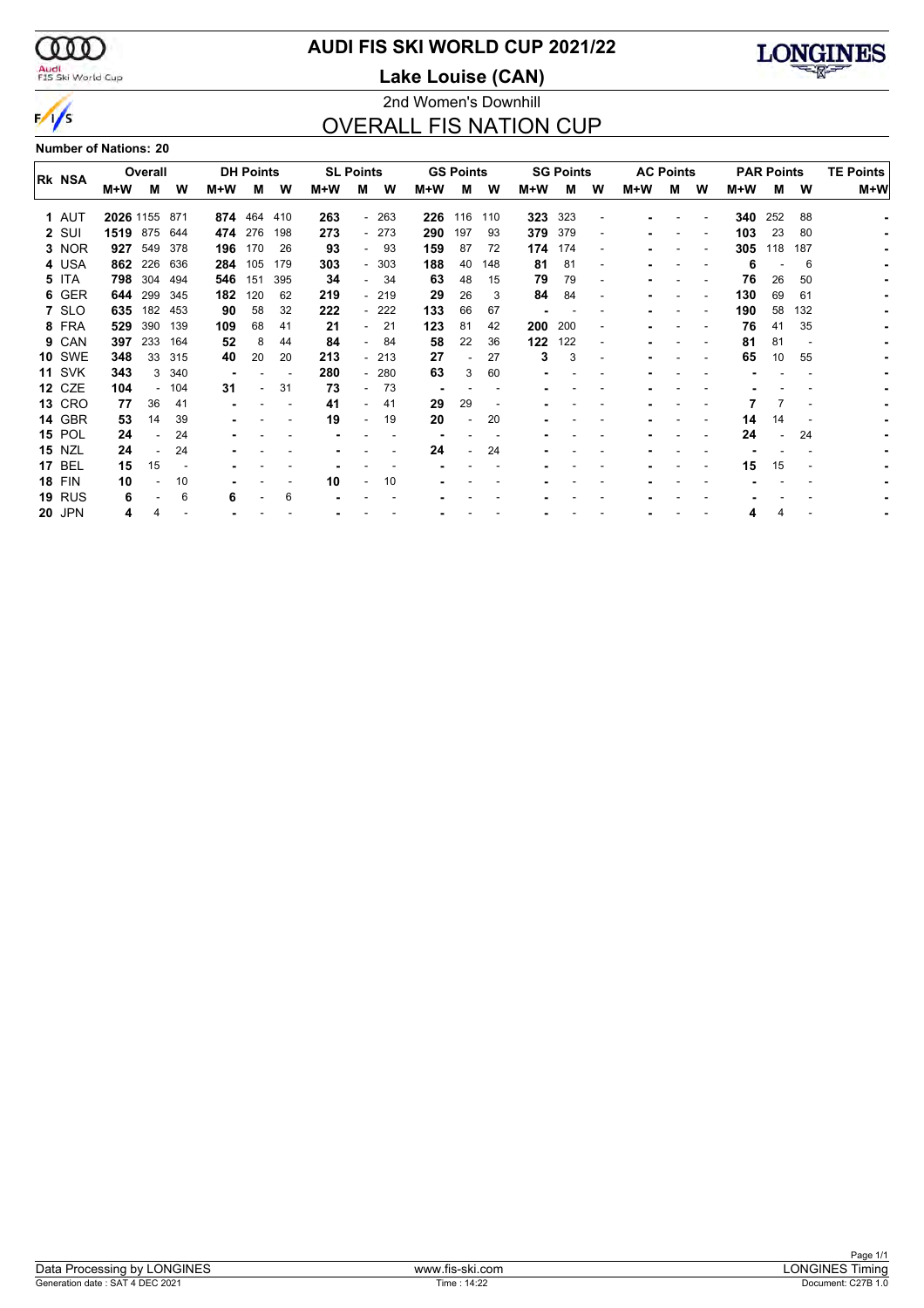

Audi<br>FIS Ski World Cup

# **AUDI FIS SKI WORLD CUP 2021/22**

**Lake Louise (CAN)**



# 2nd Women's Downhill BRANDS STANDINGS

#### **Number of Brands: 7**

| Rank Name   | <b>Points</b> | Diff. | DH                       | SL                       | GS                       | SG                       | AC | <b>PAR</b>               |
|-------------|---------------|-------|--------------------------|--------------------------|--------------------------|--------------------------|----|--------------------------|
| Atomic      | 860           |       | 500                      | 260                      | 100                      | $\overline{\phantom{a}}$ | -  |                          |
| 2 Head      | 730           | 130   | 200                      | 360                      | 125                      |                          | -  | 45                       |
| 3 Rossignol | 705           | 155   | $\overline{\phantom{0}}$ | 415                      | 110                      |                          | -  | 180                      |
| 4 Nordica   | 150           | 710   | $\overline{\phantom{0}}$ | 50                       | $\overline{\phantom{0}}$ | $\overline{\phantom{0}}$ | -  | 100                      |
| 5 Salomon   | 90            | 770   | $\overline{\phantom{0}}$ | ٠                        | 40                       |                          | -  | 50                       |
| 6 Fischer   | 50            | 810   | 50                       | $\overline{\phantom{0}}$ | $\overline{\phantom{0}}$ | $\overline{\phantom{0}}$ |    |                          |
| Voelkl      | 40            | 820   | $\overline{\phantom{0}}$ | 40                       | $\overline{\phantom{0}}$ | $\overline{\phantom{0}}$ |    | $\overline{\phantom{a}}$ |